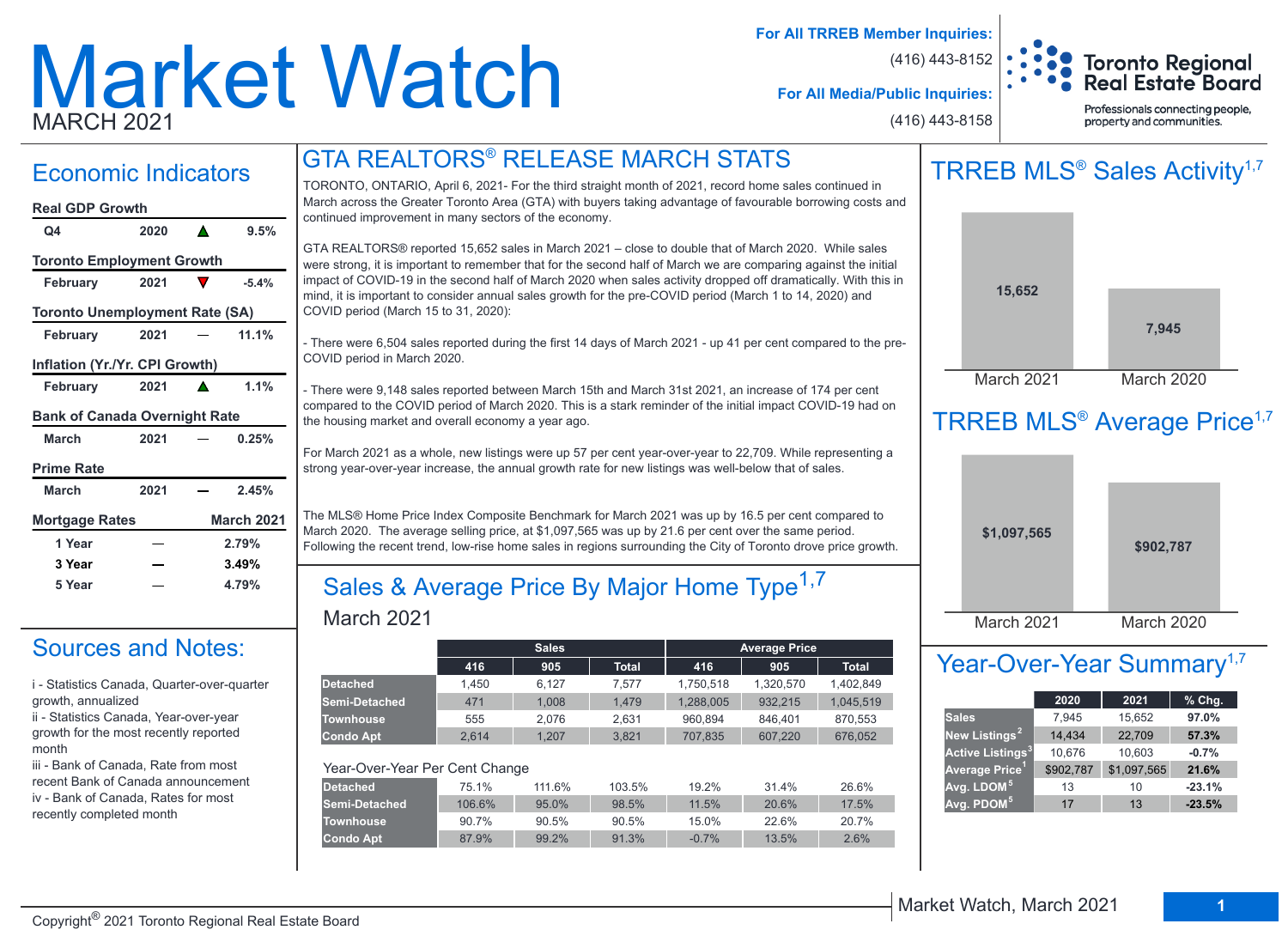## SALES BY PRICE RANGE AND HOUSE TYPE <sup>1,7</sup> MARCH 2021

|                            | <b>Detached</b> | Semi-Detached | <b>Att/Row/Twnhouse</b> | <b>Condo Townhouse</b> | <b>Condo Apt</b> | Link           | Co-Op Apt      | <b>Det Condo</b> | <b>Co-Ownership Apt</b> | <b>Total</b> |
|----------------------------|-----------------|---------------|-------------------------|------------------------|------------------|----------------|----------------|------------------|-------------------------|--------------|
| \$0 to \$99,999            | $\mathbf{0}$    | $\Omega$      | $\overline{0}$          | $\mathbf{0}$           |                  | $\overline{0}$ | $\Omega$       | $\overline{0}$   | $\Omega$                |              |
| \$100,000 to \$199,999     | 0               |               | $\Omega$                | $\Omega$               | $\overline{2}$   | $\Omega$       | $\Omega$       | 0                | $\Omega$                | 2            |
| \$200,000 to \$299,999     | $\overline{2}$  | $\Omega$      | $\mathbf{0}$            | $\overline{0}$         | 13               | $\Omega$       | $\overline{2}$ | $\mathbf{0}$     | $\Omega$                | 17           |
| \$300,000 to \$399,999     | 5               |               | $\overline{2}$          | 3                      | 65               |                |                |                  |                         | 85           |
| \$400,000 to \$499,999     | 17              | $\mathcal{B}$ | $\overline{2}$          | 33                     | 488              | $\Omega$       | 2              | $\overline{0}$   | $\overline{2}$          | 547          |
| \$500,000 to \$599,999     | 68              |               |                         | 122                    | 1,139            |                |                |                  |                         | 1,348        |
| \$600,000 to \$699,999     | 182             | 81            | 84                      | 290                    | 961              | 5              | 6              | 3                | $\Omega$                | 1,612        |
| \$700,000 to \$799,999     | 382             | 108           | 272                     | 355                    | 472              | 14             |                |                  | $\Omega$                | 1,604        |
| \$800,000 to \$899,999     | 657             | 289           | 396                     | 186                    | 276              | 21             |                | 3                | $\Omega$                | 1,829        |
| \$900,000 to \$999,999     | 813             | 381           | 288                     | 59                     | 166              | 14             | $\sim$         |                  |                         | 1,724        |
| \$1,000,000 to \$1,249,999 | 1,679           | 370           | 292                     | 63                     | 114              | 28             |                |                  | $\Omega$                | 2,548        |
| \$1,250,000 to \$1,499,999 | 1,533           | 109           | 94                      | 21                     | 60               | 17             | $\cap$         |                  | $\Omega$                | 1,835        |
| \$1,500,000 to \$1,749,999 | 881             | 71            | 27                      | 9                      | 23               | $\overline{0}$ |                | $\overline{0}$   | $\overline{0}$          | 1,012        |
| \$1,750,000 to \$1,999,999 | 451             | 29            | 6                       |                        | 13               | $\mathbf 0$    |                |                  |                         | 505          |
| $$2,000,000+$              | 906             | 30            | 14                      |                        | 28               | $\overline{0}$ | $\Omega$       | $\overline{0}$   | $\Omega$                | 982          |
|                            |                 |               |                         |                        |                  |                |                |                  |                         |              |
| <b>Total Sales</b>         | 7,577           | 1,479         | 1,482                   | 1,149                  | 3,821            | 99             | 24             | 13               | 8                       | 15,652       |
| Share of Total Sales (%)   | 48.4%           | 9.4%          | 9.5%                    | 7.3%                   | 24.4%            | 0.6%           | 0.2%           | 0.1%             | 0.1%                    | 100.0%       |
| <b>Average Price (\$)</b>  | \$1,402,849     | \$1,045,519   | \$951,984               | \$765,522              | \$676,052        | \$997,084      | \$671,322      | \$893,462        | \$414,125               | \$1,097,565  |

## SALES BY PRICE RANGE AND HOUSE TYPE 1,7

## YEAR-TO-DATE, 2021

|                            | Detached       | <b>Semi-Detached</b> | <b>Att/Row/Twnhouse</b> | <b>Condo Townhouse</b> | <b>Condo Apt</b> | <b>Link</b>    | Co-Op Apt      | <b>Det Condo</b> | <b>Co-Ownership Apt</b> | <b>Total</b> |
|----------------------------|----------------|----------------------|-------------------------|------------------------|------------------|----------------|----------------|------------------|-------------------------|--------------|
| \$0 to \$99,999            | $\mathbf{0}$   |                      | $\mathbf{0}$            | $\mathbf{0}$           |                  | $\mathbf{0}$   | 0              | $\mathbf{0}$     | $\Omega$                |              |
| \$100,000 to \$199,999     | $\Omega$       |                      | $\Omega$                |                        | 22               | $\Omega$       |                |                  | $\Omega$                | 23           |
| \$200,000 to \$299,999     | $\overline{7}$ |                      | $\mathbf{0}$            |                        | 33               | $\overline{0}$ |                | $\overline{0}$   | $\overline{0}$          | 48           |
| \$300,000 to \$399,999     | 10             |                      | $\overline{2}$          | 13                     | 200              | $\Omega$       | 8              |                  | 11                      | 245          |
| \$400,000 to \$499,999     | 47             | 3                    | $\overline{2}$          | 117                    | 1,615            | $\overline{0}$ | 5              | $\mathbf{0}$     | $5\overline{)}$         | 1,794        |
| \$500,000 to \$599,999     | 163            | 18                   | 15                      | 345                    | 2,986            | 3              |                | 3                | b                       | 3,543        |
| \$600,000 to \$699,999     | 365            | 141                  | 194                     | 643                    | 2,196            | 10             | 8              | $\overline{7}$   | $\overline{0}$          | 3,564        |
| \$700,000 to \$799,999     | 780            | 230                  | 549                     | 717                    | 976              | 25             |                | 3                | 0                       | 3,281        |
| \$800,000 to \$899,999     | 1,257          | 638                  | 848                     | 356                    | 579              | 42             | 3              | $\overline{4}$   | $\overline{0}$          | 3,727        |
| \$900,000 to \$999,999     | 1,713          | 781                  | 603                     | 118                    | 321              | 35             |                |                  | $\Omega$                | 3,578        |
| \$1,000,000 to \$1,249,999 | 3,493          | 684                  | 622                     | 118                    | 244              | 61             |                |                  | $\Omega$                | 5,224        |
| \$1,250,000 to \$1,499,999 | 3,087          | 222                  | 164                     | 41                     | 101              | 25             | $\overline{2}$ | $\overline{2}$   | $\Omega$                | 3,644        |
| \$1,500,000 to \$1,749,999 | 1,670          | 121                  | 53                      | 23                     | 48               | $\overline{0}$ |                |                  | $\overline{0}$          | 1,917        |
| \$1,750,000 to \$1,999,999 | 899            | 55                   | 11                      |                        | 27               |                | $\sim$         |                  | 0                       | 1,003        |
| $$2,000,000+$              | 1,766          | 65                   | 22                      |                        | 46               | $\Omega$       | $\Omega$       | $\Omega$         | $\Omega$                | 1,906        |
|                            |                |                      |                         |                        |                  |                |                |                  |                         |              |
| <b>Total Sales</b>         | 15,258         | 2,959                | 3,085                   | 2,506                  | 9,398            | 202            | 47             | 27               | 21                      | 33,503       |
| Share of Total Sales (%)   | 45.5%          | 8.8%                 | 9.2%                    | 7.5%                   | 28.1%            | 0.6%           | 0.1%           | 0.1%             | 0.1%                    | 100.0%       |
| Average Price (\$)         | \$1,384,797    | \$1,039,224          | \$941,593               | \$743,939              | \$645,220        | \$983,413      | \$646,109      | \$865,999        | \$413,024               | \$1,053,585  |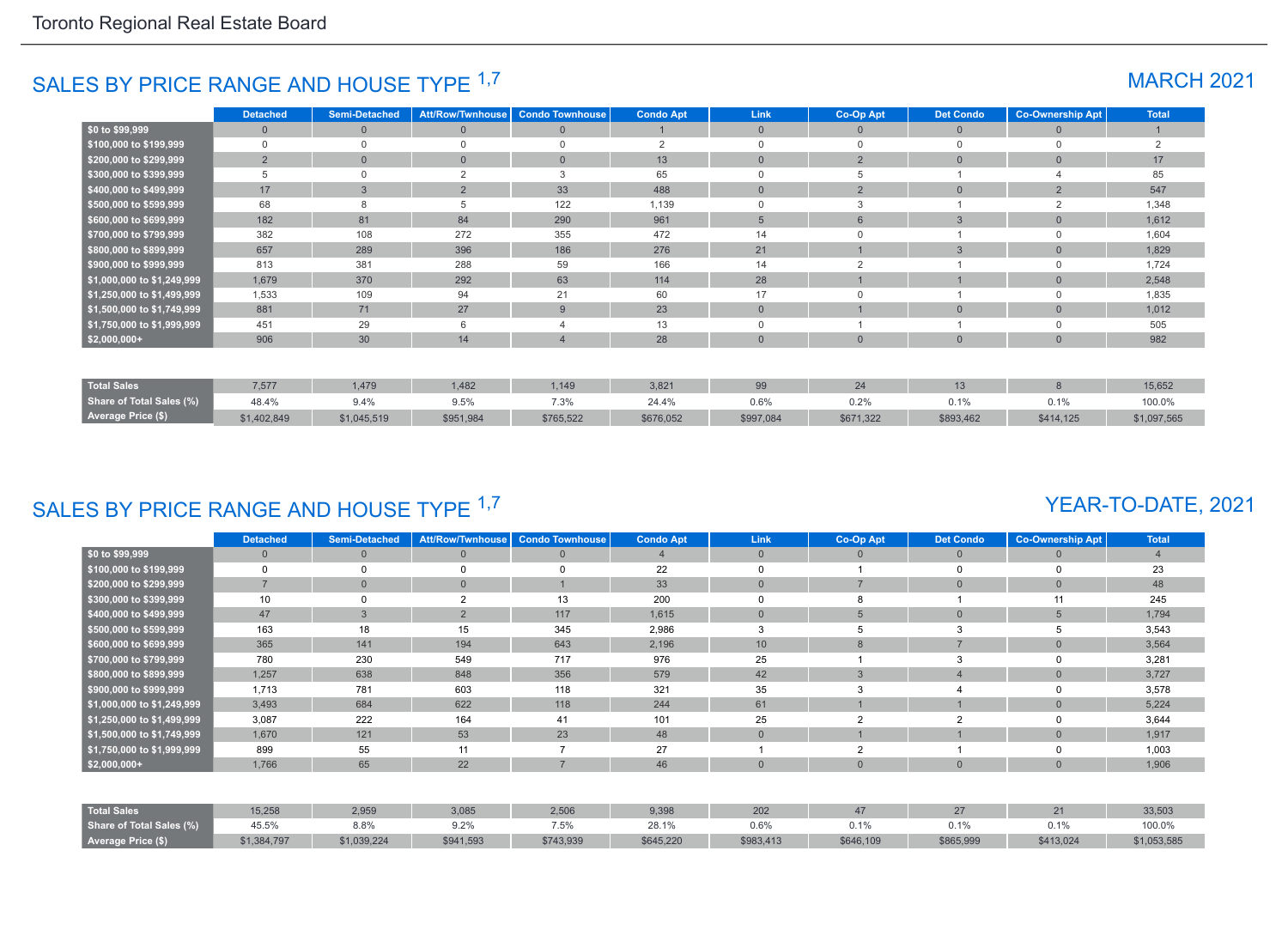## ALL TRREB AREAS ALL HOME TYPES, MARCH 2021

|                                  | # of Sales | Dollar Volume <sup>1</sup> | <b>Average Price<sup>1</sup></b> | Median Price <sup>1</sup> | New Listings <sup>2</sup> | <b>SNLR</b> (Trend) <sup>8</sup> |        | Active Listings <sup>3</sup>   Mos Inv (Trend) | Avg. SP/LP <sup>4</sup> | Avg. LDOM <sup>5</sup> | Avg. PDOM <sup>5</sup> |
|----------------------------------|------------|----------------------------|----------------------------------|---------------------------|---------------------------|----------------------------------|--------|------------------------------------------------|-------------------------|------------------------|------------------------|
| <b>TRREB Total</b>               | 15,652     | \$17,179,079,727           | \$1,097,565                      | \$945,000                 | 22,709                    | 63.6%                            | 10,603 | 1.4                                            | 107%                    | 10                     | 13                     |
| <b>Halton Region</b>             | 1,647      | \$2,050,617,589            | \$1,245,062                      | \$1,100,000               | 2,248                     | 73.5%                            | 862    | 1.1                                            | 106%                    | 10                     | 11                     |
| <b>Burlington</b>                | 453        | \$498,011,025              | \$1,099,362                      | \$999,000                 | 627                       | 75.9%                            | 255    | 1.0                                            | 108%                    | 9                      | 11                     |
| <b>Halton Hills</b>              | 159        | \$181,659,345              | \$1,142,512                      | \$1,063,000               | 199                       | 81.2%                            | 73     | 0.8                                            | 110%                    | $\overline{7}$         | 8                      |
| Milton                           | 427        | \$442,887,580              | \$1,037,207                      | \$955,000                 | 573                       | 77.3%                            | 177    | 0.7                                            | 107%                    | $\overline{7}$         | 8                      |
| Oakville                         | 608        | \$928,059,639              | \$1,526,414                      | \$1,350,000               | 849                       | 67.6%                            | 357    | $1.4$                                          | 105%                    | 12                     | 15                     |
| <b>Peel Region</b>               | 3,185      | \$3,379,331,836            | \$1,061,015                      | \$952,000                 | 4,699                     | 66.8%                            | 1,923  | 1.1                                            | 106%                    | 8                      | 11                     |
| Brampton                         | 1,599      | \$1,640,981,514            | \$1,026,255                      | \$950,000                 | 2,458                     | 69.3%                            | 891    | 0.8                                            | 106%                    | $\overline{7}$         | 10                     |
| Caledon                          | 175        | \$239,884,813              | \$1,370,770                      | \$1,180,000               | 265                       | 69.0%                            | 143    | 1.4                                            | 105%                    | 10                     | 12                     |
| Mississauga                      | 1,411      | \$1,498,465,509            | \$1,061,988                      | \$930,000                 | 1,976                     | 64.0%                            | 889    | 1.3                                            | 106%                    | 9                      | 13                     |
| <b>City of Toronto</b>           | 5,130      | \$5,557,439,345            | \$1,083,322                      | \$860,000                 | 7,206                     | 55.8%                            | 3,960  | 1.8                                            | 107%                    | 12                     | 17                     |
| <b>Toronto West</b>              | 1,295      | \$1,338,865,068            | \$1,033,873                      | \$900,000                 | 1,861                     | 61.4%                            | 919    | 1.5                                            | 109%                    | 12                     | 16                     |
| <b>Toronto Central</b>           | 2,567      | \$2,928,012,538            | \$1,140,636                      | \$782,000                 | 3,580                     | 48.7%                            | 2,302  | 2.4                                            | 104%                    | 14                     | 21                     |
| <b>Toronto East</b>              | 1,268      | \$1,290,561,739            | \$1,017,793                      | \$975,000                 | 1,765                     | 67.0%                            | 739    | 1.0                                            | 114%                    | 8                      | 11                     |
| <b>York Region</b>               | 2,911      | \$3,683,816,546            | \$1,265,481                      | \$1,168,135               | 4,734                     | 60.4%                            | 2,516  | 1.7                                            | 107%                    | 10 <sub>1</sub>        | 14                     |
| Aurora                           | 187        | \$242,539,586              | \$1,297,003                      | \$1,180,000               | 315                       | 62.2%                            | 160    | 1.6                                            | 107%                    | 9                      | 9                      |
| East Gwillimbury                 | 129        | \$152,563,516              | \$1,182,663                      | \$1,160,000               | 236                       | 64.7%                            | 115    | 1.5                                            | 111%                    | $\overline{7}$         | 9                      |
| Georgina                         | 195        | \$165,497,286              | \$848,704                        | \$805,000                 | 296                       | 71.6%                            | 124    | $1.2$                                          | 108%                    | 11                     | 14                     |
| King                             | 73         | \$141,371,541              | \$1,936,596                      | \$1,970,000               | 131                       | 58.1%                            | 126    | $3.3\,$                                        | 99%                     | 16                     | 24                     |
| Markham                          | 699        | \$900,277,510              | \$1,287,951                      | \$1,200,000               | 1,111                     | 60.9%                            | 554    | 1.5                                            | 110%                    | 10                     | 13                     |
| Newmarket                        | 276        | \$303,276,112              | \$1,098,826                      | \$1,022,500               | 432                       | 69.2%                            | 178    | 1.0                                            | 108%                    | $\overline{7}$         | 9                      |
| <b>Richmond Hill</b>             | 484        | \$659,351,394              | \$1,362,296                      | \$1,275,000               | 850                       | 55.3%                            | 514    | 2.1                                            | 108%                    | 11                     | 15                     |
| Vaughan                          | 723        | \$931,526,441              | \$1,288,418                      | \$1,200,000               | 1,146                     | 57.1%                            | 627    | 1.8                                            | 105%                    | 11                     | 15                     |
| Whitchurch-Stouffville           | 145        | \$187,413,160              | \$1,292,505                      | \$1,200,000               | 217                       | 64.6%                            | 118    | 1.8                                            | 106%                    | 13                     | 16                     |
| <b>Durham Region</b>             | 2,077      | \$1,872,044,947            | \$901,322                        | \$845,000                 | 2,838                     | 77.8%                            | 918    | 0.8                                            | 113%                    | $\overline{7}$         | $\mathbf{8}$           |
| Ajax                             | 298        | \$290,867,416              | \$976,065                        | \$925,000                 | 466                       | 78.3%                            | 145    | 0.6                                            | 113%                    | $\overline{7}$         | 8                      |
| <b>Brock</b>                     | 34         | \$25,040,799               | \$736,494                        | \$677,450                 | 53                        | 81.5%                            | 24     | $1.2$                                          | 110%                    | $\overline{7}$         | 8                      |
| Clarington                       | 400        | \$330,990,711              | \$827,477                        | \$790,500                 | 466                       | 79.3%                            | 130    | 0.8                                            | 114%                    | $\overline{7}$         | 8                      |
| Oshawa                           | 580        | \$452,008,365              | \$779,325                        | \$750,000                 | 823                       | 78.4%                            | 281    | 0.6                                            | 115%                    | 6                      | $\overline{7}$         |
| Pickering                        | 245        | \$252,267,196              | \$1,029,662                      | \$910,000                 | 354                       | 73.2%                            | 121    | 0.9                                            | 110%                    | 8                      | 10                     |
| Scugog                           | 48         | \$48,349,774               | \$1,007,287                      | \$894,500                 | 72                        | 73.3%                            | 39     | 1.6                                            | 110%                    | 13                     | 14                     |
| Uxbridge                         | 55         | \$67,990,107               | \$1,236,184                      | \$1,117,500               | 63                        | 79.1%                            | 31     | $1.4$                                          | 108%                    | 11                     | 14                     |
| Whitby                           | 417        | \$404,530,579              | \$970,097                        | \$910,000                 | 541                       | 78.6%                            | 147    | 0.6                                            | 113%                    | 6                      | 8                      |
| <b>Dufferin County</b>           | 114        | \$92,173,561               | \$808,540                        | \$785,000                 | 146                       | 86.9%                            | 40     | 0.6                                            | 110%                    | 6 <sup>1</sup>         | 6 <sup>1</sup>         |
| Orangeville                      | 114        | \$92,173,561               | \$808,540                        | \$785,000                 | 146                       | 86.9%                            | 40     | 0.6                                            | 110%                    | 6                      | 6                      |
| <b>Simcoe County</b>             | 588        | \$543,655,903              | \$924,585                        | \$850,000                 | 838                       | 76.3%                            | 384    | $1.2$                                          | 105%                    | 11                     | 13                     |
| Adjala-Tosorontio                | 34         | \$38,335,301               | \$1,127,509                      | \$1,187,500               | 33                        | 82.1%                            | 16     | 1.6                                            | 105%                    | 11                     | 13                     |
| <b>Bradford West Gwillimbury</b> | 140        | \$144,083,886              | \$1,029,171                      | \$975,000                 | 206                       | 73.0%                            | 100    | 0.9                                            | 107%                    | 11                     | 12                     |
| Essa                             | 73         | \$58,545,075               | \$801,987                        | \$780,000                 | 98                        | 86.2%                            | 35     | 0.9                                            | 104%                    | 13                     | 15                     |
| Innisfil                         | 174        | \$159,848,597              | \$918,670                        | \$828,000                 | 290                       | 71.7%                            | 160    | 1.6                                            | 104%                    | 14                     | 17                     |
| New Tecumseth                    | 167        | \$142,843,044              | \$855,348                        | \$810,000                 | 211                       | 80.4%                            | 73     | 1.1                                            | 106%                    | 9                      | 10                     |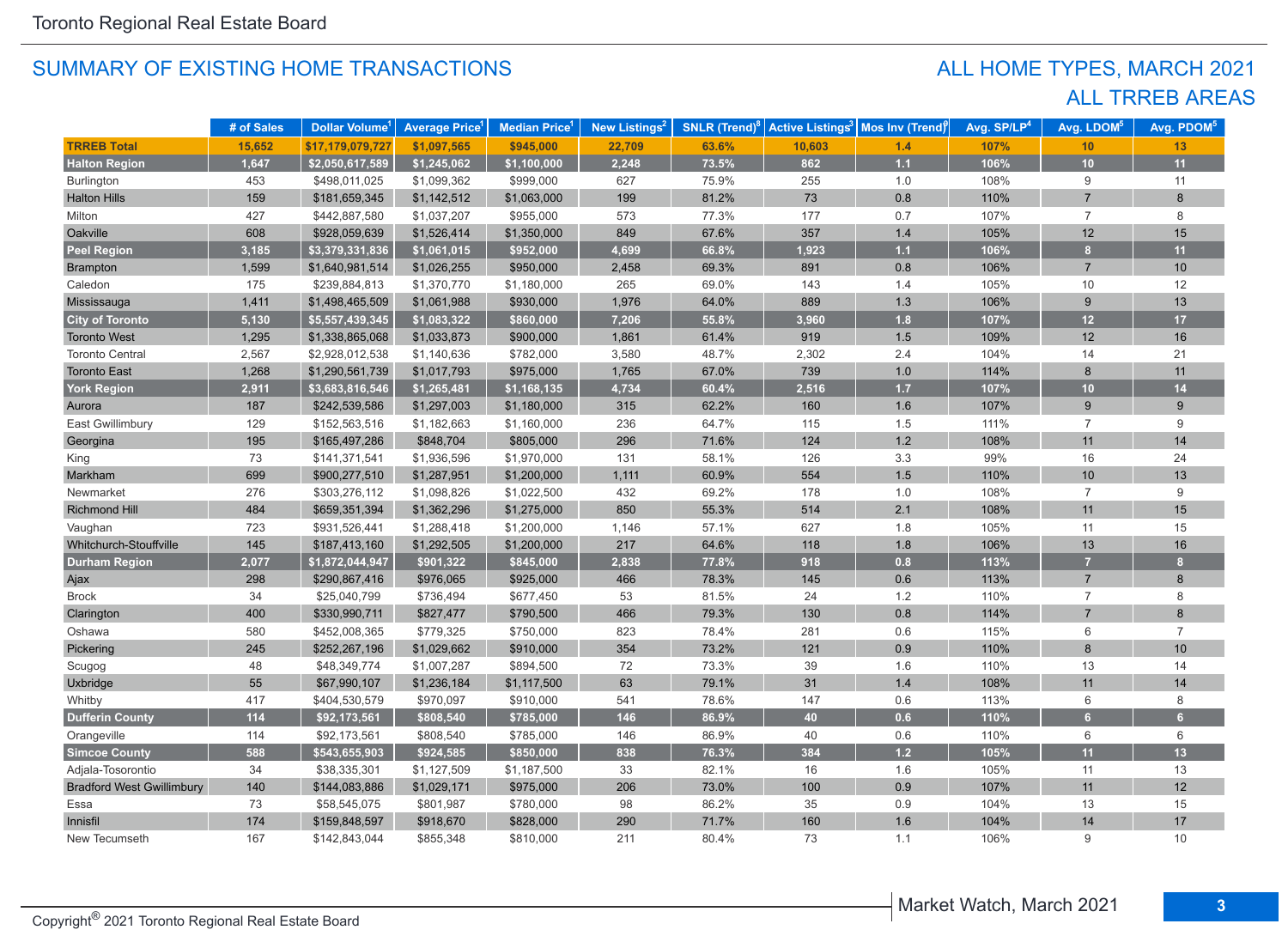## SUMMARY OF EXISTING HOME TRANSACTIONS **ALL HOME TYPES, MARCH 2021** CITY OF TORONTO MUNICIPAL BREAKDOWN

|                              | # of Sales | Dollar Volume <sup>1</sup> | <b>Average Price</b> <sup>1</sup> | Median Price <sup>1</sup> | New Listings <sup>2</sup> |       |        | <b>SNLR (Trend)<sup>8</sup> Active Listings<sup>3</sup> Mos Inv (Trend)<sup>8</sup></b> | Avg. SP/LP <sup>4</sup> | Avg. LDOM <sup>5</sup> | Avg. PDOM <sup>5</sup> |
|------------------------------|------------|----------------------------|-----------------------------------|---------------------------|---------------------------|-------|--------|-----------------------------------------------------------------------------------------|-------------------------|------------------------|------------------------|
| <b>TRREB Total</b>           | 15,652     | \$17,179,079,727           | \$1,097,565                       | \$945,000                 | 22,709                    | 63.6% | 10,603 | 1.4                                                                                     | 107%                    | 10                     | 13                     |
| <b>City of Toronto Total</b> | 5,130      | \$5,557,439,345            | \$1,083,322                       | \$860,000                 | 7,206                     | 55.8% | 3,960  | $1.8$                                                                                   | 107%                    | $12$                   | $17\,$                 |
| <b>Toronto West</b>          | 1,295      | \$1,338,865,068            | \$1,033,873                       | \$900,000                 | 1,861                     | 61.4% | 919    | 1.5                                                                                     | 109%                    | $12$                   | 16                     |
| Toronto W01                  | 82         | \$103,262,325              | \$1,259,297                       | \$1,016,504               | 118                       | 60.4% | 43     | $1.2$                                                                                   | 114%                    | 9                      | 12                     |
| Toronto W02                  | 134        | \$177,182,336              | \$1,322,256                       | \$1,240,000               | 162                       | 69.2% | 57     | 0.9                                                                                     | 116%                    | 8                      | 12                     |
| Toronto W03                  | 91         | \$94,578,961               | \$1,039,329                       | \$998,000                 | 154                       | 62.7% | 68     | 1.1                                                                                     | 116%                    | 9                      | 12                     |
| Toronto W04                  | 138        | \$123,304,577              | \$893,511                         | \$842,000                 | 207                       | 58.4% | 123    | 1.8                                                                                     | 107%                    | 18                     | 23                     |
| Toronto W05                  | 152        | \$129,480,635              | \$851,846                         | \$900,000                 | 246                       | 64.4% | 136    | 1.5                                                                                     | 110%                    | 11                     | 15                     |
| Toronto W06                  | 228        | \$207,311,533              | \$909,261                         | \$800,000                 | 332                       | 56.7% | 171    | 1.8                                                                                     | 105%                    | 11                     | 14                     |
| Toronto W07                  | 39         | \$60,311,549               | \$1,546,450                       | \$1,435,000               | 54                        | 58.4% | 30     | 1.6                                                                                     | 105%                    | 11                     | 18                     |
| Toronto W08                  | 248        | \$296,423,201              | \$1,195,255                       | \$789,500                 | 325                       | 60.8% | 167    | 1.6                                                                                     | 106%                    | 14                     | 17                     |
| Toronto W09                  | 69         | \$64,751,738               | \$938,431                         | \$940,000                 | 97                        | 61.2% | 46     | 1.6                                                                                     | 107%                    | 13                     | 20                     |
| Toronto W10                  | 114        | \$82,258,213               | \$721,563                         | \$600,501                 | 166                       | 65.6% | 78     | 1.3                                                                                     | 106%                    | 11                     | 15                     |
| <b>Toronto Central</b>       | 2,567      | \$2,928,012,538            | \$1,140,636                       | \$782,000                 | 3,580                     | 48.7% | 2,302  | 2.4                                                                                     | 104%                    | 14                     | 21                     |
| Toronto C01                  | 798        | \$683,230,984              | \$856,179                         | \$726,000                 | 1,009                     | 44.9% | 651    | 2.7                                                                                     | 104%                    | 15                     | 22                     |
| Toronto C02                  | 114        | \$192,204,911              | \$1,686,008                       | \$1,325,000               | 225                       | 41.8% | 208    | 3.2                                                                                     | 104%                    | 18                     | 26                     |
| Toronto C03                  | 86         | \$137,344,610              | \$1,597,030                       | \$1,242,500               | 124                       | 58.0% | 69     | 1.8                                                                                     | 106%                    | 14                     | 16                     |
| Toronto C04                  | 131        | \$308,434,082              | \$2,354,459                       | \$2,350,000               | 199                       | 53.9% | 113    | 1.9                                                                                     | 104%                    | 13                     | 19                     |
| Toronto C06                  | 57         | \$68,149,199               | \$1,195,600                       | \$1,155,000               | 72                        | 56.2% | 43     | 1.8                                                                                     | 107%                    | 10                     | 14                     |
| Toronto C07                  | 179        | \$198,087,711              | \$1,106,635                       | \$800,000                 | 257                       | 52.9% | 163    | 2.2                                                                                     | 105%                    | 13                     | 17                     |
| Toronto C08                  | 375        | \$302,423,829              | \$806,464                         | \$700,000                 | 525                       | 44.5% | 320    | 2.7                                                                                     | 105%                    | 15                     | 22                     |
| Toronto C09                  | 45         | \$105,135,070              | \$2,336,335                       | \$1,680,000               | 64                        | 48.0% | 52     | 2.8                                                                                     | 102%                    | 20                     | 28                     |
| Toronto C10                  | 112        | \$110,198,983              | \$983,919                         | \$792,500                 | 161                       | 52.2% | 98     | 2.1                                                                                     | 105%                    | 14                     | 24                     |
| Toronto C11                  | 54         | \$60,405,693               | \$1,118,624                       | \$689,400                 | 91                        | 56.7% | 56     | 1.8                                                                                     | 104%                    | 13                     | 19                     |
| Toronto C12                  | 60         | \$205,006,177              | \$3,416,770                       | \$2,837,500               | 86                        | 43.5% | 99     | 4.3                                                                                     | 98%                     | 21                     | 35                     |
| Toronto C13                  | 106        | \$126,624,611              | \$1,194,572                       | \$930,000                 | 155                       | 59.3% | 86     | 1.7                                                                                     | 107%                    | 10                     | 12                     |
| Toronto C14                  | 208        | \$215,616,711              | \$1,036,619                       | \$725,000                 | 275                       | 52.7% | 163    | 2.3                                                                                     | 102%                    | 16                     | 23                     |
| Toronto C15                  | 242        | \$215,149,967              | \$889,049                         | \$690,400                 | 337                       | 56.5% | 181    | 1.9                                                                                     | 107%                    | 12                     | 18                     |
| <b>Toronto East</b>          | 1,268      | \$1,290,561,739            | \$1,017,793                       | \$975,000                 | 1,765                     | 67.0% | 739    | 1.0                                                                                     | 114%                    | 8                      | 11                     |
| Toronto E01                  | 131        | \$163,218,596              | \$1,245,943                       | \$1,255,000               | 177                       | 64.7% | 75     | 0.9                                                                                     | 119%                    | 10                     | 12                     |
| Toronto E02                  | 98         | \$155,408,415              | \$1,585,800                       | \$1,392,500               | 124                       | 64.1% | 49     | $1.0$                                                                                   | 114%                    | $\overline{7}$         | 10                     |
| Toronto E03                  | 140        | \$160,225,247              | \$1,144,466                       | \$1,133,000               | 215                       | 64.1% | 79     | 1.0                                                                                     | 117%                    | $\overline{7}$         | 9                      |
| Toronto E04                  | 145        | \$131,808,836              | \$909,026                         | \$905,000                 | 196                       | 70.5% | 70     | 0.9                                                                                     | 114%                    | 8                      | 9                      |
| Toronto E05                  | 125        | \$118,127,558              | \$945,020                         | \$888,889                 | 180                       | 65.7% | 86     | $1.2$                                                                                   | 113%                    | $\overline{7}$         | 8                      |
| Toronto E06                  | 61         | \$71,671,253               | \$1,174,939                       | \$1,100,000               | 85                        | 62.5% | 42     | 1.2                                                                                     | 111%                    | 11                     | 12                     |
| Toronto E07                  | 141        | \$116,498,442              | \$826,230                         | \$755,000                 | 202                       | 68.6% | 81     | $1.1$                                                                                   | 113%                    | $\overline{7}$         | 10                     |
| Toronto E08                  | 85         | \$83,520,665               | \$982,596                         | \$975,000                 | 114                       | 65.5% | 60     | 1.4                                                                                     | 109%                    | 11                     | 17                     |
| Toronto E09                  | 142        | \$112,513,451              | \$792,348                         | \$840,050                 | 169                       | 69.1% | 60     | 1.1                                                                                     | 113%                    | 11                     | 16                     |
| Toronto E10                  | $77\,$     | \$80,902,187               | \$1,050,678                       | \$995,000                 | 120                       | 69.3% | 64     | 1.1                                                                                     | 110%                    | 8                      | 11                     |
| Toronto E11                  | 123        | \$96,667,089               | \$785,911                         | \$765,000                 | 183                       | 72.4% | 73     | 0.9                                                                                     | 111%                    | 8                      | 9                      |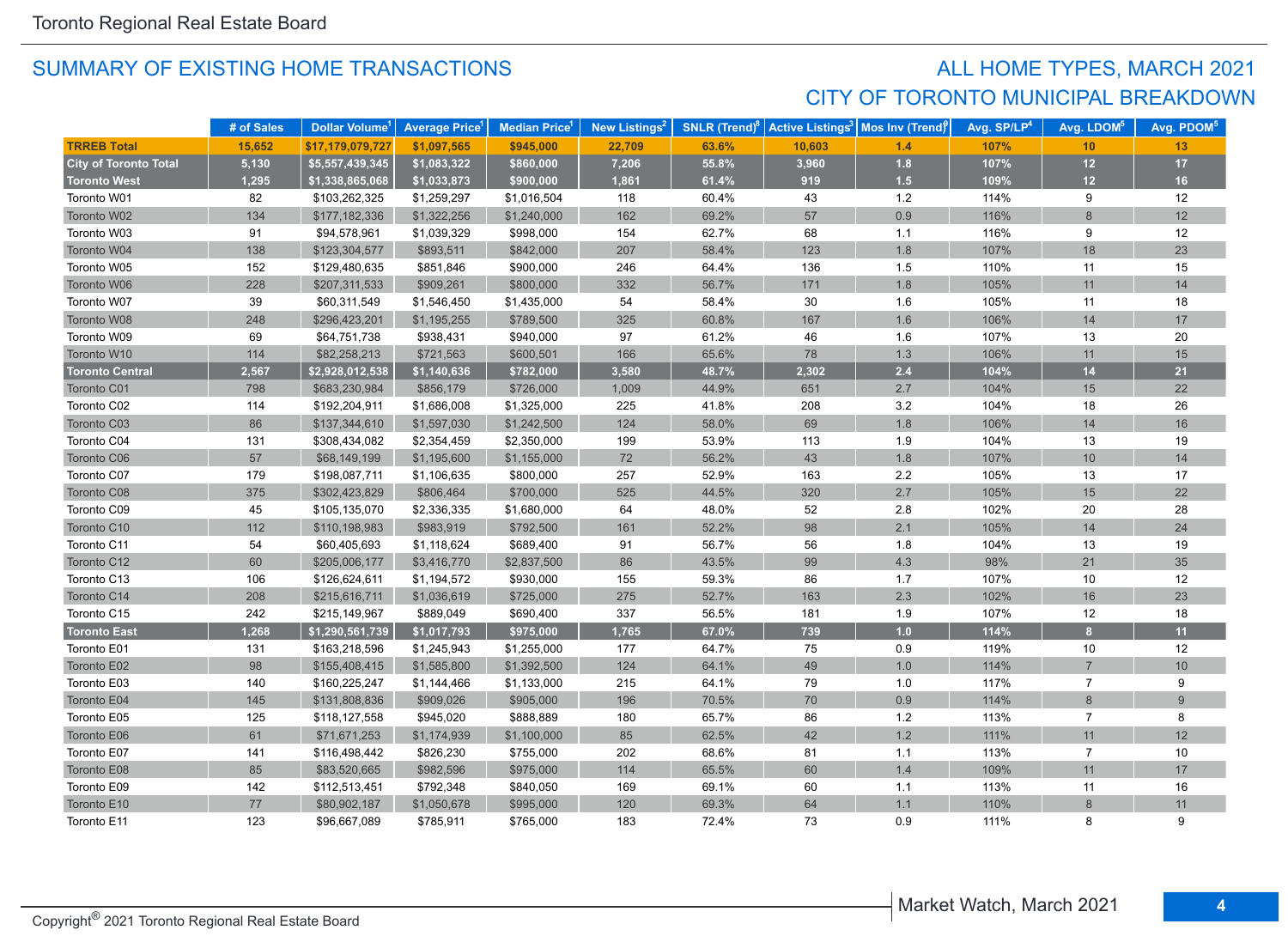## ALL TRREB AREAS ALL HOME TYPES, YEAR-TO-DATE 2021

|                                  | <b>Number of Sales</b> | Dollar Volume <sup>1</sup> | <b>Average Price<sup>1</sup></b> | Median Price <sup>1</sup> | New Listings <sup>2</sup> | Avg. SP/LP <sup>4</sup> | Avg. LDOM <sup>5</sup> | Avg. PDOM <sup>5</sup> |
|----------------------------------|------------------------|----------------------------|----------------------------------|---------------------------|---------------------------|-------------------------|------------------------|------------------------|
| <b>TRREB Total</b>               | 33,503                 | \$35,298,266,489           | \$1,053,585                      | \$910,000                 | 47,291                    | 106%                    | 14                     | 19                     |
| <b>Halton Region</b>             | 3,408                  | \$4,152,121,752            | \$1,218,346                      | \$1,075,000               | 4,660                     | 106%                    | 11                     | 14                     |
| <b>Burlington</b>                | 945                    | \$1,003,187,347            | \$1,061,574                      | \$970,000                 | 1,263                     | 107%                    | 12                     | 14                     |
| <b>Halton Hills</b>              | 288                    | \$322,531,185              | \$1,119,900                      | \$1,007,300               | 377                       | 108%                    | 10                     | 13                     |
| Milton                           | 857                    | \$879,697,303              | \$1,026,485                      | \$950,000                 | 1,218                     | 107%                    | 8                      | 9                      |
| Oakville                         | 1,318                  | \$1,946,705,917            | \$1,477,015                      | \$1,312,500               | 1,802                     | 105%                    | 14                     | 19                     |
| <b>Peel Region</b>               | 6,891                  | \$7,063,516,614            | \$1,025,035                      | \$930,000                 | 9,903                     | 105%                    | 10                     | 14                     |
| Brampton                         | 3,473                  | \$3,509,260,043            | \$1,010,441                      | \$940,000                 | 5,188                     | 106%                    | 8                      | 10                     |
| Caledon                          | 358                    | \$490,088,673              | \$1,368,963                      | \$1,225,000               | 542                       | 104%                    | 12                     | 16                     |
| Mississauga                      | 3,060                  | \$3,064,167,898            | \$1,001,362                      | \$875,000                 | 4,173                     | 105%                    | 13                     | 19                     |
| <b>City of Toronto</b>           | 11,522                 | \$11,576,389,282           | \$1,004,720                      | \$781,000                 | 15,467                    | 105%                    | 19                     | 27                     |
| <b>Toronto West</b>              | 2,873                  | \$2,752,950,188            | \$958,214                        | \$835,000                 | 3,839                     | 106%                    | 18                     | 25                     |
| <b>Toronto Central</b>           | 6,001                  | \$6,252,411,505            | \$1,041,895                      | \$725,000                 | 8,058                     | 102%                    | 22                     | 32                     |
| <b>Toronto East</b>              | 2,648                  | \$2,571,027,589            | \$970,932                        | \$935,000                 | 3,570                     | 112%                    | 13                     | 16                     |
| <b>York Region</b>               | 6,216                  | \$7,621,031,053            | \$1,226,035                      | \$1,126,000               | 9,563                     | 106%                    | 15                     | 20                     |
| Aurora                           | 384                    | \$489,878,349              | \$1,275,725                      | \$1,127,500               | 611                       | 106%                    | 15                     | 18                     |
| <b>East Gwillimbury</b>          | 263                    | \$306,169,132              | \$1,164,141                      | \$1,120,000               | 435                       | 109%                    | 11                     | 13                     |
| Georgina                         | 394                    | \$328,576,324              | \$833,950                        | \$795,000                 | 593                       | 107%                    | 12                     | 15                     |
| King                             | 151                    | \$304,434,429              | \$2,016,122                      | \$1,900,000               | 275                       | 97%                     | 34                     | 48                     |
| Markham                          | 1,494                  | \$1,818,807,709            | \$1,217,408                      | \$1,168,000               | 2,207                     | 109%                    | 15                     | 20                     |
| Newmarket                        | 545                    | \$590,784,010              | \$1,084,007                      | \$1,020,000               | 835                       | 109%                    | $\overline{7}$         | 9                      |
| Richmond Hill                    | 1,108                  | \$1,443,388,385            | \$1,302,697                      | \$1,210,000               | 1,746                     | 106%                    | 18                     | 23                     |
| Vaughan                          | 1,561                  | \$1,941,895,812            | \$1,244,008                      | \$1,150,000               | 2,389                     | 104%                    | 16                     | 22                     |
| Whitchurch-Stouffville           | 316                    | \$397,096,903              | \$1,256,636                      | \$1,137,500               | 472                       | 106%                    | 20                     | 23                     |
| <b>Durham Region</b>             | 4,107                  | \$3,675,964,285            | \$895,049                        | \$845,000                 | 5,760                     | 113%                    | $\mathbf{a}$           | 10                     |
| Ajax                             | 588                    | \$567,870,823              | \$965,767                        | \$920,500                 | 857                       | 114%                    | 6                      | 8                      |
| <b>Brock</b>                     | 67                     | \$47,732,977               | \$712,432                        | \$689,900                 | 91                        | 107%                    | 15                     | 21                     |
| Clarington                       | 773                    | \$650,299,031              | \$841,267                        | \$801,000                 | 1,016                     | 114%                    | 8                      | 10                     |
| Oshawa                           | 1,186                  | \$910,916,873              | \$768,058                        | \$741,000                 | 1,705                     | 116%                    | $\overline{7}$         | 9                      |
| Pickering                        | 516                    | \$523,077,818              | \$1,013,717                      | \$910,000                 | 750                       | 109%                    | 9                      | 11                     |
| Scugog                           | 87                     | \$85,829,707               | \$986,548                        | \$883,900                 | 129                       | 108%                    | 18                     | 20                     |
| Uxbridge                         | 110                    | \$131,939,559              | \$1,199,451                      | \$1,000,000               | 138                       | 106%                    | 15                     | 18                     |
| Whitby                           | 780                    | \$758,297,497              | \$972,176                        | \$920,000                 | 1,074                     | 114%                    | $\overline{7}$         | 8                      |
| <b>Dufferin County</b>           | 208                    | \$163,965,171              | \$788,294                        | \$770,000                 | 264                       | 109%                    | $\bf{8}$               | 9                      |
| Orangeville                      | 208                    | \$163,965,171              | \$788,294                        | \$770,000                 | 264                       | 109%                    | 8                      | 9                      |
| <b>Simcoe County</b>             | 1,151                  | \$1,045,278,332            | \$908,148                        | \$847,500                 | 1,674                     | 105%                    | 12                     | 15                     |
| Adjala-Tosorontio                | 61                     | \$68,634,691               | \$1,125,159                      | \$1,040,000               | 69                        | 104%                    | 22                     | 23                     |
| <b>Bradford West Gwillimbury</b> | 283                    | \$284,702,631              | \$1,006,016                      | \$960,000                 | 437                       | 108%                    | 9                      | 10                     |
| <b>Essa</b>                      | 148                    | \$118,704,708              | \$802,059                        | \$760,000                 | 196                       | 105%                    | 14                     | 15                     |
| Innisfil                         | 363                    | \$324,377,855              | \$893,603                        | \$805,000                 | 566                       | 104%                    | 15                     | 18                     |
| New Tecumseth                    | 296                    | \$248,858,447              | \$840,738                        | \$801,000                 | 406                       | 106%                    | 10                     | 13                     |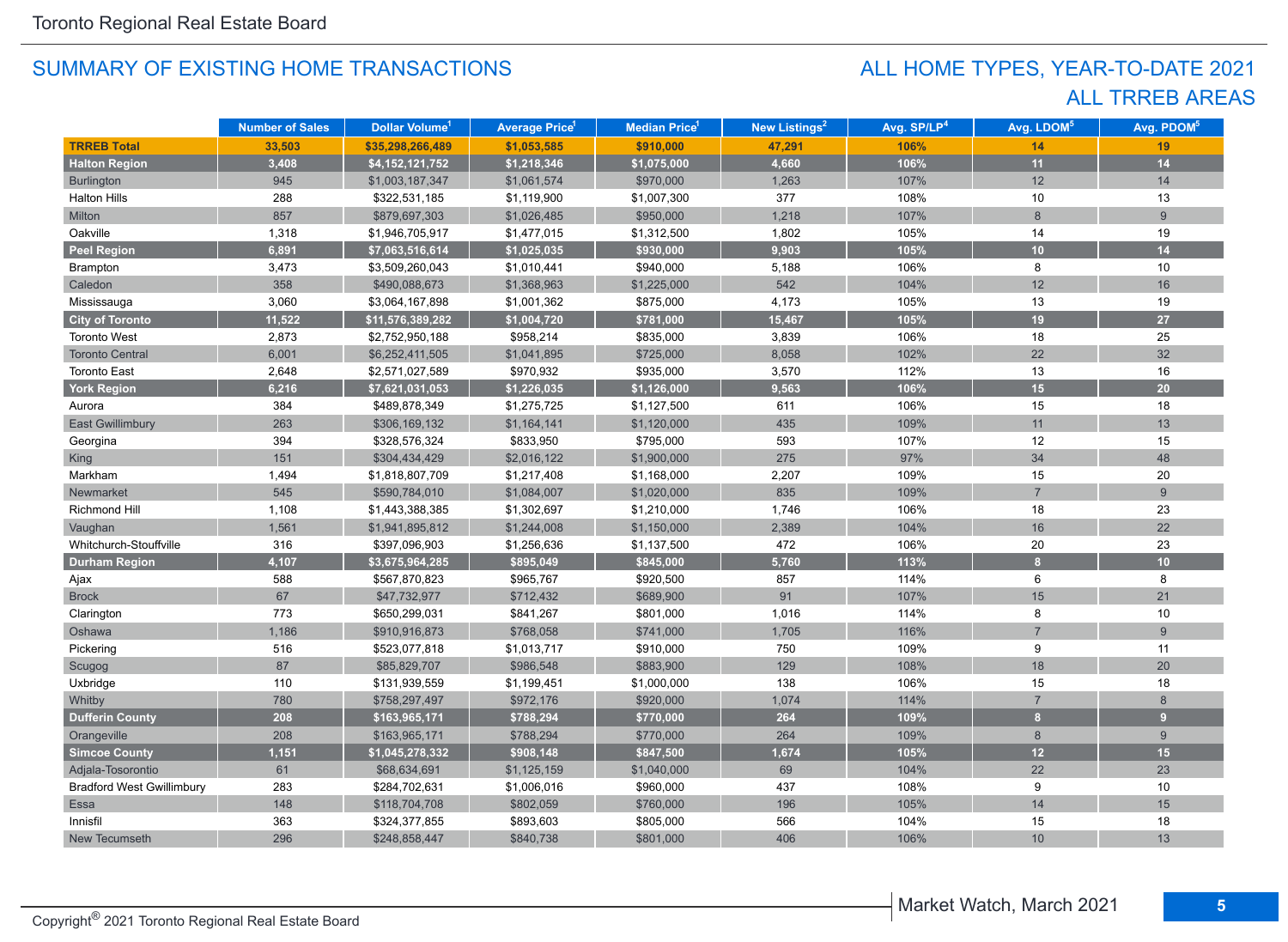## CITY OF TORONTO MUNICIPAL BREAKDOWN ALL HOME TYPES, YEAR-TO-DATE 2021

|                              | <b>Number of Sales</b> | Dollar Volume <sup>1</sup> | <b>Average Price</b> 1 | <b>Median Price</b> <sup>1</sup> | New Listings <sup>2</sup> | Avg. SP/LP <sup>4</sup> | Avg. LDOM <sup>5</sup> | Avg. PDOM <sup>5</sup> |
|------------------------------|------------------------|----------------------------|------------------------|----------------------------------|---------------------------|-------------------------|------------------------|------------------------|
| <b>TRREB Total</b>           | 33.503                 | \$35,298,266,489           | \$1,053,585            | \$910,000                        | 47,291                    | 106%                    | 14                     | 19                     |
| <b>City of Toronto Total</b> | 11,522                 | \$11,576,389,282           | \$1,004,720            | \$781,000                        | 15,467                    | 105%                    | 19                     | $27\,$                 |
| <b>Toronto West</b>          | 2,873                  | \$2,752,950,188            | \$958,214              | \$835,000                        | 3,839                     | 106%                    | 18                     | 25                     |
| Toronto W01                  | 164                    | \$193,576,055              | \$1,180,342            | \$867,500                        | 203                       | 112%                    | 15                     | 20                     |
| Toronto W02                  | 264                    | \$318,440,190              | \$1,206,213            | \$1,169,400                      | 335                       | 113%                    | 11                     | 16                     |
| Toronto W03                  | 197                    | \$196,613,388              | \$998,038              | \$980,000                        | 299                       | 112%                    | 15                     | 19                     |
| Toronto W04                  | 317                    | \$265,302,500              | \$836,916              | \$771,000                        | 445                       | 105%                    | 20                     | 27                     |
| Toronto W05                  | 365                    | \$292,782,314              | \$802,143              | \$850,000                        | 502                       | 106%                    | 18                     | 24                     |
| Toronto W06                  | 554                    | \$482,241,614              | \$870,472              | \$744,750                        | 729                       | 103%                    | 19                     | 27                     |
| Toronto W07                  | 75                     | \$109,965,468              | \$1,466,206            | \$1,388,000                      | 110                       | 105%                    | 20                     | 31                     |
| Toronto W08                  | 555                    | \$598,097,819              | \$1,077,654            | \$680,000                        | 692                       | 103%                    | 20                     | 28                     |
| Toronto W09                  | 149                    | \$132,223,051              | \$887,403              | \$852,000                        | 206                       | 105%                    | 16                     | 23                     |
| Toronto W10                  | 233                    | \$163,707,789              | \$702,609              | \$555,000                        | 318                       | 104%                    | 19                     | 25                     |
| <b>Toronto Central</b>       | 6,001                  | \$6,252,411,505            | \$1,041,895            | \$725,000                        | 8,058                     | 102%                    | 22                     | 32 <sup>°</sup>        |
| Toronto C01                  | 1,970                  | \$1,572,975,380            | \$798,465              | \$690,000                        | 2,477                     | 102%                    | 23                     | 34                     |
| Toronto C02                  | 255                    | \$385,438,101              | \$1,511,522            | \$1,115,000                      | 466                       | 102%                    | 28                     | 38                     |
| Toronto C03                  | 164                    | \$257,522,718              | \$1,570,260            | \$1,247,500                      | 246                       | 105%                    | 17                     | 23                     |
| Toronto C04                  | 262                    | \$573,266,690              | \$2,188,041            | \$2,149,500                      | 398                       | 103%                    | 15                     | 23                     |
| Toronto C06                  | 118                    | \$132,832,514              | \$1,125,699            | \$1,010,005                      | 161                       | 106%                    | 16                     | 24                     |
| Toronto C07                  | 416                    | \$440,374,057              | \$1,058,591            | \$750,050                        | 568                       | 102%                    | 22                     | 32                     |
| Toronto C08                  | 928                    | \$709,014,728              | \$764,024              | \$669,954                        | 1,189                     | 102%                    | 24                     | 36                     |
| Toronto C09                  | 103                    | \$215,314,243              | \$2,090,430            | \$1,515,000                      | 148                       | 100%                    | 24                     | 35                     |
| Toronto C10                  | 291                    | \$272,504,734              | \$936,442              | \$737,000                        | 367                       | 103%                    | 22                     | 37                     |
| Toronto C11                  | 119                    | \$130,004,693              | \$1,092,476            | \$635,000                        | 187                       | 102%                    | 17                     | 27                     |
| Toronto C12                  | 108                    | \$349,463,177              | \$3,235,770            | \$2,865,000                      | 204                       | 98%                     | 24                     | $40\,$                 |
| Toronto C13                  | 223                    | \$270,946,417              | \$1,215,006            | \$899,000                        | 325                       | 105%                    | 18                     | 23                     |
| Toronto C14                  | 472                    | \$457,206,231              | \$968,657              | \$681,900                        | 582                       | 101%                    | 22                     | 32                     |
| Toronto C15                  | 572                    | \$485,547,822              | \$848,860              | \$657,900                        | 740                       | 105%                    | 20                     | 30                     |
| <b>Toronto East</b>          | 2,648                  | \$2,571,027,589            | \$970,932              | \$935,000                        | 3,570                     | 112%                    | 13                     | 16                     |
| Toronto E01                  | 261                    | \$320,576,122              | \$1,228,261            | \$1,250,000                      | 364                       | 116%                    | 11                     | 14                     |
| Toronto E02                  | 197                    | \$289,904,366              | \$1,471,596            | \$1,345,000                      | 264                       | 112%                    | 11                     | 15                     |
| Toronto E03                  | 288                    | \$331,010,398              | \$1,149,342            | \$1,167,000                      | 404                       | 116%                    | 11                     | 15                     |
| Toronto E04                  | 292                    | \$252,433,606              | \$864,499              | \$880,500                        | 378                       | 111%                    | 13                     | 15                     |
| Toronto E05                  | 234                    | \$213,155,061              | \$910,919              | \$803,000                        | 340                       | 112%                    | 12                     | 14                     |
| Toronto E06                  | 115                    | \$126,157,847              | \$1,097,025            | \$1,050,000                      | 178                       | 109%                    | 13                     | 15                     |
| Toronto E07                  | 298                    | \$231,189,113              | \$775,802              | \$611,388                        | 404                       | 111%                    | 12                     | 15                     |
| Toronto E08                  | 196                    | \$192,627,805              | \$982,795              | \$950,000                        | 262                       | 107%                    | 15                     | 21                     |
| Toronto E09                  | 343                    | \$252,546,601              | \$736,287              | \$625,000                        | 382                       | 110%                    | 17                     | 24                     |
| Toronto E10                  | 175                    | \$173,928,398              | \$993,877              | \$995,000                        | 257                       | 109%                    | 13                     | 16                     |
| Toronto E11                  | 249                    | \$187,498,272              | \$753,005              | \$750,000                        | 337                       | 110%                    | 11                     | 13                     |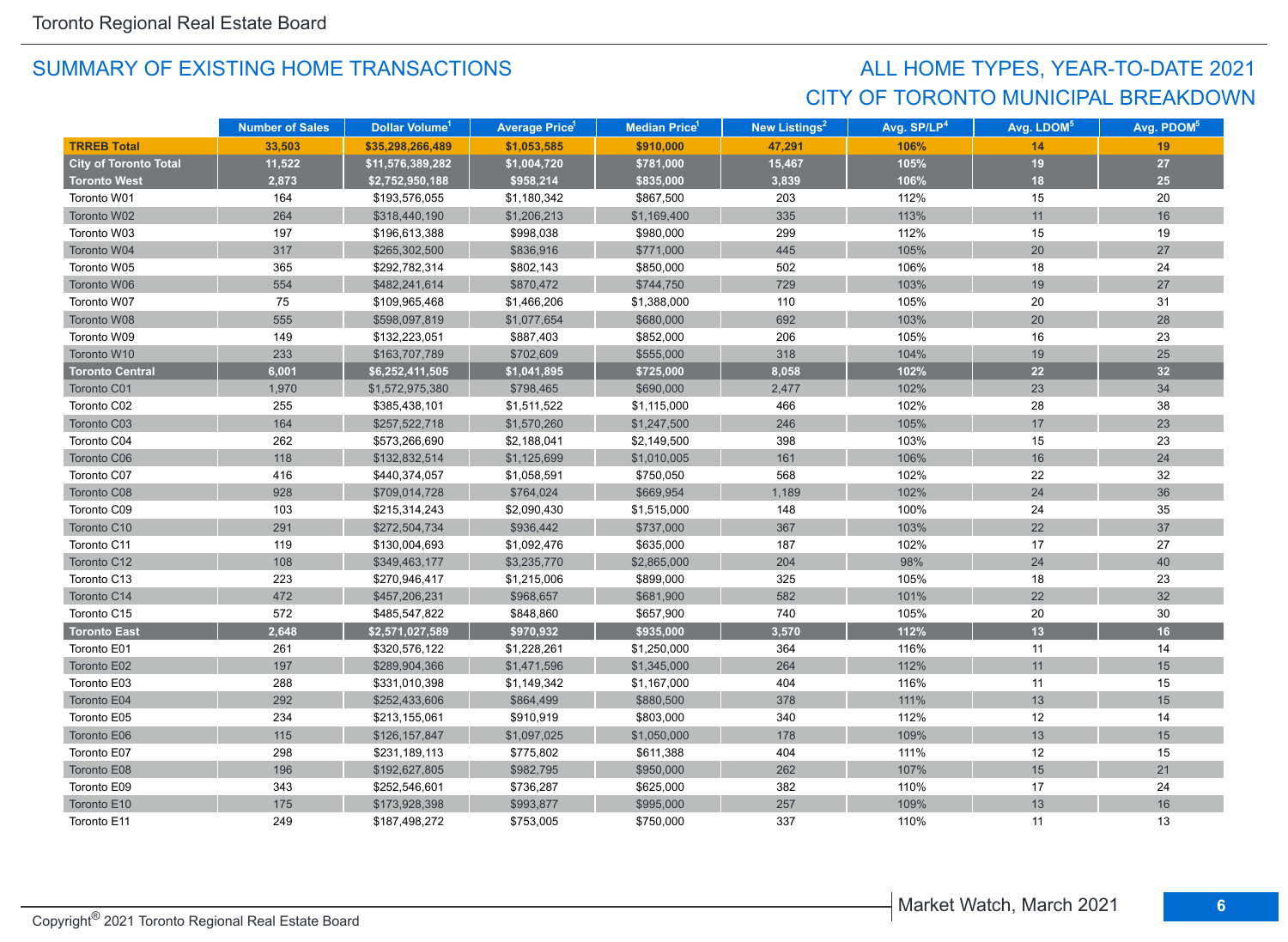## DETACHED, MARCH 2021 ALL TRREB AREAS

|                                  | Number of Sales <sup>1</sup> | Dollar Volume <sup>1</sup> | <b>Average Price<sup>1</sup></b> | Median Price <sup>1</sup> | New Listings <sup>2</sup> | <b>Active Listings<sup>3</sup></b> | Avg. SP/LP <sup>4</sup> | Avg. LDOM <sup>5</sup> |
|----------------------------------|------------------------------|----------------------------|----------------------------------|---------------------------|---------------------------|------------------------------------|-------------------------|------------------------|
| <b>TRREB Total</b>               | 7,577                        | \$10,629,385,936           | \$1,402,849                      | \$1,240,000               | 11,471                    | 5,272                              | 107%                    | 9                      |
| <b>Halton Region</b>             | 910                          | \$1,412,141,268            | \$1,551,804                      | \$1,373,501               | 1,249                     | 480                                | 106%                    | 10                     |
| <b>Burlington</b>                | 235                          | \$334,220,343              | \$1,422,214                      | \$1,265,000               | 340                       | 130                                | 107%                    | 10                     |
| <b>Halton Hills</b>              | 132                          | \$161,926,345              | \$1,226,715                      | \$1,168,459               | 167                       | 63                                 | 109%                    | 8                      |
| Milton                           | 184                          | \$242,272,021              | \$1,316,696                      | \$1,230,000               | 267                       | 90                                 | 106%                    | $\overline{7}$         |
| Oakville                         | 359                          | \$673,722,559              | \$1,876,665                      | \$1,675,000               | 475                       | 197                                | 104%                    | 12                     |
| <b>Peel Region</b>               | 1,527                        | \$2,089,345,760            | \$1,368,268                      | \$1,261,000               | 2,355                     | 968                                | 105%                    | $\bf{8}$               |
| Brampton                         | 871                          | \$1,058,067,628            | \$1,214,773                      | \$1,160,000               | 1,398                     | 495                                | 106%                    | $\overline{7}$         |
| Caledon                          | 131                          | \$200,315,379              | \$1,529,125                      | \$1,350,000               | 205                       | 122                                | 104%                    | 11                     |
| Mississauga                      | 525                          | \$830,962,753              | \$1,582,786                      | \$1,388,000               | 752                       | 351                                | 105%                    | 9                      |
| <b>City of Toronto</b>           | 1,450                        | \$2,538,251,179            | \$1,750,518                      | \$1,400,000               | 2,274                     | 1,207                              | 108%                    | 10                     |
| <b>Toronto West</b>              | 454                          | \$677,485,758              | \$1,492,259                      | \$1,290,000               | 692                       | 338                                | 109%                    | 11                     |
| <b>Toronto Central</b>           | 457                          | \$1,165,142,085            | \$2,549,545                      | \$2,200,000               | 785                       | 538                                | 103%                    | 13                     |
| <b>Toronto East</b>              | 539                          | \$695,623,336              | \$1,290,581                      | \$1,175,000               | 797                       | 331                                | 114%                    | $\overline{7}$         |
| <b>York Region</b>               | 1,711                        | \$2,642,553,758            | \$1,544,450                      | \$1,428,900               | 2,897                     | 1,672                              | 107%                    | 10                     |
| Aurora                           | 120                          | \$183,181,632              | \$1,526,514                      | \$1,432,000               | 199                       | 113                                | 106%                    | 9                      |
| <b>East Gwillimbury</b>          | 102                          | \$128,767,717              | \$1,262,429                      | \$1,254,000               | 195                       | 103                                | 111%                    | 8                      |
| Georgina                         | 177                          | \$153,039,386              | \$864,629                        | \$850,000                 | 267                       | 109                                | 107%                    | 11                     |
| King                             | 61                           | \$129,543,641              | \$2,123,666                      | \$2,055,000               | 114                       | 117                                | 99%                     | 16                     |
| Markham                          | 346                          | \$591,353,912              | \$1,709,115                      | \$1,550,000               | 567                       | 310                                | 109%                    | 10                     |
| Newmarket                        | 183                          | \$225,936,049              | \$1,234,623                      | \$1,190,000               | 299                       | 126                                | 107%                    | $\overline{7}$         |
| Richmond Hill                    | 248                          | \$449,150,341              | \$1,811,090                      | \$1,664,000               | 467                       | 335                                | 107%                    | 12                     |
| Vaughan                          | 366                          | \$625,644,776              | \$1,709,412                      | \$1,529,000               | 627                       | 365                                | 105%                    | $10$                   |
| Whitchurch-Stouffville           | 108                          | \$155,936,304              | \$1,443,855                      | \$1,260,000               | 162                       | 94                                 | 106%                    | 13                     |
| <b>Durham Region</b>             | 1,448                        | \$1,432,402,439            | \$989,228                        | \$925,000                 | 1,945                     | 611                                | 113%                    | $\overline{7}$         |
| Ajax                             | 202                          | \$215,635,757              | \$1,067,504                      | \$1,005,000               | 303                       | 83                                 | 114%                    | $\overline{7}$         |
| <b>Brock</b>                     | 31                           | \$23,598,799               | \$761,252                        | \$730,000                 | 50                        | 23                                 | 110%                    | $6\phantom{1}$         |
| Clarington                       | 285                          | \$255,140,432              | \$895,230                        | \$850,000                 | 339                       | 98                                 | 113%                    | 8                      |
| Oshawa                           | 413                          | \$350,988,980              | \$849,852                        | \$820,000                 | 550                       | $171$                              | 115%                    | 6                      |
| Pickering                        | 133                          | \$169,034,122              | \$1,270,933                      | \$1,200,000               | 207                       | 72                                 | 111%                    | 8                      |
| Scugog                           | 46                           | \$46,831,774               | \$1,018,082                      | \$904,000                 | 65                        | 34                                 | 110%                    | 14                     |
| Uxbridge                         | 47                           | \$62,606,107               | \$1,332,045                      | \$1,279,000               | 53                        | 27                                 | 108%                    | 12                     |
| Whitby                           | 291                          | \$308,566,468              | \$1,060,366                      | \$1,000,000               | 378                       | 103                                | 113%                    | $6\phantom{1}$         |
| <b>Dufferin County</b>           | 69                           | \$62,546,661               | \$906,473                        | \$853,000                 | 95                        | 26                                 | 111%                    | 5 <sup>5</sup>         |
| Orangeville                      | 69                           | \$62,546,661               | \$906,473                        | \$853,000                 | 95                        | 26                                 | 111%                    | $5\overline{)}$        |
| <b>Simcoe County</b>             | 462                          | \$452,144,871              | \$978,669                        | \$900,750                 | 656                       | 308                                | 105%                    | 12                     |
| Adjala-Tosorontio                | 34                           | \$38,335,301               | \$1,127,509                      | \$1,187,500               | 33                        | 16                                 | 105%                    | 11                     |
| <b>Bradford West Gwillimbury</b> | 114                          | \$123,596,198              | \$1,084,177                      | \$1,030,000               | 169                       | 84                                 | 107%                    | 11                     |
| <b>Essa</b>                      | 57                           | \$48,079,075               | \$843,493                        | \$801,000                 | 69                        | 25                                 | 103%                    | 15                     |
| Innisfil                         | 147                          | \$138,780,864              | \$944,088                        | \$870,500                 | 240                       | 130                                | 104%                    | 14                     |
| New Tecumseth                    | 110                          | \$103,353,433              | \$939,577                        | \$873,500                 | 145                       | 53                                 | 106%                    | 8                      |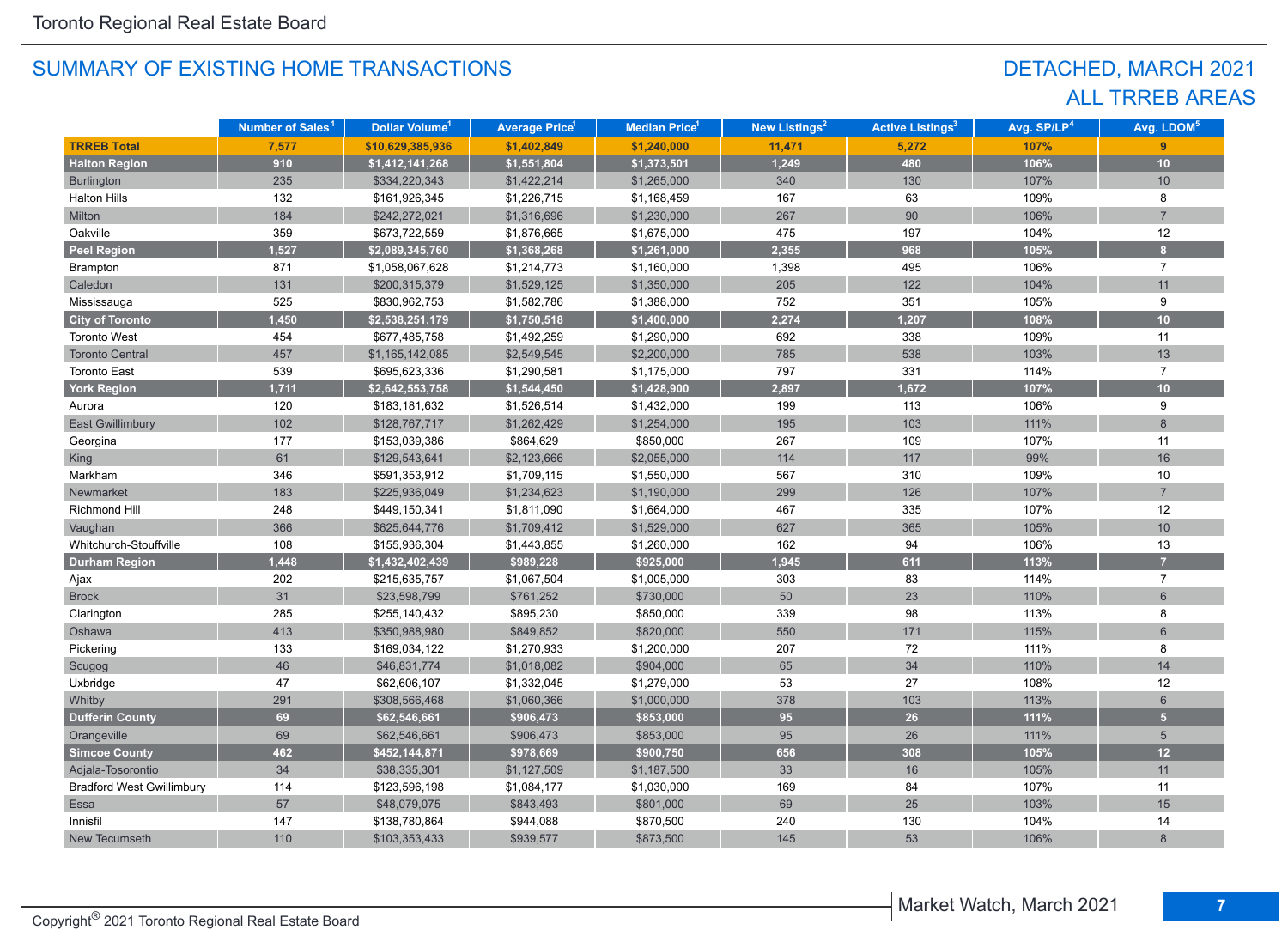## DETACHED, MARCH 2021 CITY OF TORONTO MUNICIPAL BREAKDOWN

|                        | Number of Sales <sup>1</sup> | Dollar Volume <sup>1</sup> | <b>Average Price</b> | <b>Median Price</b> <sup>1</sup> | <b>New Listings<sup>2</sup></b> | <b>Active Listings<sup>3</sup></b> | Avg. SP/LP <sup>4</sup> | Avg. LDOM <sup>5</sup> |
|------------------------|------------------------------|----------------------------|----------------------|----------------------------------|---------------------------------|------------------------------------|-------------------------|------------------------|
| <b>TRREB Total</b>     | 7,577                        | \$10,629,385,936           | \$1,402,849          | \$1,240,000                      | 11,471                          | 5,272                              | 107%                    | 9                      |
| <b>City of Toronto</b> | 1,450                        | \$2,538,251,179            | \$1,750,518          | \$1,400,000                      | 2,274                           | 1,207                              | 108%                    | 10                     |
| <b>Toronto West</b>    | 454                          | \$677,485,758              | \$1,492,259          | \$1,290,000                      | 692                             | 338                                | 109%                    | 11                     |
| Toronto W01            | 16                           | \$33,969,055               | \$2,123,066          | \$1,794,008                      | 27                              | 13                                 | 113%                    | 19                     |
| Toronto W02            | 40                           | \$73,572,322               | \$1,839,308          | \$1,675,500                      | 49                              | 15                                 | 116%                    | $\overline{7}$         |
| Toronto W03            | 50                           | \$54,877,963               | \$1,097,559          | \$1,006,400                      | 87                              | 33                                 | 115%                    | $\overline{7}$         |
| Toronto W04            | 62                           | \$78,051,576               | \$1,258,896          | \$1,070,500                      | 114                             | 67                                 | 109%                    | 8                      |
| Toronto W05            | 39                           | \$45,779,961               | \$1,173,845          | \$1,111,111                      | 52                              | 29                                 | 114%                    | 12                     |
| Toronto W06            | 46                           | \$63,371,735               | \$1,377,646          | \$1,280,000                      | 81                              | 54                                 | 106%                    | 14                     |
| Toronto W07            | 27                           | \$49,160,749               | \$1,820,768          | \$1,620,000                      | 32                              | 17                                 | 105%                    | 11                     |
| Toronto W08            | 98                           | \$192,666,600              | \$1,965,986          | \$1,603,000                      | 134                             | 59                                 | 107%                    | 14                     |
| Toronto W09            | 32                           | \$42,267,796               | \$1,320,869          | \$1,300,000                      | 48                              | 19                                 | 110%                    | 10                     |
| Toronto W10            | 44                           | \$43,768,001               | \$994,727            | \$962,500                        | 68                              | 32                                 | 109%                    | $\overline{7}$         |
| <b>Toronto Central</b> | 457                          | \$1,165,142,085            | \$2,549,545          | \$2,200,000                      | 785                             | 538                                | 103%                    | 13                     |
| Toronto C01            | 12                           | \$28,469,888               | \$2,372,491          | \$2,215,000                      | 20                              | 14                                 | 104%                    | 6                      |
| Toronto C02            | 16                           | \$57,884,000               | \$3,617,750          | \$3,200,000                      | 36                              | 24                                 | 102%                    | 11                     |
| Toronto C03            | 39                           | \$92,385,316               | \$2,368,854          | \$1,941,000                      | 61                              | 32                                 | 106%                    | 12                     |
| Toronto C04            | 101                          | \$277,838,606              | \$2,750,877          | \$2,626,000                      | 147                             | 76                                 | 103%                    | 11                     |
| Toronto C06            | 28                           | \$48,825,524               | \$1,743,769          | \$1,625,000                      | 42                              | 27                                 | 108%                    | 9                      |
| Toronto C07            | 57                           | \$105,448,276              | \$1,849,970          | \$1,600,000                      | 112                             | 82                                 | 104%                    | 13                     |
| Toronto C08            | $\overline{2}$               | \$4,738,888                | \$2,369,444          | \$2,369,444                      | $\overline{1}$                  | $\overline{1}$                     | 102%                    | 47                     |
| Toronto C09            | 14                           | \$59,402,001               | \$4,243,000          | \$3,750,000                      | 23                              | 12                                 | 101%                    | 13                     |
| Toronto C10            | 13                           | \$28,383,152               | \$2,183,319          | \$1,850,000                      | 25                              | 18                                 | 105%                    | 13                     |
| Toronto C11            | 13                           | \$31,763,994               | \$2,443,384          | \$2,350,000                      | 25                              | 14                                 | 104%                    | 10                     |
| Toronto C12            | 41                           | \$184,527,577              | \$4,500,673          | \$4,240,000                      | 66                              | 82                                 | 98%                     | 23                     |
| Toronto C13            | 37                           | \$77,052,275               | \$2,082,494          | \$1,755,000                      | 62                              | 34                                 | 108%                    | 11                     |
| Toronto C14            | 40                           | \$92,956,900               | \$2,323,923          | \$2,192,500                      | 94                              | 79                                 | 100%                    | 24                     |
| Toronto C15            | 44                           | \$75,465,688               | \$1,715,129          | \$1,554,000                      | 71                              | 43                                 | 108%                    | 8                      |
| <b>Toronto East</b>    | 539                          | \$695,623,336              | \$1,290,581          | \$1,175,000                      | 797                             | 331                                | 114%                    | 7                      |
| Toronto E01            | 22                           | \$35,333,585               | \$1,606,072          | \$1,555,000                      | 31                              | 18                                 | 114%                    | 13                     |
| Toronto E02            | 35                           | \$71,588,333               | \$2,045,381          | \$1,775,000                      | 42                              | 16                                 | 111%                    | $\overline{7}$         |
| Toronto E03            | 78                           | \$100,703,075              | \$1,291,065          | \$1,190,000                      | 132                             | 55                                 | 117%                    | $\overline{7}$         |
| Toronto E04            | 69                           | \$78,759,655               | \$1,141,444          | \$1,090,000                      | 90                              | 33                                 | 118%                    | 8                      |
| Toronto E05            | 48                           | \$63,096,945               | \$1,314,520          | \$1,315,000                      | 70                              | 32                                 | 115%                    | 8                      |
| Toronto E06            | 48                           | \$62,480,453               | \$1,301,676          | \$1,220,000                      | 67                              | 27                                 | 113%                    | 8                      |
| Toronto E07            | 40                           | \$50,201,568               | \$1,255,039          | \$1,190,500                      | 77                              | 39                                 | 116%                    | 6                      |
| Toronto E08            | 46                           | \$61,218,972               | \$1,330,847          | \$1,151,076                      | 57                              | 24                                 | 110%                    | 8                      |
| Toronto E09            | 67                           | \$70,186,963               | \$1,047,567          | \$1,030,100                      | 84                              | 25                                 | 118%                    | $\overline{7}$         |
| Toronto E10            | 49                           | \$61,852,687               | \$1,262,300          | \$1,175,000                      | 81                              | 38                                 | 109%                    | $\overline{7}$         |
| Toronto E11            | 37                           | \$40,201,100               | \$1,086,516          | \$1,135,000                      | 66                              | 24                                 | 114%                    | 6                      |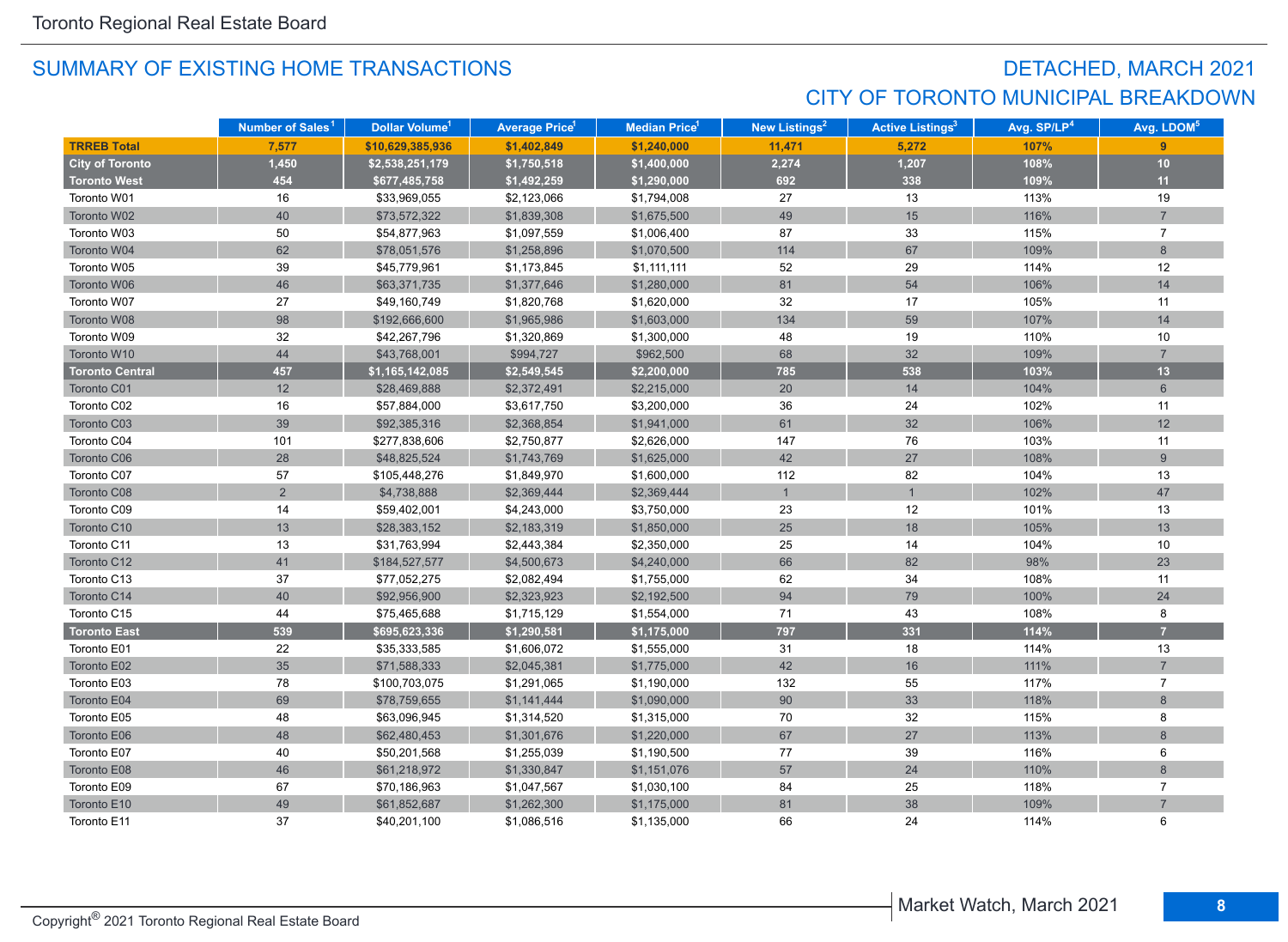## SEMI-DETACHED, MARCH 2021 ALL TRREB AREAS

|                                  | Number of Sales <sup>1</sup> | Dollar Volume <sup>1</sup> | <b>Average Price<sup>1</sup></b> | Median Price <sup>1</sup> | New Listings <sup>2</sup> | <b>Active Listings<sup>3</sup></b> | Avg. SP/LP <sup>4</sup> | Avg. LDOM <sup>5</sup>  |
|----------------------------------|------------------------------|----------------------------|----------------------------------|---------------------------|---------------------------|------------------------------------|-------------------------|-------------------------|
| <b>TRREB Total</b>               | 1,479                        | \$1,546,322,881            | \$1,045,519                      | \$965,000                 | 2,117                     | 747                                | 112%                    |                         |
| <b>Halton Region</b>             | 96                           | \$94,228,407               | \$981,546                        | \$977,000                 | 136                       | 40                                 | 111%                    | $\overline{\mathbf{5}}$ |
| <b>Burlington</b>                | 20                           | \$17,835,012               | \$891,751                        | \$850,007                 | 26                        | 12                                 | 109%                    | 6                       |
| <b>Halton Hills</b>              | 10                           | \$7,995,500                | \$799,550                        | \$812,250                 | 12                        | $\overline{2}$                     | 111%                    | 5                       |
| Milton                           | 43                           | \$42,601,897               | \$990,742                        | \$997,000                 | 61                        | 15                                 | 109%                    | 5                       |
| Oakville                         | 23                           | \$25,795,998               | \$1,121,565                      | \$1,130,000               | 37                        | 11                                 | 114%                    | 5                       |
| <b>Peel Region</b>               | 533                          | \$499,849,000              | \$937,803                        | \$920,000                 | 729                       | 239                                | 108%                    | $6\phantom{a}$          |
| Brampton                         | 323                          | \$290,700,069              | \$900,000                        | \$895,000                 | 440                       | 139                                | 107%                    | 6                       |
| Caledon                          | 18                           | \$16,273,435               | \$904,080                        | \$895,500                 | 22                        | $\overline{7}$                     | 109%                    | 5                       |
| Mississauga                      | 192                          | \$192,875,496              | \$1,004,560                      | \$980,000                 | 267                       | 93                                 | 110%                    | $\overline{7}$          |
| <b>City of Toronto</b>           | 471                          | \$606,650,412              | \$1,288,005                      | \$1,175,000               | 669                       | 268                                | 117%                    | 7                       |
| <b>Toronto West</b>              | 159                          | \$185,563,681              | \$1,167,067                      | \$1,050,000               | 230                       | 87                                 | 118%                    | $\overline{7}$          |
| <b>Toronto Central</b>           | 139                          | \$205,451,724              | \$1,478,070                      | \$1,315,000               | 204                       | 107                                | 112%                    | $\overline{9}$          |
| <b>Toronto East</b>              | 173                          | \$215,635,007              | \$1,246,445                      | \$1,180,000               | 235                       | 74                                 | 120%                    | 6                       |
| <b>York Region</b>               | 201                          | \$212,443,599              | \$1,056,933                      | \$1,067,000               | 332                       | 132                                | 111%                    | $\overline{a}$          |
| Aurora                           | 12                           | \$11,492,500               | \$957,708                        | \$972,750                 | 22                        | 8                                  | 107%                    | $\overline{7}$          |
| East Gwillimbury                 | 8                            | \$7,713,800                | \$964,225                        | \$975,000                 | 13                        | 5                                  | 114%                    | $\overline{7}$          |
| Georgina                         | $\overline{7}$               | \$5,305,000                | \$757,857                        | \$750,000                 | 9                         | $\mathbf 1$                        | 113%                    | 5                       |
| King                             |                              | \$1,150,000                | \$1,150,000                      | \$1,150,000               | $\overline{1}$            | $\Omega$                           | 115%                    | $\overline{2}$          |
| Markham                          | 48                           | \$53,688,276               | \$1,118,506                      | \$1,125,400               | 75                        | 32                                 | 114%                    | 8                       |
| Newmarket                        | 28                           | \$24,170,487               | \$863,232                        | \$892,500                 | 36                        | 16                                 | 107%                    |                         |
| Richmond Hill                    | 24                           | \$28,116,566               | \$1,171,524                      | \$1,196,444               | 51                        | 27                                 | 113%                    | 8                       |
| Vaughan                          | 64                           | \$72,135,970               | \$1,127,125                      | \$1,127,500               | 108                       | 38                                 | 109%                    | $\,8\,$                 |
| Whitchurch-Stouffville           | 9                            | \$8,671,000                | \$963,444                        | \$955,000                 | 17                        | 5                                  | 111%                    | $\overline{7}$          |
| <b>Durham Region</b>             | 133                          | \$98,191,463               | \$738,282                        | \$701,000                 | 198                       | 54                                 | 117%                    | $6\overline{6}$         |
| Ajax                             | 22                           | \$19,252,200               | \$875,100                        | \$866,000                 | 48                        | 18                                 | 114%                    | 6                       |
| <b>Brock</b>                     | $\overline{0}$               | \$0                        | \$0                              |                           | $\mathbf{0}$              | $\mathbf{0}$                       |                         |                         |
| Clarington                       | $15\,$                       | \$9,662,800                | \$644,187                        | \$641,000                 | 15                        | 4                                  | 117%                    | 5                       |
| Oshawa                           | 66                           | \$44,378,998               | \$672,409                        | \$675,000                 | 85                        | 19                                 | 123%                    | 5                       |
| Pickering                        | 15                           | \$12,872,865               | \$858,191                        | \$865,865                 | $27\,$                    | $\overline{7}$                     | 108%                    | $\overline{7}$          |
| Scugog                           |                              | \$660,000                  | \$660,000                        | \$660,000                 | $\mathbf{1}$              | $\mathbf{0}$                       | 114%                    | $\overline{4}$          |
| Uxbridge                         | 3                            | \$2,638,500                | \$879,500                        | \$918,500                 | 3                         | $\mathbf{1}$                       | 108%                    | 10                      |
| Whitby                           | 11                           | \$8,726,100                | \$793,282                        | \$784,100                 | 19                        | 5                                  | 109%                    | $6\phantom{1}$          |
| <b>Dufferin County</b>           | 19                           | \$12,684,000               | \$667,579                        | \$655,000                 | 16                        | $\overline{2}$                     | 105%                    | $\mathbf{8}$            |
| Orangeville                      | 19                           | \$12,684,000               | \$667,579                        | \$655,000                 | 16                        | $\overline{2}$                     | 105%                    | $\,8\,$                 |
| <b>Simcoe County</b>             | 26                           | \$22,276,000               | \$856,769                        | \$818,000                 | 37                        | 12                                 | 104%                    | $\mathbf{8}$            |
| Adjala-Tosorontio                | $\mathbf{0}$                 | \$0                        | \$0                              |                           | $\overline{0}$            | $\mathbf{0}$                       |                         |                         |
| <b>Bradford West Gwillimbury</b> | 10                           | \$8,143,000                | \$814,300                        | \$840,000                 | 15                        | $\,6$                              | 109%                    | 9                       |
| Essa                             | $\mathbf{1}$                 | \$605,000                  | \$605,000                        | \$605,000                 | $\overline{1}$            | $\overline{0}$                     | 101%                    | $\overline{9}$          |
| Innisfil                         | 2                            | \$3,510,000                | \$1,755,000                      | \$1,755,000               | 3                         | -1                                 | 95%                     | 10                      |
| New Tecumseth                    | 13                           | \$10,018,000               | \$770,615                        | \$775,000                 | 18                        | 5                                  | 104%                    | $\overline{7}$          |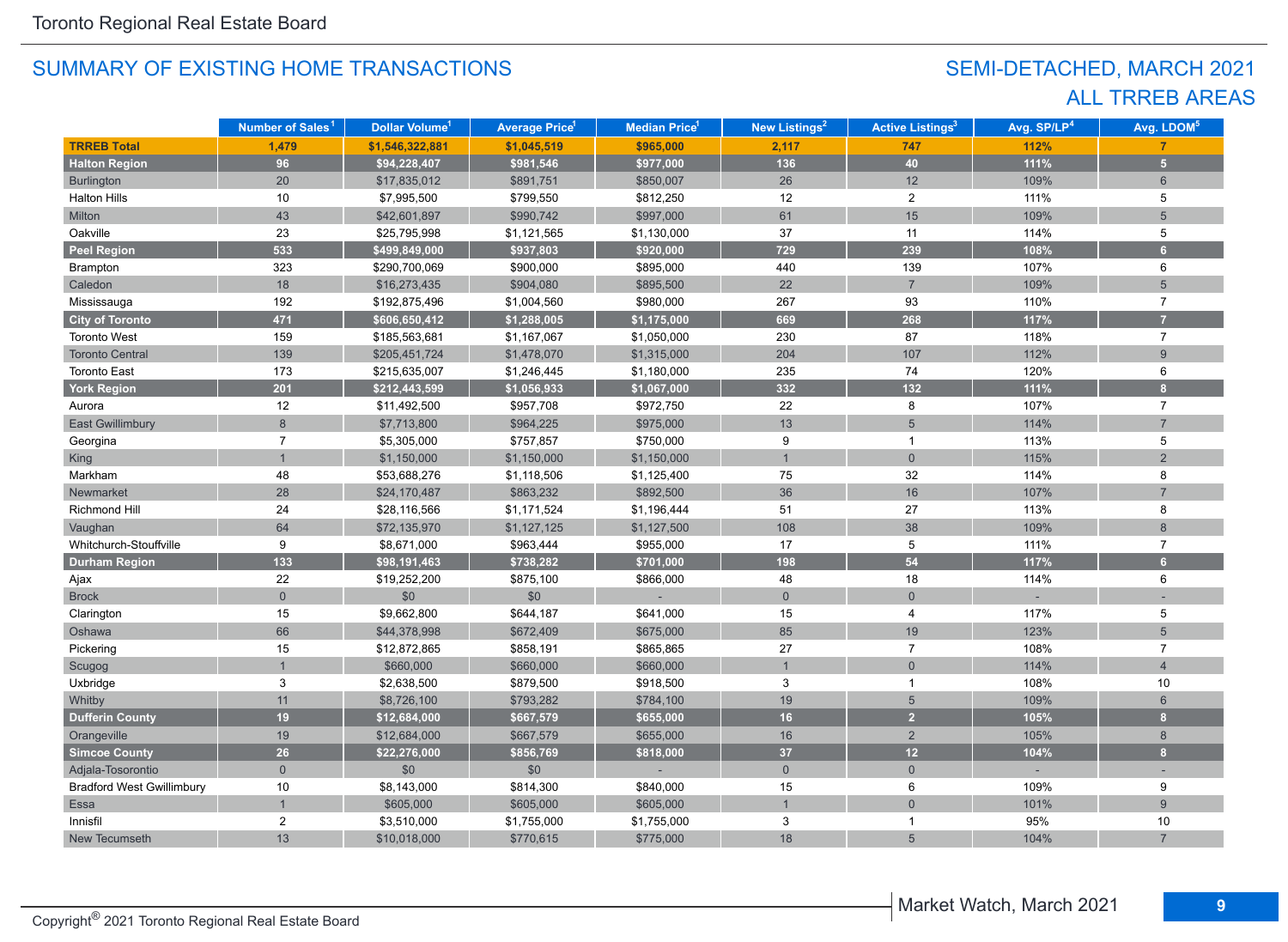## SEMI-DETACHED, MARCH 2021 CITY OF TORONTO MUNICIPAL BREAKDOWN

|                        | Number of Sales <sup>1</sup> | Dollar Volume <sup>1</sup> | <b>Average Price</b> 1 | Median Price <sup>1</sup> | <b>New Listings<sup>2</sup></b> | <b>Active Listings<sup>3</sup></b> | Avg. SP/LP <sup>4</sup> | Avg. LDOM <sup>5</sup> |
|------------------------|------------------------------|----------------------------|------------------------|---------------------------|---------------------------------|------------------------------------|-------------------------|------------------------|
| <b>TRREB Total</b>     | 1,479                        | \$1,546,322,881            | \$1,045,519            | \$965,000                 | 2,117                           | 747                                | 112%                    |                        |
| <b>City of Toronto</b> | 471                          | \$606,650,412              | \$1,288,005            | \$1,175,000               | 669                             | 268                                | 117%                    | $\overline{7}$         |
| <b>Toronto West</b>    | 159                          | \$185,563,681              | \$1,167,067            | \$1,050,000               | 230                             | 87                                 | 118%                    | $\overline{7}$         |
| Toronto W01            | 17                           | \$29,334,307               | \$1,725,547            | \$1,735,000               | 26                              | 6                                  | 125%                    | 5                      |
| Toronto W02            | 42                           | \$55,086,065               | \$1,311,573            | \$1,291,500               | 49                              | 14                                 | 124%                    | $\overline{7}$         |
| Toronto W03            | 28                           | \$31,565,110               | \$1,127,325            | \$1,081,000               | 50                              | 27                                 | 121%                    | 6                      |
| Toronto W04            | $\overline{7}$               | \$6,215,500                | \$887,929              | \$861,500                 | 13                              | 5                                  | 107%                    | 13                     |
| Toronto W05            | 48                           | \$45,139,700               | \$940,410              | \$930,500                 | 69                              | 24                                 | 112%                    | 8                      |
| Toronto W06            | $6\phantom{a}$               | \$7,545,000                | \$1,257,500            | \$1,230,500               | $\boldsymbol{8}$                | $\overline{4}$                     | 105%                    | 5                      |
| Toronto W07            | 0                            | \$0                        | \$0                    |                           | $\mathbf{1}$                    | 0                                  | $\sim$                  |                        |
| Toronto W08            | $\overline{4}$               | \$4,510,000                | \$1,127,500            | \$1,138,500               | $\overline{4}$                  | $\overline{2}$                     | 113%                    | $\overline{7}$         |
| Toronto W09            | 0                            | \$0                        | \$0                    |                           | $\mathbf{1}$                    | $\mathbf{1}$                       | $\sim$                  |                        |
| Toronto W10            | $\overline{7}$               | \$6,167,999                | \$881,143              | \$885,000                 | 9                               | $\overline{4}$                     | 114%                    | 10                     |
| <b>Toronto Central</b> | 139                          | \$205,451,724              | \$1,478,070            | \$1,315,000               | 204                             | 107                                | 112%                    | 9                      |
| Toronto C01            | 28                           | \$45,684,211               | \$1,631,579            | \$1,660,000               | 41                              | 24                                 | 111%                    | 8                      |
| Toronto C02            | 20                           | \$38,651,811               | \$1,932,591            | \$1,807,509               | 35                              | 22                                 | 111%                    | $\overline{7}$         |
| Toronto C03            | 15                           | \$18,369,094               | \$1,224,606            | \$1,221,194               | 22                              | 8                                  | 119%                    | $\overline{7}$         |
| Toronto C04            | 3                            | \$5,210,659                | \$1,736,886            | \$1,700,000               | 12                              | 9                                  | 117%                    | 6                      |
| Toronto C06            | $\overline{2}$               | \$2,235,000                | \$1,117,500            | \$1,117,500               | $\mathfrak{S}$                  | 3                                  | 118%                    | 11                     |
| Toronto C07            | 11                           | \$11,792,000               | \$1,072,000            | \$1,070,000               | 9                               | $\overline{4}$                     | 110%                    | 24                     |
| Toronto C08            | $\overline{9}$               | \$18,737,518               | \$2,081,946            | \$2,250,018               | 16                              | 13                                 | 111%                    | 13                     |
| Toronto C09            | 3                            | \$9,130,527                | \$3,043,509            | \$2,850,527               | $\overline{a}$                  | $\overline{2}$                     | 108%                    | 14                     |
| Toronto C10            | $\overline{9}$               | \$13,954,966               | \$1,550,552            | \$1,550,000               | 10                              |                                    | 119%                    | $\overline{4}$         |
| Toronto C11            | 3                            | \$4,565,000                | \$1,521,667            | \$1,524,000               | 4                               | 3                                  | 113%                    | 6                      |
| Toronto C12            |                              | \$1,330,000                | \$1,330,000            | \$1,330,000               | $\mathbf{1}$                    | $\mathbf 0$                        | 121%                    | 11                     |
| Toronto C13            | 16                           | \$16,128,800               | \$1,008,050            | \$992,000                 | 22                              | 6                                  | 109%                    | 4                      |
| Toronto C14            | $\mathbf 0$                  | \$0                        | \$0                    |                           | $\overline{0}$                  |                                    |                         |                        |
| Toronto C15            | 19                           | \$19,662,138               | \$1,034,849            | \$1,010,000               | 27                              | 11                                 | 112%                    | 6                      |
| <b>Toronto East</b>    | 173                          | \$215,635,007              | \$1,246,445            | \$1,180,000               | 235                             | $74$                               | 120%                    | 6 <sup>1</sup>         |
| Toronto E01            | 48                           | \$67,461,399               | \$1,405,446            | \$1,365,000               | 57                              | 21                                 | 125%                    | $\overline{7}$         |
| Toronto E02            | 37                           | \$54,135,400               | \$1,463,119            | \$1,405,000               | 53                              | 17                                 | 120%                    | $\overline{4}$         |
| Toronto E03            | 34                           | \$44,122,972               | \$1,297,734            | \$1,258,750               | 52                              | 12                                 | 122%                    | 5                      |
| Toronto E04            | $\overline{9}$               | \$7,898,080                | \$877,564              | \$900,000                 | 12                              | $\mathfrak{S}$                     | 121%                    | $\overline{7}$         |
| Toronto E05            | 6                            | \$5,925,880                | \$987,647              | \$977,500                 | 9                               | 4                                  | 110%                    | 8                      |
| Toronto E06            | $\overline{2}$               | \$1,915,000                | \$957,500              | \$957,500                 | $\overline{1}$                  | $\overline{0}$                     | 104%                    | $\overline{7}$         |
| Toronto E07            | 12                           | \$11,509,076               | \$959,090              | \$957,594                 | 18                              | 6                                  | 114%                    | 6                      |
| Toronto E08            |                              | \$925,000                  | \$925,000              | \$925,000                 | 3                               | $\overline{2}$                     | 100%                    |                        |
| Toronto E09            | 5                            | \$4,439,000                | \$887,800              | \$875,000                 | 4                               | 0                                  | 113%                    | 6                      |
| Toronto E10            | $\overline{7}$               | \$6,453,900                | \$921,986              | \$911,000                 | 5                               | $\mathbf 0$                        | 111%                    | $\overline{7}$         |
| Toronto E11            | 12                           | \$10,849,300               | \$904,108              | \$901,750                 | 21                              | 9                                  | 111%                    | $\overline{7}$         |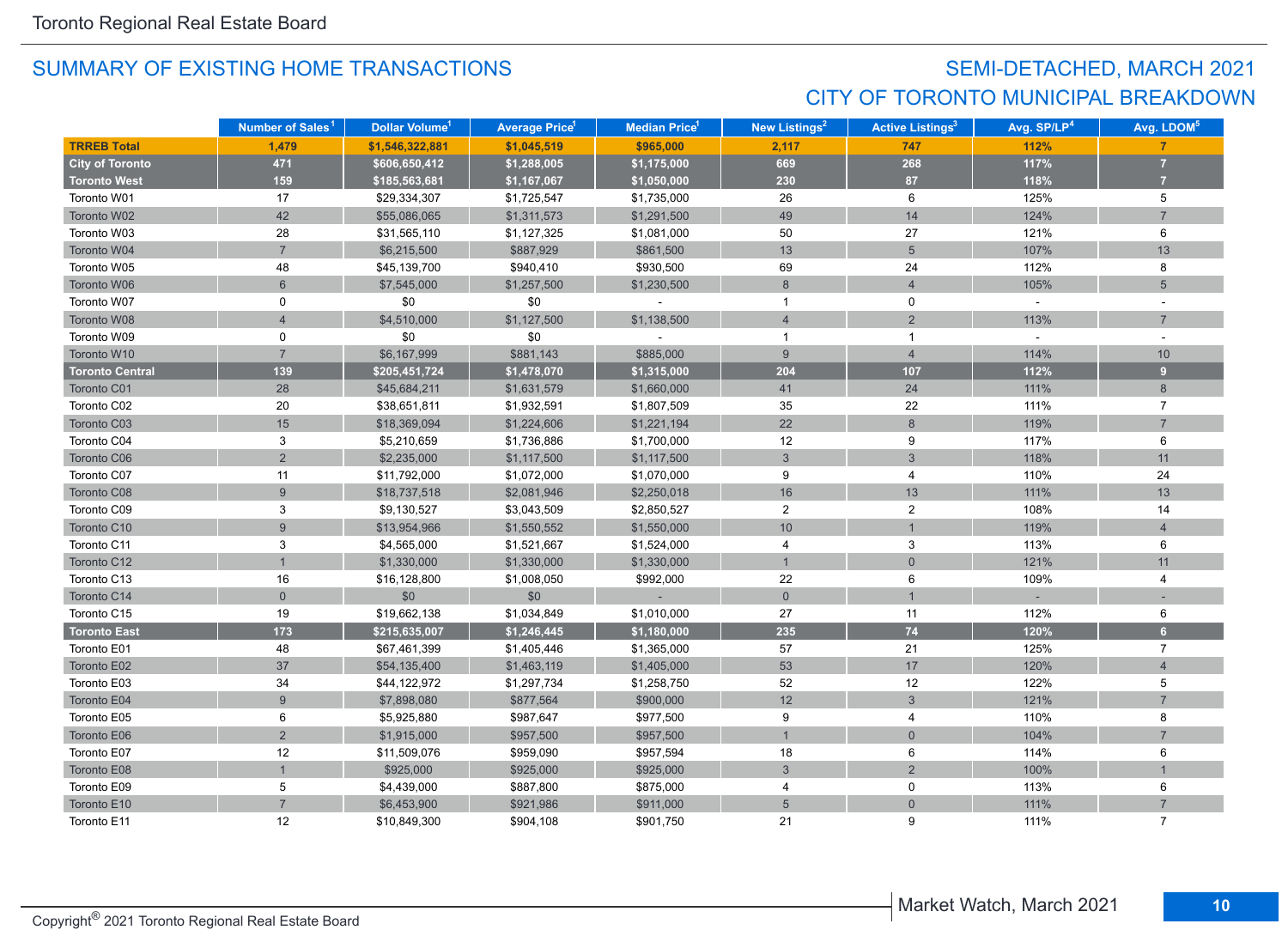## ATT/ROW/TWNHOUSE, MARCH 2021 ALL TRREB AREAS

|                                  | Number of Sales <sup>1</sup> | Dollar Volume <sup>1</sup> | <b>Average Price<sup>1</sup></b> | <b>Median Price<sup>1</sup></b> | <b>New Listings<sup>2</sup></b> | <b>Active Listings<sup>3</sup></b> | Avg. SP/LP <sup>4</sup> | Avg. LDOM <sup>5</sup> |
|----------------------------------|------------------------------|----------------------------|----------------------------------|---------------------------------|---------------------------------|------------------------------------|-------------------------|------------------------|
| <b>TRREB Total</b>               | 1,482                        | \$1,410,839,869            | \$951,984                        | \$890,000                       | 2,323                           | 878                                | 111%                    | $\overline{7}$         |
| <b>Halton Region</b>             | 301                          | \$295,093,705              | \$980,378                        | \$910,000                       | 390                             | $113$                              | 108%                    | $\overline{7}$         |
| <b>Burlington</b>                | 49                           | \$45,086,067               | \$920,124                        | \$900,001                       | 50                              | 11                                 | 109%                    | $6\phantom{1}$         |
| <b>Halton Hills</b>              | 9                            | \$7,270,000                | \$807,778                        | \$805,000                       | 11                              | 4                                  | 109%                    | 4                      |
| Milton                           | 140                          | \$121,265,457              | \$866,182                        | \$865,000                       | 158                             | 36                                 | 108%                    | $\overline{7}$         |
| Oakville                         | 103                          | \$121,472,181              | \$1,179,342                      | \$1,100,000                     | 171                             | 62                                 | 108%                    | $\overline{7}$         |
| <b>Peel Region</b>               | 288                          | \$252,134,602              | \$875,467                        | \$866,556                       | 476                             | 173                                | 108%                    | $\overline{7}$         |
| Brampton                         | 198                          | \$167,320,555              | \$845,053                        | \$845,000                       | 344                             | 130                                | 107%                    | 8                      |
| Caledon                          | 24                           | \$21,440,999               | \$893,375                        | \$883,000                       | 37                              | 12                                 | 109%                    | 5                      |
| Mississauga                      | 66                           | \$63,373,048               | \$960,198                        | \$947,500                       | 95                              | 31                                 | 111%                    | 5                      |
| <b>City of Toronto</b>           | 184                          | \$223,016,989              | \$1,212,049                      | \$1,141,800                     | 278                             | 134                                | 113%                    | 10                     |
| <b>Toronto West</b>              | 53                           | \$57,866,426               | \$1,091,819                      | \$1,008,000                     | 85                              | 41                                 | 109%                    | 8                      |
| <b>Toronto Central</b>           | 59                           | \$89,969,677               | \$1,524,910                      | \$1,421,000                     | 89                              | 62                                 | 113%                    | 15                     |
| <b>Toronto East</b>              | 72                           | \$75,180,886               | \$1,044,179                      | \$956,250                       | 104                             | 31                                 | 117%                    | $\overline{7}$         |
| York Region                      | 376                          | \$387,795,475              | \$1,031,371                      | \$1,008,444                     | 700                             | 294                                | 112%                    |                        |
| Aurora                           | 25                           | \$24,673,800               | \$986,952                        | \$1,000,000                     | 49                              | 15                                 | 115%                    | 6                      |
| <b>East Gwillimbury</b>          | 19                           | \$16,081,999               | \$846,421                        | \$865,000                       | 28                              | $\overline{7}$                     | 108%                    | 5                      |
| Georgina                         | 10                           | \$6,657,900                | \$665,790                        | \$697,500                       | 17                              | 6                                  | 107%                    | 6                      |
| King                             | 5                            | \$5,770,000                | \$1,154,000                      | \$1,120,000                     | 10 <sup>°</sup>                 | $6\overline{6}$                    | 99%                     | 17                     |
| Markham                          | 82                           | \$91,068,526               | \$1,110,592                      | \$1,092,944                     | 151                             | 72                                 | 116%                    | 8                      |
| Newmarket                        | 41                           | \$36,023,276               | \$878,616                        | \$880,888                       | 61                              | 22                                 | 111%                    | 6                      |
| Richmond Hill                    | 86                           | \$95,782,466               | \$1,113,750                      | \$1,090,500                     | 170                             | 77                                 | 112%                    | 8                      |
| Vaughan                          | 95                           | \$99,731,258               | \$1,049,803                      | \$1,015,000                     | 191                             | 80                                 | 111%                    | $\overline{7}$         |
| Whitchurch-Stouffville           | 13                           | \$12,006,250               | \$923,558                        | \$920,000                       | 23                              | $\boldsymbol{9}$                   | 114%                    | 8                      |
| <b>Durham Region</b>             | 253                          | \$194,470,177              | \$768,657                        | \$770,000                       | 362                             | $117$                              | 112%                    |                        |
| Ajax                             | 46                           | \$36,357,348               | \$790,377                        | \$785,000                       | 78                              | 31                                 | 111%                    | $\overline{7}$         |
| <b>Brock</b>                     | 1                            | \$575,000                  | \$575,000                        | \$575,000                       | $\mathbf 0$                     | $\overline{0}$                     | 128%                    | $6\phantom{1}$         |
| Clarington                       | 58                           | \$41,444,100               | \$714,553                        | \$718,500                       | 72                              | 17                                 | 115%                    | 6                      |
| Oshawa                           | 33                           | \$22,672,017               | \$687,031                        | \$712,000                       | 59                              | 21                                 | 114%                    | 6                      |
| Pickering                        | 37                           | \$31,115,900               | \$840,970                        | \$820,000                       | 46                              | 18                                 | 109%                    | 9                      |
| Scugog                           | $\overline{0}$               | \$0                        | \$0                              |                                 | $5\phantom{.0}$                 | 5                                  |                         |                        |
| Uxbridge                         | 1                            | \$600,000                  | \$600,000                        | \$600,000                       | 3                               | $\mathbf 1$                        | 107%                    | 11                     |
| Whitby                           | 77                           | \$61,705,812               | \$801,374                        | \$800,000                       | 99                              | 24                                 | 112%                    | $6\phantom{a}$         |
| <b>Dufferin County</b>           | 18                           | \$13,005,000               | \$722,500                        | \$735,000                       | 19                              | $\overline{4}$                     | 112%                    | 6 <sup>1</sup>         |
| Orangeville                      | 18                           | \$13,005,000               | \$722,500                        | \$735,000                       | 19                              | $\overline{4}$                     | 112%                    | $6\phantom{a}$         |
| <b>Simcoe County</b>             | 62                           | \$45,323,921               | \$731,031                        | \$704,611                       | 98                              | 43                                 | 107%                    | $\overline{7}$         |
| Adjala-Tosorontio                | $\overline{0}$               | \$0                        | \$0                              |                                 | $\overline{0}$                  | $\mathbf 0$                        |                         |                        |
| <b>Bradford West Gwillimbury</b> | 12                           | \$9,827,800                | \$818,983                        | \$830,500                       | 17                              | 8                                  | 108%                    | $\overline{7}$         |
| Essa                             | 10                           | \$6,315,000                | \$631,500                        | \$635,000                       | 21                              | 8                                  | 110%                    |                        |
| Innisfil                         | 13                           | \$10,182,833               | \$783,295                        | \$675,000                       | 25                              | 16                                 | 107%                    | $\overline{7}$         |
| New Tecumseth                    | 27                           | \$18,998,288               | \$703,640                        | \$710,000                       | 35                              | 11                                 | 105%                    | 8                      |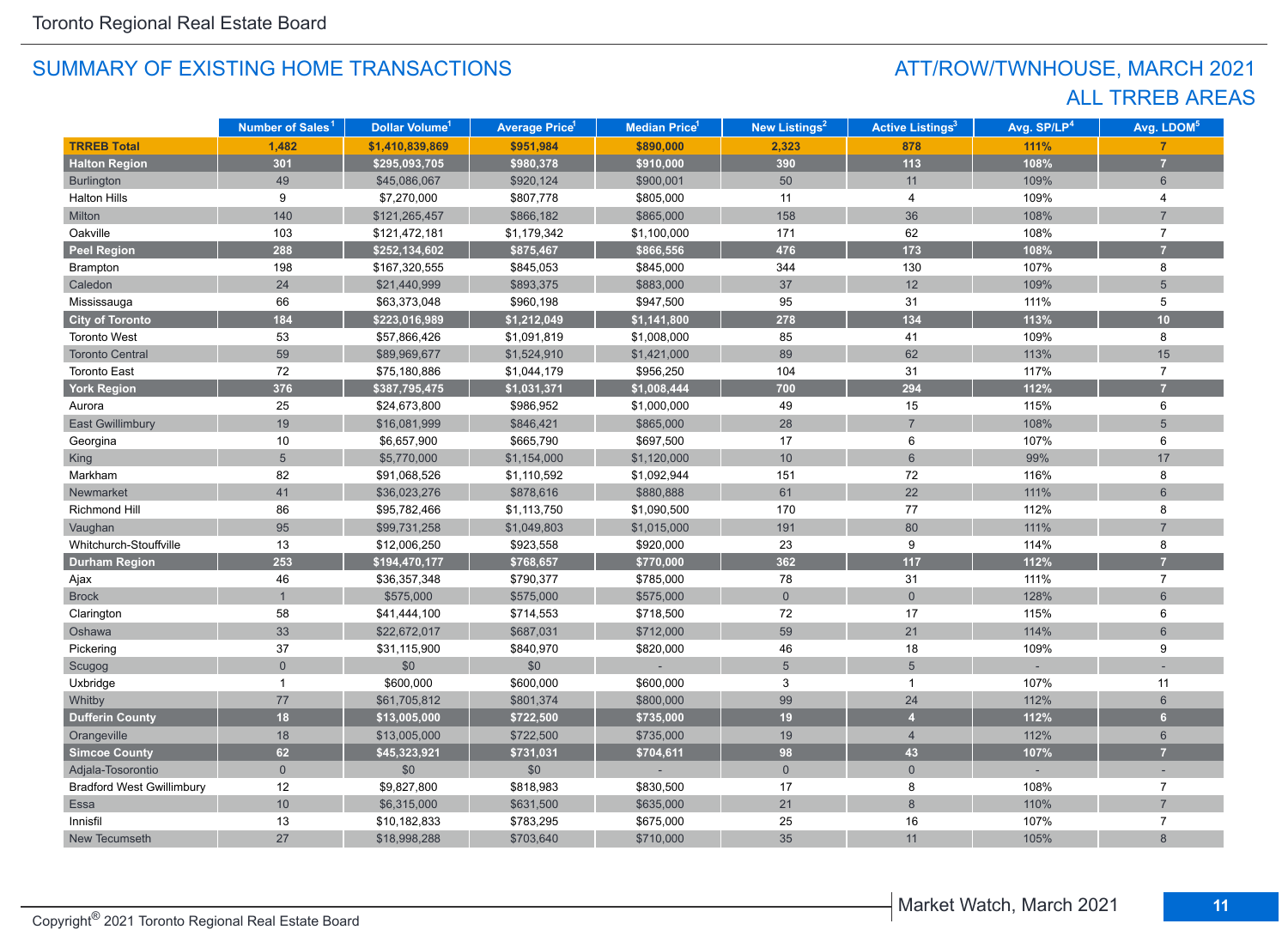## ATT/ROW/TWNHOUSE, MARCH 2021 CITY OF TORONTO MUNICIPAL BREAKDOWN

|                        | Number of Sales <sup>1</sup> | Dollar Volume <sup>1</sup> | <b>Average Price<sup>1</sup></b> | Median Price <sup>1</sup> | New Listings <sup>2</sup> | <b>Active Listings<sup>3</sup></b> | Avg. SP/LP <sup>4</sup> | Avg. LDOM <sup>5</sup> |
|------------------------|------------------------------|----------------------------|----------------------------------|---------------------------|---------------------------|------------------------------------|-------------------------|------------------------|
| <b>TRREB Total</b>     | 1.482                        | \$1,410,839,869            | \$951,984                        | \$890,000                 | 2,323                     | 878                                | 111%                    | 7                      |
| <b>City of Toronto</b> | 184                          | \$223,016,989              | \$1,212,049                      | \$1,141,800               | 278                       | 134                                | 113%                    | 10                     |
| <b>Toronto West</b>    | 53                           | \$57,866,426               | \$1,091,819                      | \$1,008,000               | 85                        | 41                                 | 109%                    | 8 <sup>°</sup>         |
| Toronto W01            | $\mathbf{1}$                 | \$2,490,000                | \$2,490,000                      | \$2,490,000               | 5                         | 3                                  | 100%                    | 13                     |
| Toronto W02            | $10$                         | \$12,574,328               | \$1,257,433                      | \$1,240,000               | 13                        | 5                                  | 113%                    | 8                      |
| Toronto W03            | 0                            | \$0                        | \$0                              | $\sim$                    | $\overline{1}$            | 0                                  | $\sim$                  | $\sim$                 |
| Toronto W04            | $6\overline{6}$              | \$5,172,500                | \$862,083                        | \$853,000                 | $5\phantom{.}$            | 2                                  | 106%                    | 15                     |
| Toronto W05            | 11                           | \$10,186,500               | \$926,045                        | \$895,000                 | 29                        | 22                                 | 107%                    | 10                     |
| Toronto W06            | 11                           | \$11,372,098               | \$1,033,827                      | \$1,007,500               | 13                        | $\mathbf{3}$                       | 108%                    | $5\phantom{.}$         |
| Toronto W07            | 4                            | \$4,972,000                | \$1,243,000                      | \$1,233,000               | 6                         | $\overline{2}$                     | 116%                    | $\overline{2}$         |
| Toronto W08            | $5\overline{)}$              | \$6,685,000                | \$1,337,000                      | \$1,320,000               | $\overline{7}$            | $\mathbf 1$                        | 120%                    | $\mathbf{3}$           |
| Toronto W09            | 3                            | \$2,792,000                | \$930,667                        | \$820,000                 | 3                         | $\overline{2}$                     | 102%                    | 12                     |
| Toronto W10            | $\overline{2}$               | \$1,622,000                | \$811,000                        | \$811,000                 | $\mathbf{3}$              | $\mathbf{1}$                       | 97%                     | 10                     |
| <b>Toronto Central</b> | 59                           | \$89,969,677               | \$1,524,910                      | \$1,421,000               | 89                        | 62                                 | 113%                    | 15                     |
| Toronto C01            | 17                           | \$24,835,177               | \$1,460,893                      | \$1,499,000               | 26                        | 20                                 | 118%                    | 14                     |
| Toronto C02            | 10                           | \$20,897,000               | \$2,089,700                      | \$2,175,000               | 15                        | 10                                 | 113%                    | 19                     |
| Toronto C03            | $\mathbf 0$                  | \$0                        | \$0                              |                           | $\overline{2}$            |                                    |                         |                        |
| Toronto C04            | 3                            | \$4,955,000                | \$1,651,667                      | \$1,880,000               | 4                         | 3                                  | 107%                    | 37                     |
| Toronto C06            |                              | \$1,126,000                | \$1,126,000                      | \$1,126,000               | $\mathbf{0}$              | $\overline{0}$                     | 102%                    | 2                      |
| Toronto C07            | 5                            | \$6,103,000                | \$1,220,600                      | \$1,233,000               | 10                        | 4                                  | 113%                    | 5                      |
| Toronto C08            | 17                           | \$24,083,500               | \$1,416,676                      | \$1,321,000               | 15                        | 8                                  | 112%                    | 10                     |
| Toronto C09            | 0                            | \$0                        | \$0                              |                           | 0                         | $\mathbf{1}$                       | $\sim$                  |                        |
| Toronto C10            | $\overline{0}$               | \$0                        | \$0                              |                           | $\mathbf{1}$              |                                    |                         |                        |
| Toronto C11            | 0                            | \$0                        | \$0                              | ÷,                        | 0                         | 0                                  |                         |                        |
| Toronto C12            | $\mathbf 0$                  | \$0                        | \$0                              |                           | $\mathbf{1}$              | $\overline{2}$                     |                         |                        |
| Toronto C13            | 3                            | \$3,326,000                | \$1,108,667                      | \$1,131,000               | 5                         | 3                                  | 111%                    | 6                      |
| Toronto C14            | $\mathbf{3}$                 | \$4,644,000                | \$1,548,000                      | \$1,584,000               | $\overline{9}$            | 8                                  | 100%                    | 36                     |
| Toronto C15            | 0                            | \$0                        | \$0                              |                           | $\mathbf{1}$              | $\mathbf{1}$                       | $\omega$                |                        |
| <b>Toronto East</b>    | $72$                         | \$75,180,886               | \$1,044,179                      | \$956,250                 | 104                       | 31                                 | 117%                    | $\overline{7}$         |
| Toronto E01            | 19                           | \$25,173,086               | \$1,324,899                      | \$1,325,000               | 22                        | $\overline{2}$                     | 126%                    | 6                      |
| Toronto E02            | $\overline{7}$               | \$8,531,000                | \$1,218,714                      | \$1,200,000               | 9                         | $\overline{2}$                     | 126%                    | $\mathbf{3}$           |
| Toronto E03            | $\overline{2}$               | \$2,075,000                | \$1,037,500                      | \$1,037,500               | $\overline{2}$            | 0                                  | 105%                    | 11                     |
| Toronto E04            | 17                           | \$15,395,401               | \$905,612                        | \$900,800                 | 24                        | $6\phantom{a}$                     | 108%                    | 8                      |
| Toronto E05            | 6                            | \$5,513,899                | \$918,983                        | \$911,500                 | 9                         | 3                                  | 112%                    | 8                      |
| Toronto E06            | $\overline{0}$               | \$0                        | \$0                              | $\sim$                    | $\overline{0}$            | $\mathbf{0}$                       |                         |                        |
| Toronto E07            | 5                            | \$4,415,000                | \$883,000                        | \$880,000                 | 6                         | $\overline{2}$                     | 115%                    | $\overline{7}$         |
| Toronto E08            | $\overline{5}$               | \$4,533,500                | \$906,700                        | \$875,000                 | 12                        | $\overline{7}$                     | 114%                    | $\,8\,$                |
| Toronto E09            | 0                            | \$0                        | \$0                              |                           | $\mathbf 0$               | 0                                  | $\omega$                |                        |
| Toronto E10            | $\overline{2}$               | \$1,499,000                | \$749,500                        | \$749,500                 | $5\overline{)}$           | 3                                  | 108%                    | 9                      |
| Toronto E11            | 9                            | \$8,045,000                | \$893,889                        | \$888,000                 | 15                        | 6                                  | 114%                    | $\overline{7}$         |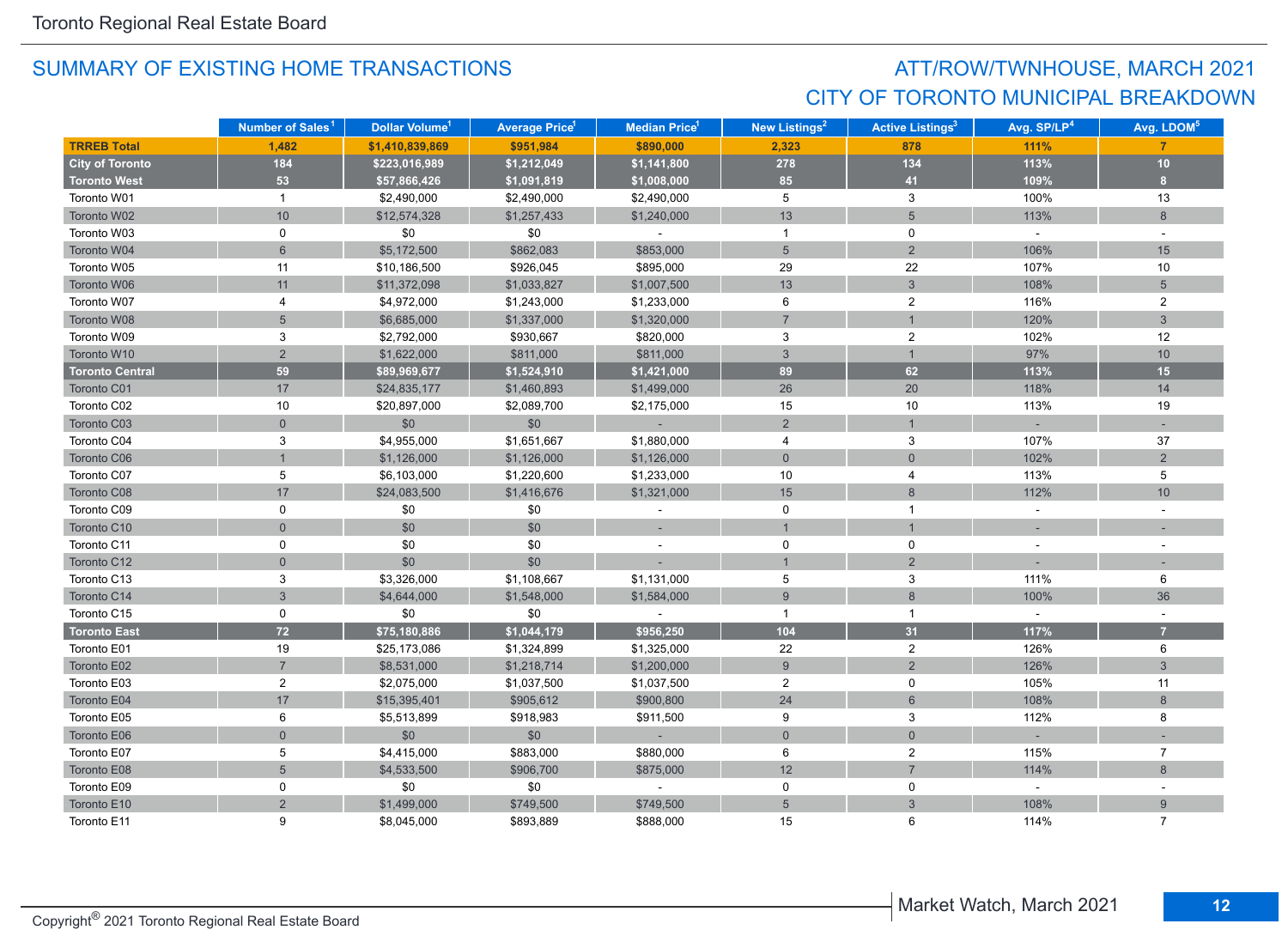## CONDO TOWNHOUSE, MARCH 2021 ALL TRREB AREAS

|                                  | Number of Sales <sup>1</sup> | Dollar Volume <sup>1</sup> | <b>Average Price<sup>1</sup></b> | Median Price <sup>1</sup> | <b>New Listings<sup>2</sup></b> | <b>Active Listings<sup>3</sup></b> | Avg. SP/LP <sup>4</sup> | Avg. LDOM <sup>5</sup>  |
|----------------------------------|------------------------------|----------------------------|----------------------------------|---------------------------|---------------------------------|------------------------------------|-------------------------|-------------------------|
| <b>TRREB Total</b>               | 1,149                        | \$879,584,151              | \$765,521                        | \$730,000                 | 1,723                           | 817                                | 109%                    | 8                       |
| <b>Halton Region</b>             | 146                          | \$108,382,871              | \$742,348                        | \$705,000                 | 206                             | 81                                 | 109%                    | $\overline{9}$          |
| <b>Burlington</b>                | 75                           | \$55,458,670               | \$739,449                        | \$732,500                 | 101                             | 36                                 | 108%                    | 10                      |
| <b>Halton Hills</b>              | $\overline{7}$               | \$4,037,500                | \$576,786                        | \$576,000                 | $\overline{7}$                  | 3                                  | 111%                    | 5                       |
| Milton                           | 15                           | \$10,621,100               | \$708,073                        | \$714,000                 | 33                              | 14                                 | 112%                    | $\overline{7}$          |
| Oakville                         | 49                           | \$38,265,601               | \$780,931                        | \$690,000                 | 65                              | 28                                 | 108%                    | 9                       |
| <b>Peel Region</b>               | 346                          | \$256,238,511              | \$740,574                        | \$734,500                 | 490                             | 210                                | 108%                    | $\overline{7}$          |
| Brampton                         | 115                          | \$78,579,651               | \$683,301                        | \$680,000                 | 165                             | 79                                 | 106%                    | 8                       |
| Caledon                          | $\overline{0}$               | \$0                        | \$0                              | ÷.                        | $\overline{0}$                  | $\overline{0}$                     | ÷.                      |                         |
| Mississauga                      | 231                          | \$177,658,860              | \$769,086                        | \$755,000                 | 325                             | 131                                | 108%                    | $\overline{7}$          |
| <b>City of Toronto</b>           | 371                          | \$310,279,311              | \$836,332                        | \$770,000                 | 566                             | 311                                | 109%                    | $\overline{9}$          |
| <b>Toronto West</b>              | 100                          | \$79,816,309               | \$798,163                        | \$755,409                 | 167                             | 83                                 | 108%                    | 9                       |
| <b>Toronto Central</b>           | 140                          | \$133,797,154              | \$955,694                        | \$850,000                 | 211                             | 146                                | 108%                    | $\overline{9}$          |
| <b>Toronto East</b>              | 131                          | \$96,665,848               | \$737,907                        | \$730,000                 | 188                             | 82                                 | 113%                    | $\overline{7}$          |
| <b>York Region</b>               | 135                          | \$109,512,787              | \$811,206                        | \$785,000                 | 224                             | 118                                | 109%                    | $\overline{\mathbf{8}}$ |
| Aurora                           | 20                           | \$16,226,154               | \$811,308                        | \$792,000                 | 27                              | 12                                 | 103%                    | 10                      |
| <b>East Gwillimbury</b>          | $\Omega$                     | \$0                        | \$0                              |                           | $\overline{0}$                  | $\overline{0}$                     |                         |                         |
| Georgina                         | $\mathbf 0$                  | \$0                        | \$0                              |                           | $\overline{2}$                  | 3                                  |                         |                         |
| King                             | $\overline{0}$               | \$0                        | \$0                              |                           | $\overline{1}$                  | $\overline{1}$                     |                         |                         |
| Markham                          | 47                           | \$37,958,315               | \$807,624                        | \$805,000                 | 93                              | 40                                 | 112%                    | $\overline{7}$          |
| Newmarket                        | 16                           | \$12,656,800               | \$791,050                        | \$766,250                 | 25                              | $\overline{9}$                     | 115%                    | $6\phantom{a}$          |
| Richmond Hill                    | 17                           | \$13,908,888               | \$818,170                        | \$789,988                 | $35\,$                          | 24                                 | 110%                    | 9                       |
| Vaughan                          | 31                           | \$25,935,904               | \$836,642                        | \$785,000                 | 35                              | 24                                 | 106%                    | 11                      |
| Whitchurch-Stouffville           | 4                            | \$2,826,726                | \$706,682                        | \$722,863                 | 6                               | 5                                  | 104%                    | 8                       |
| <b>Durham Region</b>             | 141                          | \$89,373,883               | \$633,857                        | \$650,000                 | 220                             | 90                                 | 113%                    | $\overline{\mathbf{8}}$ |
| Ajax                             | 19                           | \$13,315,111               | \$700,795                        | \$685,000                 | 20                              | 8                                  | 112%                    | $\overline{7}$          |
| <b>Brock</b>                     | $\overline{2}$               | \$867,000                  | \$433,500                        | \$433,500                 | $\mathbf{3}$                    | $\mathbf{1}$                       | 108%                    | 14                      |
| Clarington                       | 13                           | \$7,751,834                | \$596,295                        | \$603,200                 | 16                              | 5                                  | 119%                    | 4                       |
| Oshawa                           | 44                           | \$24,933,750               | \$566,676                        | \$567,500                 | 93                              | 48                                 | 114%                    | 9                       |
| Pickering                        | 45                           | \$30,520,188               | \$678,226                        | \$688,000                 | 60                              | 17                                 | 110%                    | $\overline{7}$          |
| Scugog                           | $\overline{0}$               | \$0                        | \$0                              |                           | $\pmb{0}$                       | $\mathsf{O}\xspace$                |                         |                         |
| Uxbridge                         | $\mathbf 1$                  | \$465,000                  | \$465,000                        | \$465,000                 | $\overline{2}$                  | $\mathbf{1}$                       | 117%                    | $\overline{2}$          |
| Whitby                           | 17                           | \$11,521,000               | \$677,706                        | \$655,000                 | 26                              | 10                                 | 117%                    | $\overline{9}$          |
| <b>Dufferin County</b>           | $\overline{4}$               | \$2,336,900                | \$584,225                        | \$577,500                 | 11                              | 5 <sup>1</sup>                     | 106%                    | $\overline{7}$          |
| Orangeville                      | $\overline{4}$               | \$2,336,900                | \$584,225                        | \$577,500                 | 11                              | $5\phantom{.0}$                    | 106%                    | $\overline{7}$          |
| <b>Simcoe County</b>             | 6 <sup>1</sup>               | \$3,459,888                | \$576,648                        | \$585,500                 | 6 <sup>1</sup>                  | $\overline{2}$                     | 108%                    | 5 <sup>1</sup>          |
| Adjala-Tosorontio                | $\overline{0}$               | \$0                        | \$0                              |                           | $\mathsf{O}\xspace$             | $\overline{0}$                     |                         |                         |
| <b>Bradford West Gwillimbury</b> | $\overline{2}$               | \$1,248,888                | \$624,444                        | \$624,444                 | $\overline{2}$                  | $\mathbf{1}$                       | 111%                    | 9                       |
| Essa                             | $\overline{0}$               | \$0                        | \$0                              |                           | $\mathbf 0$                     | $\overline{0}$                     |                         |                         |
| Innisfil                         | 0                            | \$0                        | \$0                              |                           | 0                               | 0                                  |                         |                         |
| New Tecumseth                    |                              | \$2,211,000                | \$552,750                        | \$567,500                 | $\overline{4}$                  |                                    | 106%                    | 3                       |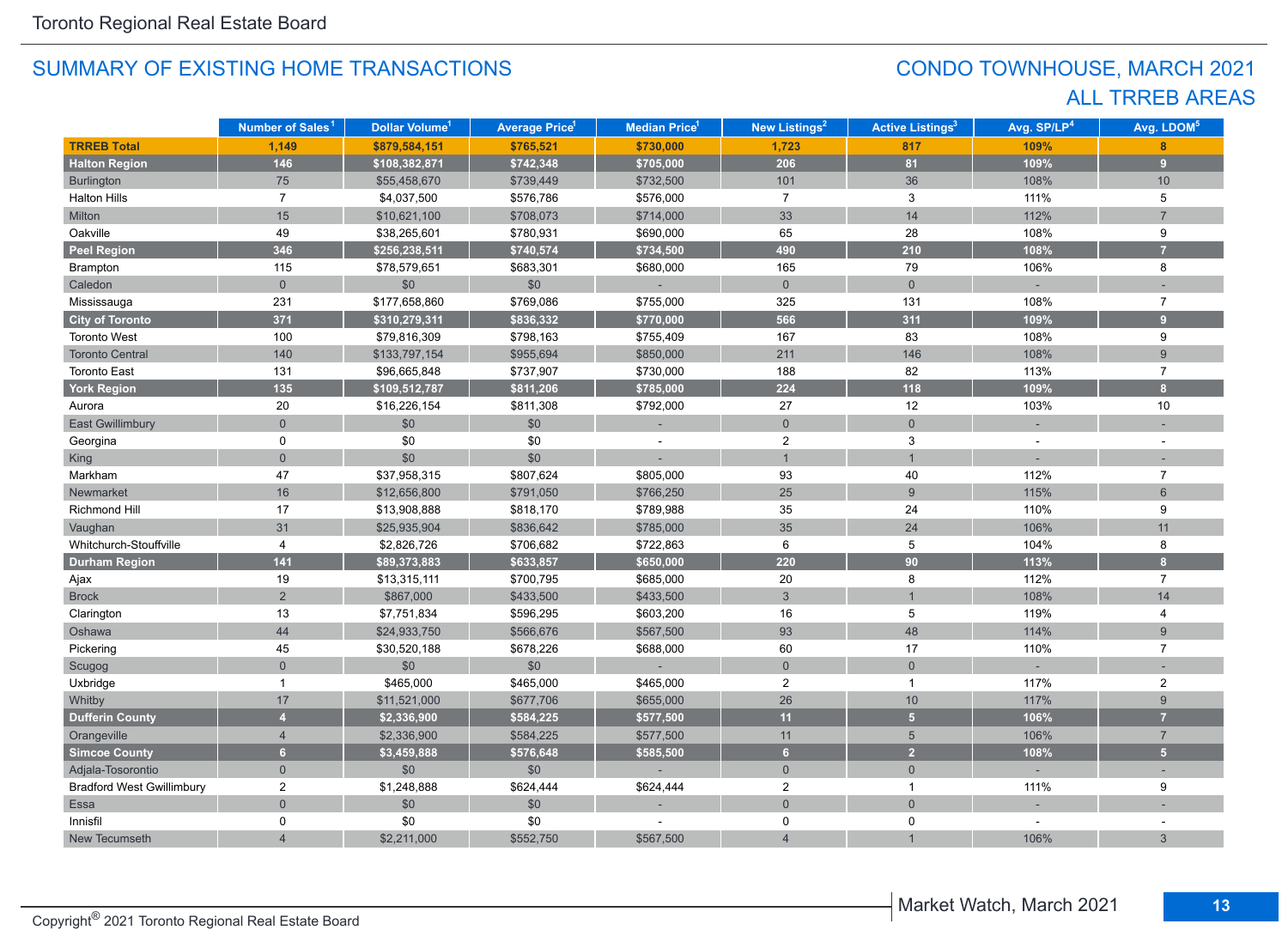## CONDO TOWNHOUSE, MARCH 2021 CITY OF TORONTO MUNICIPAL BREAKDOWN

|                        | Number of Sales <sup>1</sup> | Dollar Volume <sup>1</sup> | <b>Average Price</b> <sup>1</sup> | <b>Median Price<sup>1</sup></b> | New Listings <sup>2</sup> | <b>Active Listings<sup>3</sup></b> | Avg. SP/LP <sup>4</sup>     | Avg. LDOM <sup>5</sup> |
|------------------------|------------------------------|----------------------------|-----------------------------------|---------------------------------|---------------------------|------------------------------------|-----------------------------|------------------------|
| <b>TRREB Total</b>     | 1.149                        | \$879,584,151              | \$765,521                         | \$730,000                       | 1,723                     | 817                                | 109%                        | $\mathbf{8}$           |
| <b>City of Toronto</b> | 371                          | \$310,279,311              | \$836,332                         | \$770,000                       | 566                       | 311                                | 109%                        | 9                      |
| <b>Toronto West</b>    | 100                          | \$79,816,309               | \$798,163                         | \$755,409                       | 167                       | 83                                 | 108%                        | 9                      |
| Toronto W01            | 11                           | \$9,597,931                | \$872,539                         | \$825,000                       | 11                        | $\overline{4}$                     | 110%                        | 6                      |
| Toronto W02            | 14                           | \$15,542,588               | \$1,110,185                       | \$981,500                       | 16                        | 5                                  | 110%                        | 15                     |
| Toronto W03            | 3                            | \$2,272,888                | \$757,629                         | \$735,000                       | 8                         | 4                                  | 99%                         | 17                     |
| Toronto W04            | 8                            | \$5,892,101                | \$736,513                         | \$775,500                       | 18                        | 9                                  | 105%                        | $5\overline{)}$        |
| Toronto W05            | 18                           | \$11,181,300               | \$621,183                         | \$622,500                       | 38                        | 26                                 | 106%                        | 8                      |
| Toronto W06            | 16                           | \$13,291,500               | \$830,719                         | \$855,000                       | 19                        | $5\phantom{.}$                     | 106%                        | $\boldsymbol{8}$       |
| Toronto W07            | $\mathbf 0$                  | \$0                        | $$0$$                             | $\omega$                        | $\mathsf{O}$              | 0                                  | $\mathcal{L}_{\mathcal{A}}$ | $\sim$                 |
| Toronto W08            | 14                           | \$11,140,500               | \$795,750                         | \$727,500                       | 27                        | 18                                 | 111%                        | 12                     |
| Toronto W09            | 8                            | \$6,390,000                | \$798,750                         | \$774,000                       | 11                        | 3                                  | 109%                        | 9                      |
| Toronto W10            | 8                            | \$4,507,501                | \$563,438                         | \$565,500                       | 19                        | 9                                  | 105%                        | 6                      |
| <b>Toronto Central</b> | 140                          | \$133,797,154              | \$955,694                         | \$850,000                       | $211$                     | 146                                | 108%                        | 9 <sup>°</sup>         |
| Toronto C01            | 37                           | \$35,999,872               | \$972,970                         | \$917,500                       | 46                        | 27                                 | 113%                        | $\overline{7}$         |
| Toronto C02            | 4                            | \$6,768,000                | \$1,692,000                       | \$1,736,500                     | 9                         | 11                                 | 102%                        | $\overline{7}$         |
| Toronto C03            | $\overline{2}$               | \$2,090,000                | \$1,045,000                       | \$1,045,000                     | 6                         | $6\phantom{1}$                     | 100%                        | $\overline{7}$         |
| Toronto C04            | $\overline{2}$               | \$2,780,000                | \$1,390,000                       | \$1,390,000                     | $\mathbf{1}$              | $\mathbf 0$                        | 118%                        | 6                      |
| Toronto C06            |                              | \$780,500                  | \$780,500                         | \$780,500                       | $\mathbf{0}$              | $\mathbf{1}$                       | 112%                        | $5\overline{5}$        |
| Toronto C07            | 15                           | \$12,050,700               | \$803,380                         | \$790,000                       | 24                        | 18                                 | 110%                        | 8                      |
| Toronto C08            | 9                            | \$7,793,315                | \$865,924                         | \$880,200                       | 15                        | $\,8\,$                            | 108%                        | 11                     |
| Toronto C09            | $\overline{2}$               | \$4,224,000                | \$2,112,000                       | \$2,112,000                     | 5                         | 4                                  | 100%                        | 9                      |
| Toronto C10            | 6                            | \$5,148,600                | \$858,100                         | \$802,500                       | $6\phantom{1}$            | $\overline{4}$                     | 100%                        | 18                     |
| Toronto C11            | 8                            | \$6,989,999                | \$873,750                         | \$890,000                       | 12                        | 8                                  | 103%                        | 11                     |
| Toronto C12            | 12                           | \$13,798,800               | \$1,149,900                       | \$1,115,500                     | 8                         | $\overline{7}$                     | 107%                        | 17                     |
| Toronto C13            | $\overline{2}$               | \$1,627,000                | \$813,500                         | \$813,500                       | 4                         | $\overline{2}$                     | 98%                         | $\overline{7}$         |
| Toronto C14            | 15                           | \$13,986,888               | \$932,459                         | \$770,000                       | 22                        | 16                                 | 109%                        | $\overline{7}$         |
| Toronto C15            | 25                           | \$19,759,480               | \$790,379                         | \$800,000                       | 53                        | 34                                 | 109%                        | 10                     |
| <b>Toronto East</b>    | 131                          | \$96,665,848               | \$737,907                         | \$730,000                       | 188                       | 82                                 | 113%                        | $\overline{7}$         |
| Toronto E01            | 10                           | \$9,747,500                | \$974,750                         | \$922,500                       | 15                        | 6                                  | 113%                        | 11                     |
| Toronto E02            | 8                            | \$8,658,182                | \$1,082,273                       | \$1,076,503                     | $\boldsymbol{9}$          |                                    | 114%                        | $\,$ 6 $\,$            |
| Toronto E03            | $\overline{2}$               | \$1,265,000                | \$632,500                         | \$632,500                       | $\overline{1}$            | 0                                  | 108%                        | 18                     |
| Toronto E04            | 14                           | \$10,005,200               | \$714,657                         | \$729,000                       | 18                        | 5                                  | 109%                        | $6\phantom{1}$         |
| Toronto E05            | 25                           | \$18,732,866               | \$749,315                         | \$756,000                       | 39                        | 18                                 | 116%                        | 5                      |
| Toronto E06            | $\overline{0}$               | \$0                        | \$0                               | $\sim$                          | $\overline{4}$            | $\overline{4}$                     |                             |                        |
| Toronto E07            | 13                           | \$10,203,100               | \$784,854                         | \$790,800                       | 16                        | 6                                  | 118%                        | 6                      |
| Toronto E08            | $\overline{7}$               | \$4,467,000                | \$638,143                         | \$600,000                       | 11                        | $6\phantom{1}$                     | 114%                        | $6\phantom{1}$         |
| Toronto E09            | $\overline{7}$               | \$4,124,000                | \$589,143                         | \$525,000                       | 12                        | $\overline{7}$                     | 112%                        | $\overline{7}$         |
| Toronto E10            | 16                           | \$10,126,600               | \$632,913                         | \$636,000                       | 22                        | 12                                 | 112%                        | 8                      |
| Toronto E11            | 29                           | \$19,336,400               | \$666,772                         | \$661,000                       | 41                        | 17                                 | 110%                        | 9                      |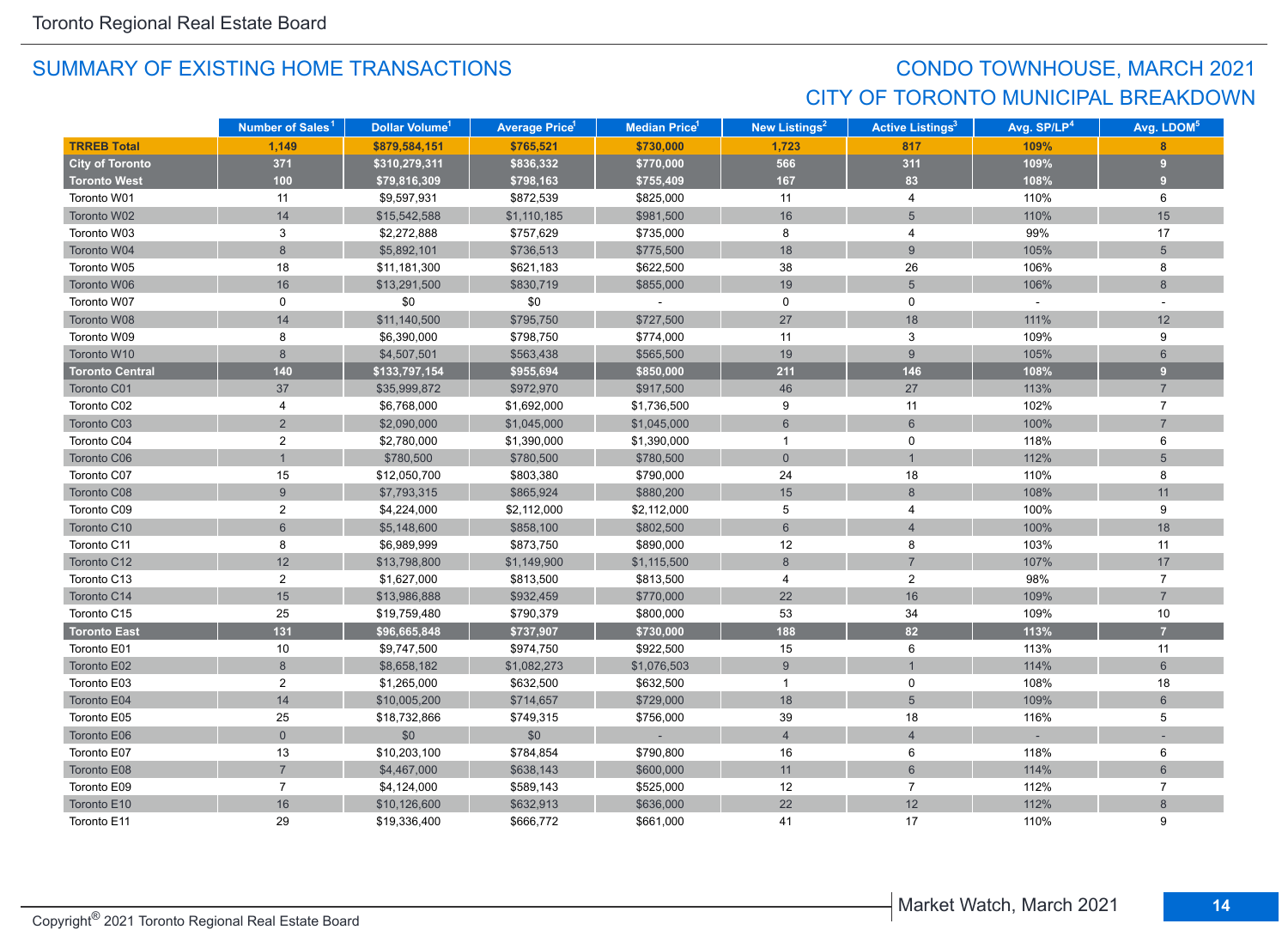## CONDO APT, MARCH 2021 ALL TRREB AREAS

|                                  | Number of Sales <sup>1</sup> | Dollar Volume <sup>1</sup> | <b>Average Price<sup>1</sup></b> | Median Price <sup>1</sup> | New Listings <sup>2</sup> | <b>Active Listings<sup>3</sup></b> | Avg. SP/LP <sup>4</sup> | Avg. LDOM <sup>5</sup> |
|----------------------------------|------------------------------|----------------------------|----------------------------------|---------------------------|---------------------------|------------------------------------|-------------------------|------------------------|
| <b>TRREB Total</b>               | 3,821                        | \$2,583,195,855            | \$676,052                        | \$616,000                 | 4,889                     | 2,811                              | 103%                    | 14                     |
| <b>Halton Region</b>             | 183                          | \$129,373,438              | \$706,959                        | \$581,000                 | 251                       | $142$                              | 102%                    | 15 <sub>15</sub>       |
| Burlington                       | 68                           | \$40,663,033               | \$597,986                        | \$527,500                 | 102                       | 64                                 | 106%                    | 12                     |
| <b>Halton Hills</b>              | $\mathbf{1}$                 | \$430,000                  | \$430,000                        | \$430,000                 | $\overline{2}$            | $\mathbf{1}$                       | 108%                    | 3                      |
| Milton                           | 45                           | \$26,127,105               | \$580,602                        | \$562,500                 | 50                        | 19                                 | 104%                    | 11                     |
| Oakville                         | 69                           | \$62,153,300               | \$900,772                        | \$620,000                 | 97                        | 58                                 | 99%                     | 22                     |
| <b>Peel Region</b>               | 481                          | \$273,113,064              | \$567,803                        | \$545,000                 | 635                       | 327                                | 102%                    | 13                     |
| Brampton                         | 89                           | \$43,806,611               | \$492,209                        | \$495,000                 | 102                       | 42                                 | 102%                    | 14                     |
| Caledon                          | $\mathbf{1}$                 | \$730,000                  | \$730,000                        | \$730,000                 | $\mathbf{1}$              | $\overline{2}$                     | 100%                    | 56                     |
| Mississauga                      | 391                          | \$228,576,453              | \$584,595                        | \$553,200                 | 532                       | 283                                | 102%                    | 13                     |
| <b>City of Toronto</b>           | 2,614                        | \$1,850,280,829            | \$707,835                        | \$645,000                 | 3,371                     | 2,012                              | 103%                    | 15                     |
| <b>Toronto West</b>              | 521                          | \$335,152,894              | \$643,288                        | \$595,000                 | 678                       | 364                                | 103%                    | 15                     |
| <b>Toronto Central</b>           | 1,753                        | \$1,318,526,073            | \$752,154                        | \$676,000                 | 2,267                     | 1,433                              | 103%                    | 15                     |
| <b>Toronto East</b>              | 340                          | \$196,601,862              | \$578,241                        | \$545,000                 | 426                       | 215                                | 105%                    | 12                     |
| <b>York Region</b>               | 447                          | \$283,016,239              | \$633,146                        | \$601,000                 | 522                       | 275                                | 104%                    | 13                     |
| Aurora                           | 8                            | \$5,100,500                | \$637,563                        | \$580,500                 | 12                        | 9                                  | 99%                     | 13                     |
| <b>East Gwillimbury</b>          | $\overline{0}$               | \$0                        | \$0                              |                           | $\mathbf 0$               | $\overline{0}$                     |                         |                        |
| Georgina                         | 1                            | \$495,000                  | \$495,000                        | \$495,000                 | $\mathbf{1}$              | 5                                  | 101%                    | $\overline{7}$         |
| <b>King</b>                      | $\overline{4}$               | \$2,577,900                | \$644,475                        | \$627,950                 | $\overline{4}$            | $\overline{2}$                     | 99%                     | 20                     |
| Markham                          | 152                          | \$97,908,793               | \$644,137                        | \$620,444                 | 187                       | 81                                 | 106%                    | 11                     |
| Newmarket                        | 8                            | \$4,489,500                | \$561,188                        | \$552,750                 | 11                        | $5\overline{)}$                    | 110%                    | $\overline{5}$         |
| <b>Richmond Hill</b>             | 99                           | \$59,574,133               | \$601,759                        | \$587,500                 | 116                       | 48                                 | 105%                    | 11                     |
| Vaughan                          | 165                          | \$105,877,533              | \$641,682                        | \$605,000                 | 183                       | 120                                | 102%                    | 17                     |
| Whitchurch-Stouffville           | 10                           | \$6,992,880                | \$699,288                        | \$626,450                 | 8                         | 5                                  | 100%                    | 24                     |
| <b>Durham Region</b>             | 75                           | \$36,151,485               | \$482,020                        | \$495,000                 | 81                        | 38                                 | 107%                    | 10                     |
| Ajax                             | 5                            | \$2,897,000                | \$579,400                        | \$527,000                 | 11                        | 4                                  | 114%                    | 6                      |
| <b>Brock</b>                     | $\overline{0}$               | \$0                        | \$0                              |                           | $\mathbf{0}$              | $\overline{0}$                     |                         |                        |
| Clarington                       | 18                           | \$8,687,045                | \$482,614                        | \$477,500                 | 14                        | 5                                  | 109%                    | 9                      |
| Oshawa                           | $20\,$                       | \$6,116,620                | \$305,831                        | \$222,500                 | 31                        | 20                                 | 106%                    | 12                     |
| Pickering                        | 15                           | \$8,724,121                | \$581,608                        | \$585,000                 | 14                        | $\overline{7}$                     | 105%                    | 9                      |
| Scugog                           | $\mathbf 0$                  | \$0                        | \$0                              |                           | $\mathbf 0$               | $\mathbf 0$                        |                         |                        |
| Uxbridge                         | 3                            | \$1,680,500                | \$560,167                        | \$627,500                 | $\overline{c}$            | $\mathbf 1$                        | 107%                    | 10                     |
| Whitby                           | 14                           | \$8,046,199                | \$574,729                        | \$561,400                 | $9\,$                     |                                    | 105%                    | 9                      |
| <b>Dufferin County</b>           | $\overline{\mathbf{4}}$      | \$1,601,000                | \$400,250                        | \$388,000                 | 5 <sup>5</sup>            | $\overline{3}$                     | 106%                    | 9                      |
| Orangeville                      | $\overline{4}$               | \$1,601,000                | \$400,250                        | \$388,000                 | $5\phantom{.0}$           | $\mathbf{3}$                       | 106%                    | 9                      |
| <b>Simcoe County</b>             | 17                           | \$9,659,800                | \$568,224                        | \$550,000                 | 24                        | 14                                 | 101%                    | 20                     |
| Adjala-Tosorontio                | $\mathbf{0}$                 | \$0                        | \$0                              |                           | $\mathbf{0}$              | $\overline{0}$                     |                         |                        |
| <b>Bradford West Gwillimbury</b> | $\overline{1}$               | \$418,000                  | \$418,000                        | \$418,000                 | $\overline{1}$            | 0                                  | 105%                    | 6                      |
| Essa                             | $\overline{0}$               | \$0                        | \$0                              |                           | $\mathbf 0$               | $\overline{0}$                     |                         |                        |
| Innisfil                         | 10                           | \$5,935,000                | \$593,500                        | \$555,000                 | 19                        | 12                                 | 100%                    | 15                     |
| New Tecumseth                    | 6                            | \$3,306,800                | \$551,133                        | \$544,950                 | $\overline{4}$            | $\overline{2}$                     | 101%                    | 30                     |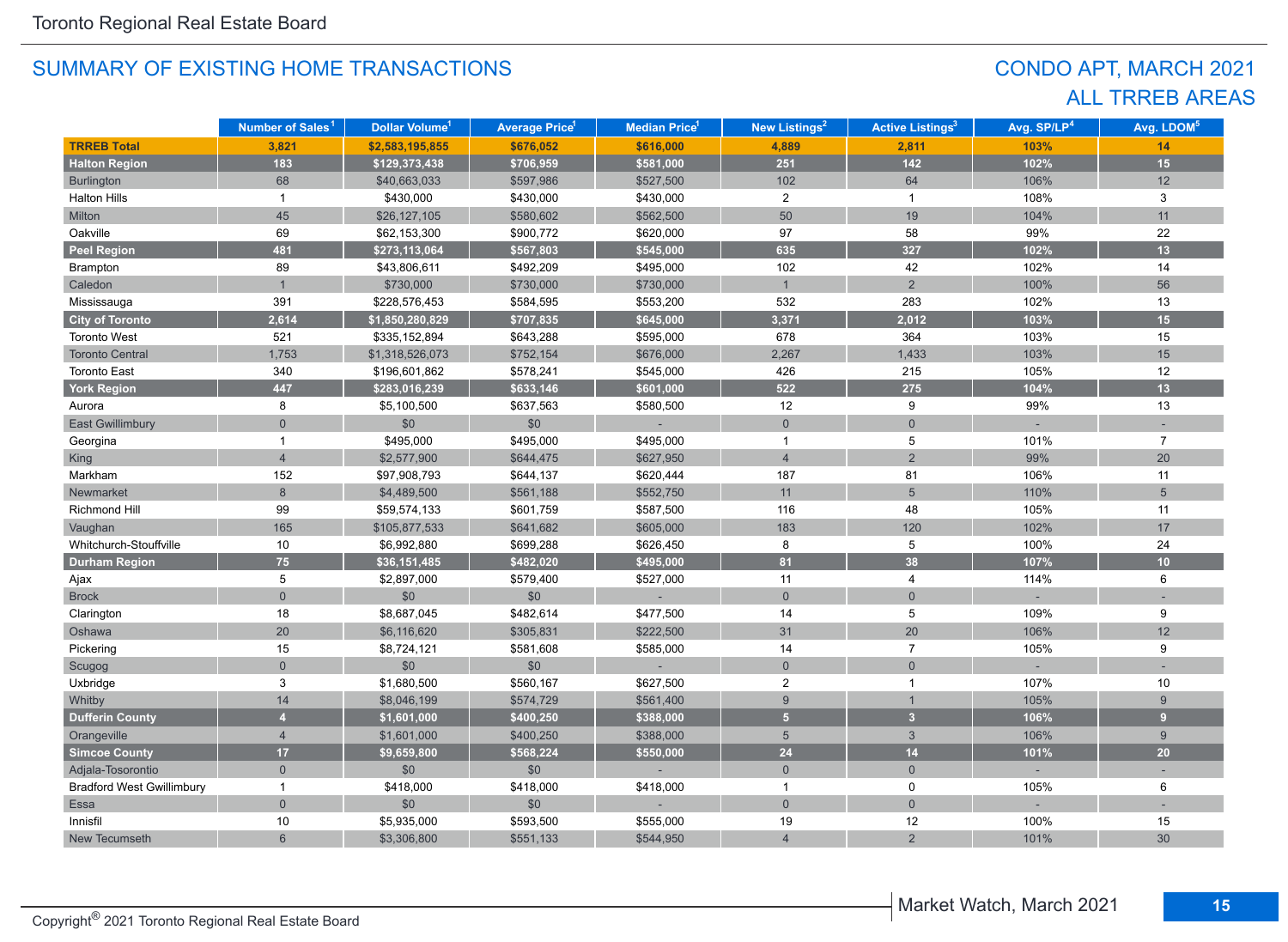## CONDO APT, MARCH 2021 CITY OF TORONTO MUNICIPAL BREAKDOWN

|                        | Number of Sales <sup>1</sup> | Dollar Volume <sup>1</sup> | <b>Average Price</b> <sup>1</sup> | <b>Median Price</b> <sup>1</sup> | New Listings <sup>2</sup> | <b>Active Listings<sup>3</sup></b> | Avg. SP/LP <sup>4</sup> | Avg. LDOM <sup>5</sup> |
|------------------------|------------------------------|----------------------------|-----------------------------------|----------------------------------|---------------------------|------------------------------------|-------------------------|------------------------|
| <b>TRREB Total</b>     | 3,821                        | \$2,583,195,855            | \$676,052                         | \$616,000                        | 4,889                     | 2,811                              | 103%                    | 14                     |
| <b>City of Toronto</b> | 2,614                        | \$1,850,280,829            | \$707,835                         | \$645,000                        | 3,371                     | 2,012                              | 103%                    | 15                     |
| <b>Toronto West</b>    | 521                          | \$335,152,894              | \$643,288                         | \$595,000                        | 678                       | 364                                | 103%                    | 15                     |
| Toronto W01            | 37                           | \$27,871,032               | \$753,271                         | \$715,000                        | 49                        | 17                                 | 109%                    | $\overline{7}$         |
| Toronto W02            | 28                           | \$20,407,033               | \$728,823                         | \$677,500                        | 35                        | 18                                 | 104%                    | 11                     |
| Toronto W03            | 10                           | \$5,863,000                | \$586,300                         | \$611,000                        | 8                         | 4                                  | 100%                    | 21                     |
| Toronto W04            | 55                           | \$27,972,900               | \$508,598                         | \$505,000                        | 57                        | 40                                 | 102%                    | 32                     |
| Toronto W05            | 33                           | \$16,188,174               | \$490,551                         | \$480,000                        | 55                        | 34                                 | 103%                    | 11                     |
| Toronto W06            | 147                          | \$110,934,200              | \$754,654                         | \$714,000                        | 207                       | 102                                | 105%                    | 11                     |
| Toronto W07            | 8                            | \$6,178,800                | \$772,350                         | \$750,350                        | 15                        | 11                                 | 103%                    | 18                     |
| Toronto W08            | 125                          | \$80,608,101               | \$644,865                         | \$595,000                        | 151                       | 85                                 | 102%                    | 15                     |
| Toronto W09            | 25                           | \$12,936,942               | \$517,478                         | \$461,000                        | 34                        | 21                                 | 97%                     | 17                     |
| Toronto W10            | 53                           | \$26,192,712               | \$494,202                         | \$513,000                        | 67                        | 32                                 | 100%                    | 15                     |
| <b>Toronto Central</b> | 1,753                        | \$1,318,526,073            | \$752,154                         | \$676,000                        | 2,267                     | 1,433                              | 103%                    | 15                     |
| Toronto C01            | 704                          | \$548,241,836              | \$778,753                         | \$699,950                        | 876                       | 566                                | 103%                    | 16                     |
| Toronto C02            | 60                           | \$65,397,700               | \$1,089,962                       | \$893,750                        | 127                       | 139                                | 100%                    | 23                     |
| Toronto C03            | 27                           | \$23,094,700               | \$855,359                         | \$792,500                        | 29                        | 21                                 | 102%                    | 22                     |
| Toronto C04            | 22                           | \$17,649,817               | \$802,264                         | \$669,000                        | 33                        | 22                                 | 99%                     | 20                     |
| Toronto C06            | 25                           | \$15,182,175               | \$607,287                         | \$599,900                        | 27                        | 12                                 | 104%                    | 11                     |
| Toronto C07            | 91                           | \$62,693,735               | \$688,942                         | \$657,770                        | 102                       | 55                                 | 104%                    | 12                     |
| Toronto C08            | 336                          | \$246,185,608              | \$732,695                         | \$680,000                        | 476                       | 289                                | 104%                    | 15                     |
| Toronto C09            | 17                           | \$23,172,617               | \$1,363,095                       | \$1,120,000                      | 25                        | 27                                 | 104%                    | 24                     |
| Toronto C10            | 84                           | \$62,712,265               | \$746,575                         | \$720,500                        | 118                       | 73                                 | 102%                    | 15                     |
| Toronto C11            | 30                           | \$17,086,700               | \$569,557                         | \$560,000                        | 50                        | 31                                 | 102%                    | 16                     |
| Toronto C12            | 6                            | \$5,349,800                | \$891,633                         | \$884,900                        | 10                        | 8                                  | 103%                    | 16                     |
| Toronto C13            | 48                           | \$28,490,536               | \$593,553                         | \$557,500                        | 62                        | 41                                 | 103%                    | 11                     |
| Toronto C14            | 150                          | \$104,028,923              | \$693,526                         | \$659,950                        | 150                       | 59                                 | 104%                    | 14                     |
| Toronto C15            | 153                          | \$99,239,661               | \$648,625                         | \$600,000                        | 182                       | 90                                 | 104%                    | 14                     |
| <b>Toronto East</b>    | 340                          | \$196,601,862              | \$578,241                         | \$545,000                        | 426                       | 215                                | 105%                    | 12                     |
| Toronto E01            | 32                           | \$25,503,026               | \$796,970                         | \$743,000                        | 52                        | 28                                 | 107%                    | 13                     |
| Toronto E02            | 11                           | \$12,495,500               | \$1,135,955                       | \$950,000                        | 11                        | 13                                 | 104%                    | 21                     |
| Toronto E03            | 24                           | \$12,059,200               | \$502,467                         | \$462,500                        | 28                        | 12                                 | 101%                    | 12                     |
| Toronto E04            | 36                           | \$19,750,500               | \$548,625                         | \$565,000                        | 52                        | 23                                 | 107%                    | 8                      |
| Toronto E05            | 37                           | \$21,452,968               | \$579,810                         | \$562,000                        | 50                        | 28                                 | 105%                    | $\overline{7}$         |
| Toronto E06            | 10                           | \$6,740,800                | \$674,080                         | \$723,500                        | 12                        | 11                                 | 101%                    | 24                     |
| Toronto E07            | 67                           | \$36,439,898               | \$543,879                         | \$534,000                        | $77\,$                    | 24                                 | 108%                    | 8                      |
| Toronto E08            | 25                           | \$12,056,193               | \$482,248                         | \$485,000                        | 30 <sup>°</sup>           | $20\,$                             | 106%                    | 19                     |
| Toronto E09            | 63                           | \$33,763,488               | \$535,928                         | \$532,000                        | 69                        | 28                                 | 104%                    | 16                     |
| Toronto E10            | $\overline{2}$               | \$740,000                  | \$370,000                         | \$370,000                        | $6\phantom{1}$            | 11                                 | 97%                     | $6\phantom{1}$         |
| Toronto E11            | 33                           | \$15,600,289               | \$472,736                         | \$460,000                        | 39                        | 17                                 | 106%                    | $\overline{7}$         |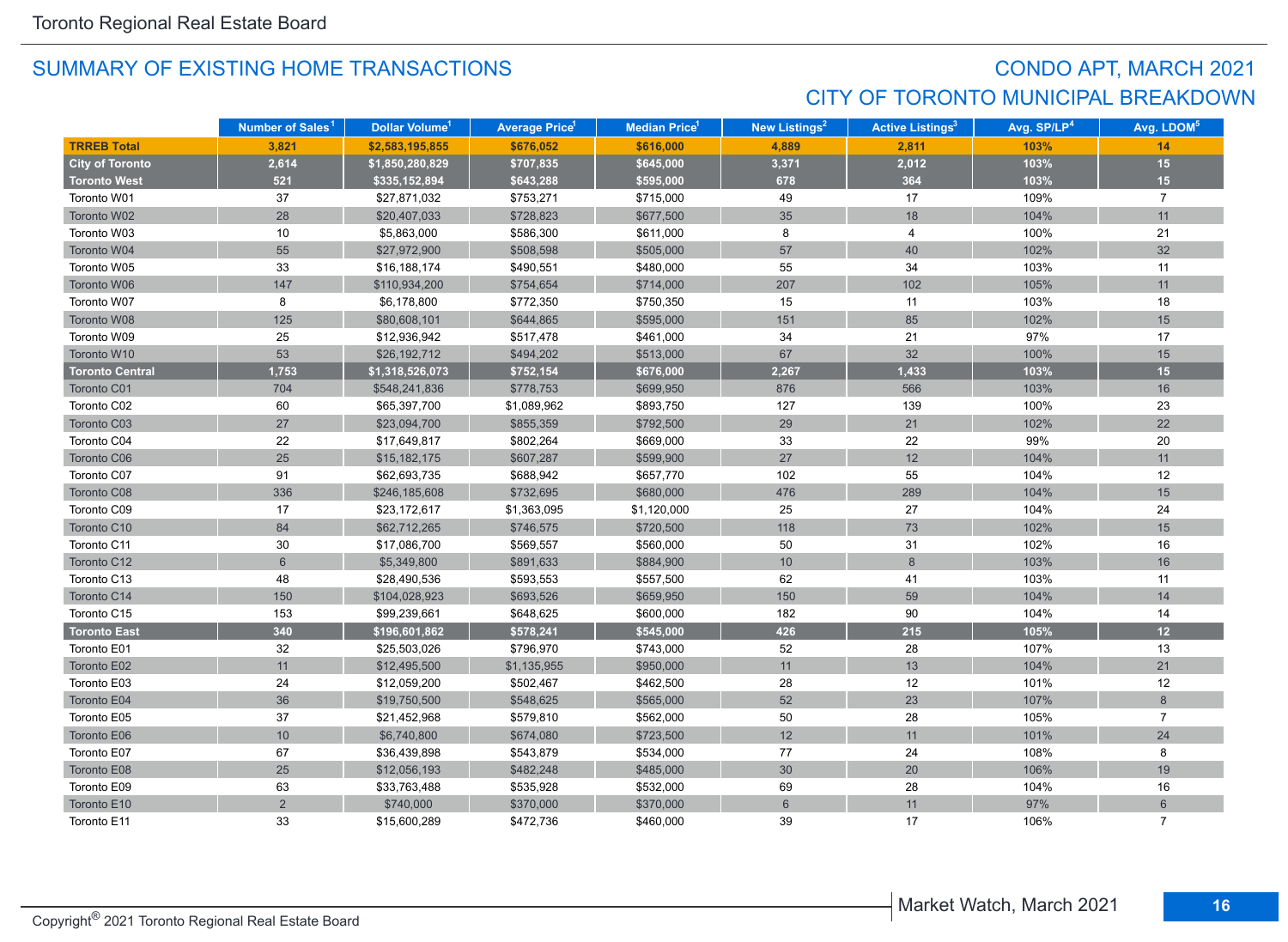## LINK, MARCH 2021 ALL TRREB AREAS

|                                  | Number of Sales <sup>1</sup> | Dollar Volume <sup>1</sup> | <b>Average Price<sup>1</sup></b> | Median Price <sup>1</sup> | <b>New Listings<sup>2</sup></b> | <b>Active Listings<sup>3</sup></b> | Avg. SP/LP <sup>4</sup>     | Avg. LDOM <sup>5</sup>   |
|----------------------------------|------------------------------|----------------------------|----------------------------------|---------------------------|---------------------------------|------------------------------------|-----------------------------|--------------------------|
| <b>TRREB Total</b>               | 99                           | \$98,711,310               | \$997,084                        | \$965,000                 | 138                             | 52                                 | 114%                        | $\overline{7}$           |
| <b>Halton Region</b>             | $6\overline{6}$              | \$6,530,000                | \$1,088,333                      | \$1,095,000               | 10 <sup>°</sup>                 | 5 <sup>1</sup>                     | 115%                        | $\overline{3}$           |
| Burlington                       | 2                            | \$1,830,000                | \$915,000                        | \$915,000                 | $\mathbf{3}$                    | $\mathbf{1}$                       | 109%                        | $\mathbf{3}$             |
| <b>Halton Hills</b>              | 0                            | \$0                        | \$0                              | $\sim$                    | 0                               | 0                                  | $\mathcal{L}^{\mathcal{A}}$ |                          |
| Milton                           | $\mathbf 0$                  | \$0                        | \$0                              |                           | $\overline{4}$                  | $\mathfrak{S}$                     |                             |                          |
| Oakville                         | 4                            | \$4,700,000                | \$1,175,000                      | \$1,160,000               | 3                               | $\mathbf{1}$                       | 118%                        | 3                        |
| <b>Peel Region</b>               | 5 <sup>5</sup>               | \$4,886,899                | \$977,380                        | \$996,000                 | $\overline{9}$                  | $\overline{2}$                     | 108%                        | 6 <sup>1</sup>           |
| Brampton                         | $\mathbf{1}$                 | \$745,000                  | \$745,000                        | \$745,000                 | 5                               | $\overline{2}$                     | 101%                        | $\mathbf{1}$             |
| Caledon                          | $\mathbf 0$                  | \$0                        | \$0                              |                           | $\mathbf 0$                     | $\mathbf 0$                        |                             |                          |
| Mississauga                      | 4                            | \$4,141,899                | \$1,035,475                      | \$1,030,950               | 4                               | 0                                  | 109%                        | $\overline{7}$           |
| <b>City of Toronto</b>           | 11                           | \$10,792,800               | \$981,164                        | \$942,800                 | 16                              | $\overline{\mathbf{8}}$            | 113%                        | 15                       |
| <b>Toronto West</b>              | $\mathbf 0$                  | \$0                        | \$0                              |                           | $\mathbf 0$                     | $\mathbf 0$                        | $\mathcal{L}^{\mathcal{A}}$ | $\sim$                   |
| <b>Toronto Central</b>           |                              | \$1,023,000                | \$1,023,000                      | \$1,023,000               | $\mathfrak{S}$                  | $\overline{2}$                     | 102%                        | $\overline{7}$           |
| <b>Toronto East</b>              | 10                           | \$9,769,800                | \$976,980                        | \$940,400                 | 13                              | 6                                  | 115%                        | 16                       |
| <b>York Region</b>               | 41                           | \$48,494,688               | \$1,182,797                      | \$1,200,000               | 57                              | $\overline{24}$                    | 116%                        | 7                        |
| Aurora                           | $\overline{2}$               | \$1,865,000                | \$932,500                        | \$932,500                 | 6                               | 3                                  | 105%                        | 6                        |
| <b>East Gwillimbury</b>          | $\Omega$                     | \$0                        | \$0                              | ÷,                        | $\overline{0}$                  | $\overline{0}$                     |                             |                          |
| Georgina                         | 0                            | \$0                        | \$0                              |                           | 0                               | 0                                  |                             |                          |
| King                             | $\overline{2}$               | \$2,330,000                | \$1,165,000                      | \$1,165,000               | $\overline{1}$                  | $\mathbf{0}$                       | 113%                        | $\overline{4}$           |
| Markham                          | 24                           | \$28,299,688               | \$1,179,154                      | \$1,175,000               | 36                              | 18                                 | 117%                        | $\overline{7}$           |
| Newmarket                        | $\mathbf 0$                  | \$0                        | \$0                              | $\sim$                    | $\mathbf 0$                     | $\mathbf 0$                        |                             |                          |
| Richmond Hill                    | 10                           | \$12,819,000               | \$1,281,900                      | \$1,249,000               | 11                              | 3                                  | 115%                        | 6                        |
| Vaughan                          | $\overline{2}$               | \$2,201,000                | \$1,100,500                      | \$1,100,500               | $\overline{2}$                  | $\Omega$                           | 111%                        | $\overline{4}$           |
| Whitchurch-Stouffville           | $\mathbf{1}$                 | \$980,000                  | \$980,000                        | \$980,000                 | $\mathbf{1}$                    | 0                                  | 124%                        | 18                       |
| <b>Durham Region</b>             | 27                           | \$21,455,500               | \$794,648                        | \$810,000                 | 32                              | 8 <sup>1</sup>                     | 115%                        | $\overline{4}$           |
| Ajax                             | 4                            | \$3,410,000                | \$852,500                        | \$842,500                 | 6                               | $\mathbf{1}$                       | 110%                        | 6                        |
| <b>Brock</b>                     | $\Omega$                     | \$0                        | \$0                              | ÷.                        | $\mathbf{0}$                    | $\mathbf 0$                        | $\sim$                      |                          |
| Clarington                       | 11                           | \$8,304,500                | \$754,955                        | \$750,000                 | 10                              | $\overline{1}$                     | 119%                        | 3                        |
| Oshawa                           | $\overline{4}$               | \$2,918,000                | \$729,500                        | \$708,000                 | $5\phantom{.}$                  | $\overline{2}$                     | 117%                        | 5                        |
| Pickering                        | 0                            | \$0                        | \$0                              | $\sim$                    | 0                               | 0                                  | $\sim$                      | $\overline{\phantom{a}}$ |
| Scugog                           |                              | \$858,000                  | \$858,000                        | \$858,000                 | $\overline{1}$                  | $\mathbf 0$                        | 109%                        | $\mathbf{3}$             |
| Uxbridge                         | 0                            | \$0                        | \$0                              |                           | $\mathsf 0$                     | $\mathsf 0$                        | $\sim$                      |                          |
| Whitby                           | $\overline{7}$               | \$5,965,000                | \$852,143                        | \$840,000                 | 10                              | $\overline{4}$                     | 113%                        | $\overline{4}$           |
| <b>Dufferin County</b>           | $\overline{0}$               | \$0                        | \$0                              | ×                         | $\mathbf{0}$                    | $\mathbf{0}$                       | ×                           | ٠                        |
| Orangeville                      | $\mathbf{0}$                 | \$0                        | \$0                              |                           | $\overline{0}$                  | $\mathbf{0}$                       |                             |                          |
| <b>Simcoe County</b>             | $\overline{9}$               | \$6,551,423                | \$727,936                        | \$715,523                 | 14                              | 5 <sub>5</sub>                     | 106%                        | 6 <sup>1</sup>           |
| Adjala-Tosorontio                | $\mathbf 0$                  | \$0                        | \$0                              |                           | $\overline{0}$                  | $\mathbf{0}$                       |                             |                          |
| <b>Bradford West Gwillimbury</b> | $\mathbf{1}$                 | \$850,000                  | \$850,000                        | \$850,000                 | $\overline{2}$                  | $\mathbf{1}$                       | 122%                        | $\overline{7}$           |
| Essa                             | $5\overline{)}$              | \$3,546,000                | \$709,200                        | \$690,000                 | $\overline{7}$                  | $\overline{2}$                     | 104%                        | 8                        |
| Innisfil                         | $\overline{2}$               | \$1,439,900                | \$719,950                        | \$719,950                 | 3                               | $\mathbf 1$                        | 105%                        | $\overline{4}$           |
| New Tecumseth                    |                              | \$715,523                  | \$715,523                        | \$715,523                 | $\overline{2}$                  |                                    | 105%                        | $\mathfrak{Z}$           |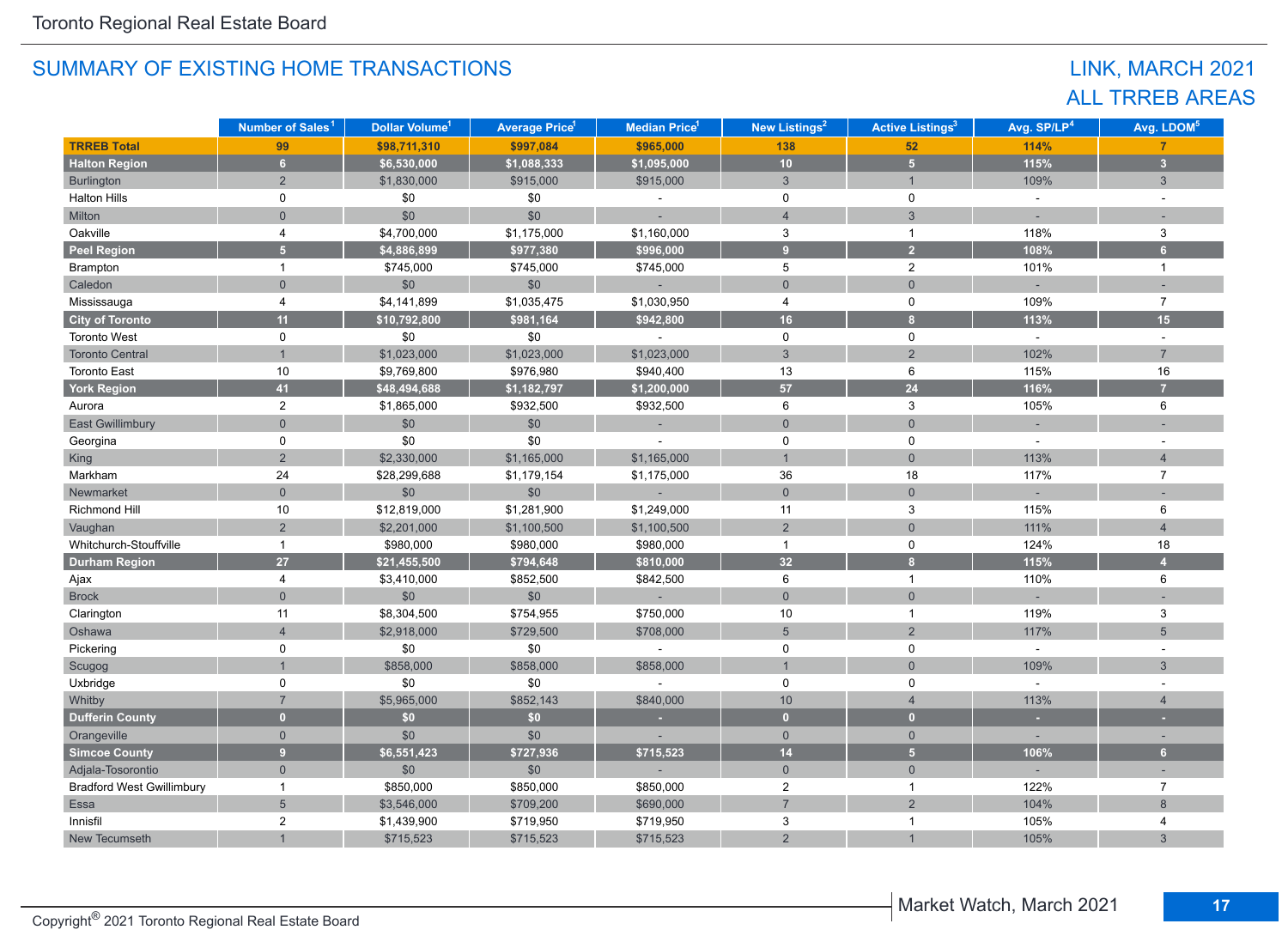## LINK, MARCH 2021 CITY OF TORONTO MUNICIPAL BREAKDOWN

|                        | Number of Sales <sup>1</sup> | Dollar Volume <sup>1</sup> | <b>Average Price<sup>1</sup></b> | Median Price <sup>1</sup> | New Listings <sup>2</sup> | <b>Active Listings<sup>3</sup></b> | Avg. SP/LP <sup>4</sup> | Avg. LDOM <sup>5</sup>   |
|------------------------|------------------------------|----------------------------|----------------------------------|---------------------------|---------------------------|------------------------------------|-------------------------|--------------------------|
| <b>TRREB Total</b>     | 99                           | \$98,711,310               | \$997,084                        | \$965,000                 | 138                       | 52                                 | 114%                    | $\overline{7}$           |
| <b>City of Toronto</b> | 11                           | \$10,792,800               | \$981,164                        | \$942,800                 | 16                        | 8 <sup>2</sup>                     | 113%                    | 15                       |
| <b>Toronto West</b>    | $\mathbf{0}$                 | \$0                        | \$0                              | ×                         | $\overline{0}$            | $\overline{0}$                     | ×.                      |                          |
| Toronto W01            | $\mathbf 0$                  | \$0                        | \$0                              | $\blacksquare$            | $\mathbf 0$               | $\mathbf 0$                        | $\sim$                  | $\sim$                   |
| Toronto W02            | $\overline{0}$               | \$0                        | \$0                              |                           | $\overline{0}$            | $\mathbf{0}$                       |                         |                          |
| Toronto W03            | $\mathbf 0$                  | \$0                        | \$0                              | $\sim$                    | $\mathbf 0$               | $\mathbf 0$                        | $\sim$                  | ÷.                       |
| Toronto W04            | $\mathbf{0}$                 | \$0                        | \$0                              | ۰                         | $\mathsf{O}\xspace$       | $\mathbf{0}$                       |                         |                          |
| Toronto W05            | 0                            | $$0$$                      | \$0                              | $\blacksquare$            | $\mathsf{O}$              | 0                                  |                         | $\overline{\phantom{a}}$ |
| Toronto W06            | $\mathbf{0}$                 | \$0                        | \$0                              | ٠                         | $\mathsf{O}\xspace$       | $\mathbf{0}$                       |                         |                          |
| Toronto W07            | 0                            | \$0                        | \$0                              | ä,                        | $\mathbf 0$               | $\mathbf 0$                        |                         |                          |
| Toronto W08            | $\overline{0}$               | \$0                        | \$0                              |                           | $\mathbf{0}$              | $\mathbf{0}$                       |                         |                          |
| Toronto W09            | 0                            | \$0                        | \$0                              | ÷,                        | $\mathsf 0$               | $\mathsf 0$                        |                         |                          |
| Toronto W10            | $\mathsf{O}\xspace$          | \$0                        | \$0                              |                           | $\overline{0}$            | $\mathsf{O}\xspace$                |                         |                          |
| <b>Toronto Central</b> | $\overline{1}$               | \$1,023,000                | \$1,023,000                      | \$1,023,000               | $\overline{3}$            | $\overline{2}$                     | 102%                    | $\overline{7}$           |
| Toronto C01            | $\overline{0}$               | \$0                        | \$0                              |                           | $\overline{0}$            | $\overline{0}$                     |                         |                          |
| Toronto C02            | 0                            | \$0                        | \$0                              | $\sim$                    | $\mathsf{O}$              | 0                                  | $\sim$                  | $\overline{a}$           |
| Toronto C03            | $\overline{0}$               | \$0                        | \$0                              | ÷                         | $\mathbf{0}$              | $\mathbf{0}$                       |                         |                          |
| Toronto C04            | 0                            | \$0                        | \$0                              | $\overline{\phantom{a}}$  | 0                         | 0                                  |                         | $\overline{\phantom{a}}$ |
| Toronto C06            | $\overline{0}$               | \$0                        | \$0                              | ц.                        | $\overline{0}$            | $\overline{0}$                     |                         |                          |
| Toronto C07            | $\mathbf 0$                  | \$0                        | \$0                              | $\sim$                    | $\mathsf 0$               | $\pmb{0}$                          |                         |                          |
| Toronto C08            | $\mathbf{0}$                 | \$0                        | \$0                              | ÷.                        | $\mathbf 0$               | $\mathbf{0}$                       |                         |                          |
| Toronto C09            | 0                            | \$0                        | \$0                              | $\blacksquare$            | 0                         | 0                                  | $\sim$                  | $\sim$                   |
| Toronto C10            | $\mathsf{O}\xspace$          | \$0                        | \$0                              |                           | $\mathsf{O}\xspace$       | $\mathsf{O}\xspace$                |                         |                          |
| Toronto C11            | 0                            | $$0$$                      | \$0                              | $\bar{a}$                 | $\mathbf 0$               | 0                                  |                         | $\overline{a}$           |
| Toronto C12            | $\mathbf{0}$                 | \$0                        | \$0                              | $\sim$                    | $\mathbf 0$               | $\mathbf{0}$                       |                         |                          |
| Toronto C13            | 0                            | \$0                        | \$0                              | $\sim$                    | $\mathsf 0$               | $\mathsf 0$                        |                         |                          |
| Toronto C14            | $\overline{0}$               | \$0                        | \$0                              |                           | $\overline{0}$            | $\mathbf{0}$                       |                         |                          |
| Toronto C15            | $\mathbf{1}$                 | \$1,023,000                | \$1,023,000                      | \$1,023,000               | 3                         | $\boldsymbol{2}$                   | 102%                    | $\overline{7}$           |
| <b>Toronto East</b>    | 10                           | \$9,769,800                | \$976,980                        | \$940,400                 | $\overline{13}$           | $6\overline{6}$                    | 115%                    | 16                       |
| Toronto E01            | 0                            | \$0                        | \$0                              | $\sim$                    | $\mathbf 0$               | 0                                  | $\sim$                  | $\sim$                   |
| Toronto E02            | $\overline{0}$               | \$0                        | \$0                              | ÷                         | $\mathbf{0}$              | $\mathbf{0}$                       | $\sim$                  | ٠                        |
| Toronto E03            | $\mathbf 0$                  | \$0                        | \$0                              | ٠                         | $\mathsf 0$               | $\mathbf 0$                        | $\sim$                  | $\overline{\phantom{a}}$ |
| Toronto E04            | $\overline{0}$               | \$0                        | \$0                              |                           | $\mathbf 0$               | $\overline{0}$                     |                         |                          |
| Toronto E05            | 3                            | \$3,405,000                | \$1,135,000                      | \$1,175,000               | 3                         | $\mathbf{1}$                       | 126%                    | $\overline{2}$           |
| Toronto E06            | $\mathsf{O}\xspace$          | \$0                        | \$0                              |                           | $\mathbf 0$               | $\mathbf{0}$                       |                         |                          |
| Toronto E07            | 4                            | \$3,729,800                | \$932,450                        | \$940,400                 | 8                         | $\overline{4}$                     | 108%                    | $\boldsymbol{9}$         |
| Toronto E08            | $\mathsf{O}\xspace$          | \$0                        | \$0                              | ÷                         | $\mathbf{1}$              | $\mathbf{1}$                       | $\sim$                  |                          |
| Toronto E09            | 0                            | \$0                        | \$0                              | $\sim$                    | 0                         | 0                                  | $\sim$                  | $\overline{\phantom{a}}$ |
| Toronto E10            | $\overline{0}$               | \$0                        | \$0                              |                           | $\overline{0}$            | $\overline{0}$                     |                         |                          |
| Toronto E11            | 3                            | \$2,635,000                | \$878,333                        | \$875,000                 | 1                         | $\Omega$                           | 110%                    | 39                       |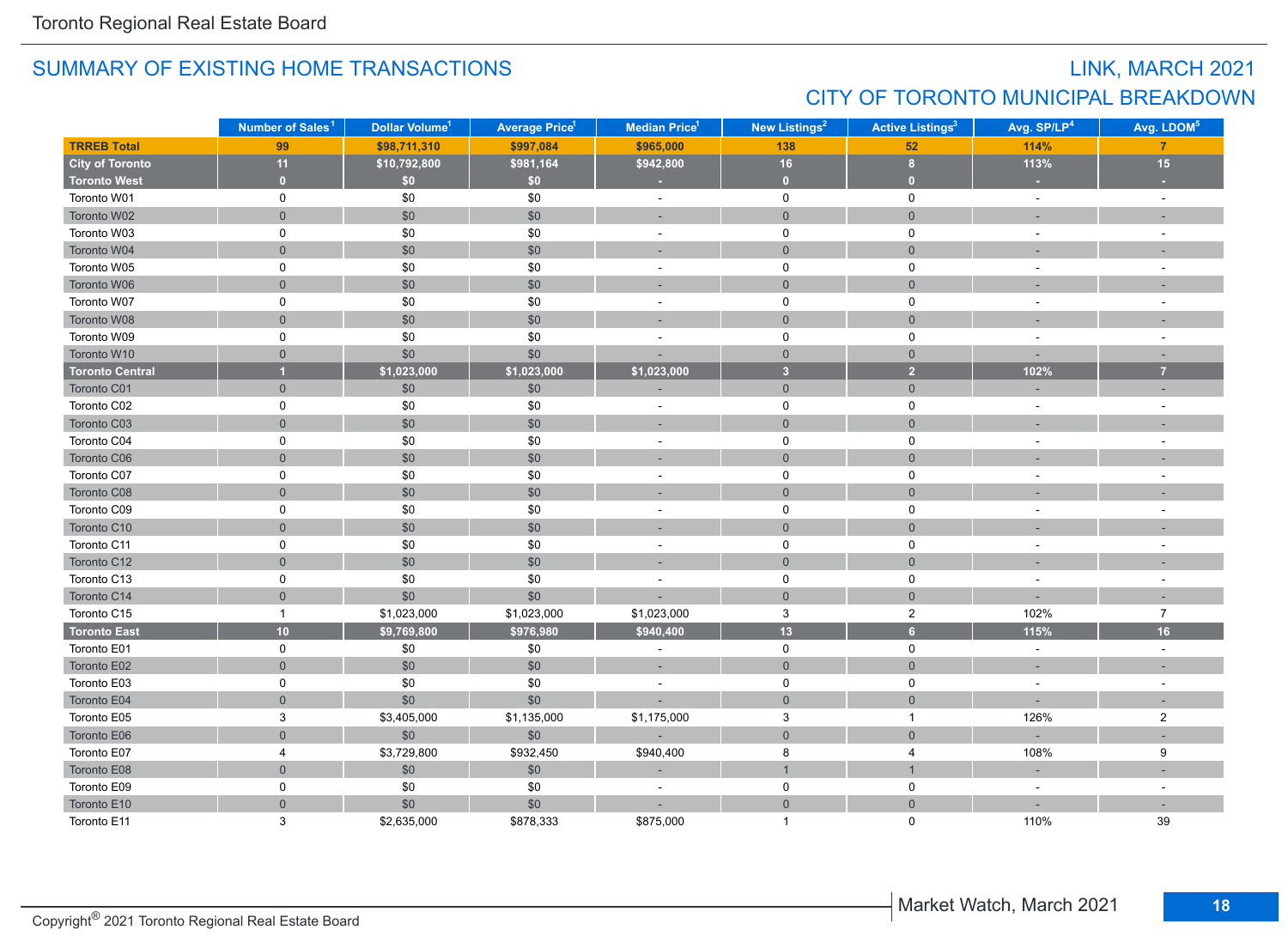## CO-OP APT, MARCH 2021 ALL TRREB AREAS

|                                  | Number of Sales <sup>1</sup> | Dollar Volume <sup>1</sup> | <b>Average Price<sup>1</sup></b> | Median Price <sup>1</sup> | New Listings <sup>2</sup> | <b>Active Listings<sup>3</sup></b> | Avg. SP/LP <sup>4</sup>  | Avg. LDOM <sup>5</sup> |
|----------------------------------|------------------------------|----------------------------|----------------------------------|---------------------------|---------------------------|------------------------------------|--------------------------|------------------------|
| <b>TRREB Total</b>               | 24                           | \$16,111,725               | \$671,322                        | \$595,750                 | 26                        | 16                                 | 99%                      | 23                     |
| <b>Halton Region</b>             | $\overline{2}$               | \$699,900                  | \$349,950                        | \$349,950                 | $\overline{2}$            | $\mathbf{0}$                       | 102%                     | $\overline{2}$         |
| Burlington                       | $\overline{2}$               | \$699,900                  | \$349,950                        | \$349,950                 | $\mathbf{1}$              | $\mathbf 0$                        | 102%                     | $\overline{2}$         |
| <b>Halton Hills</b>              | 0                            | \$0                        | \$0                              | ٠                         | $\mathbf 0$               | $\mathsf 0$                        | $\overline{\phantom{a}}$ | $\overline{a}$         |
| Milton                           | $\overline{0}$               | \$0                        | \$0                              | ÷.                        | $\overline{0}$            | $\mathbf 0$                        | ÷,                       |                        |
| Oakville                         | $\mathbf 0$                  | \$0                        | \$0                              |                           | $\mathbf{1}$              | $\mathbf 0$                        | $\overline{a}$           |                        |
| Peel Region                      |                              | \$560,000                  | \$560,000                        | \$560,000                 | $\overline{3}$            | $\overline{2}$                     | 99%                      | и                      |
| Brampton                         | $\mathbf 0$                  | \$0                        | \$0                              | ä,                        | $\overline{2}$            | $\overline{2}$                     | $\omega$                 | $\sim$                 |
| Caledon                          | $\mathsf{O}\xspace$          | \$0                        | \$0                              |                           | $\mathsf{O}\xspace$       | $\mathsf{O}\xspace$                | ÷,                       |                        |
| Mississauga                      | $\mathbf{1}$                 | \$560,000                  | \$560,000                        | \$560,000                 | $\mathbf{1}$              | $\mathsf 0$                        | 99%                      | $\overline{1}$         |
| <b>City of Toronto</b>           | 21                           | \$14,851,825               | \$707,230                        | \$620,000                 | 21                        | 14                                 | 99%                      | 26                     |
| <b>Toronto West</b>              | 5                            | \$1,975,000                | \$395,000                        | \$393,000                 | $\,6\,$                   | 5                                  | 98%                      | 18                     |
| <b>Toronto Central</b>           | 14                           | \$12,111,825               | \$865,130                        | \$694,950                 | 13                        | 9                                  | 99%                      | 31                     |
| <b>Toronto East</b>              | $\overline{2}$               | \$765,000                  | \$382,500                        | \$382,500                 | $\overline{c}$            | 0                                  | 108%                     | 15                     |
| <b>York Region</b>               | $\overline{0}$               | \$0                        | \$0                              | ٠                         | $\overline{0}$            | $\overline{0}$                     | ٠                        |                        |
| Aurora                           | 0                            | \$0                        | \$0                              | ä,                        | $\mathbf 0$               | $\mathsf 0$                        | $\overline{a}$           |                        |
| <b>East Gwillimbury</b>          | $\overline{0}$               | \$0                        | \$0                              |                           | $\overline{0}$            | $\overline{0}$                     |                          |                        |
| Georgina                         | $\mathbf 0$                  | \$0                        | \$0                              | $\blacksquare$            | $\mathbf 0$               | $\pmb{0}$                          | ÷                        |                        |
| King                             | $\overline{0}$               | \$0                        | \$0                              |                           | $\mathbf 0$               | $\overline{0}$                     |                          |                        |
| Markham                          | 0                            | $\$0$                      | \$0                              | $\bar{a}$                 | $\pmb{0}$                 | $\pmb{0}$                          | ÷,                       |                        |
| Newmarket                        | $\overline{0}$               | \$0                        | \$0                              |                           | $\overline{0}$            | $\mathbf 0$                        |                          |                        |
| Richmond Hill                    | $\mathbf 0$                  | \$0                        | \$0                              | $\sim$                    | $\mathbf 0$               | $\mathsf 0$                        | ÷,                       |                        |
| Vaughan                          | $\overline{0}$               | \$0                        | \$0                              | ÷.                        | $\overline{0}$            | $\mathbf 0$                        |                          |                        |
| Whitchurch-Stouffville           | $\mathbf 0$                  | \$0                        | \$0                              | $\sim$                    | 0                         | $\mathsf 0$                        | $\ddot{\phantom{1}}$     |                        |
| <b>Durham Region</b>             | $\overline{0}$               | \$0                        | \$0                              | ٠                         | $\overline{0}$            | $\overline{0}$                     |                          |                        |
| Ajax                             | $\mathbf 0$                  | $\$0$                      | \$0                              | $\sim$                    | 0                         | 0                                  | $\overline{a}$           | ÷.                     |
| <b>Brock</b>                     | $\overline{0}$               | \$0                        | \$0                              |                           | $\overline{0}$            | $\mathbf 0$                        |                          |                        |
| Clarington                       | 0                            | \$0                        | \$0                              | $\bar{a}$                 | $\mathsf 0$               | $\mathsf 0$                        | ÷                        |                        |
| Oshawa                           | $\overline{0}$               | \$0                        | \$0                              |                           | $\overline{0}$            | $\mathbf 0$                        |                          |                        |
| Pickering                        | 0                            | \$0                        | \$0                              | $\sim$                    | $\mathsf 0$               | $\mathbf 0$                        | ÷,                       |                        |
| Scugog                           | $\overline{0}$               | \$0                        | \$0                              | ÷,                        | $\overline{0}$            | $\overline{0}$                     | ÷,                       |                        |
| Uxbridge                         | 0                            | \$0                        | \$0                              | $\bar{a}$                 | $\mathsf 0$               | $\mathsf 0$                        | ÷,                       | ÷,                     |
| Whitby                           | $\overline{0}$               | \$0                        | $$0$$                            | ×.                        | $\mathbf 0$               | $\mathbf 0$                        | ۰                        | н.                     |
| <b>Dufferin County</b>           | $\overline{0}$               | \$0                        | \$0                              |                           | $\overline{0}$            | $\overline{0}$                     |                          |                        |
| Orangeville                      | $\overline{0}$               | \$0                        | \$0                              | ÷                         | $\overline{0}$            | $\overline{0}$                     | $\overline{\phantom{a}}$ | ÷.                     |
| <b>Simcoe County</b>             | $\overline{0}$               | \$0                        | \$0                              |                           | $\bullet$                 | $\overline{0}$                     |                          |                        |
| Adjala-Tosorontio                | $\overline{0}$               | \$0                        | \$0                              |                           | $\mathsf{O}\xspace$       | $\mathbf{0}$                       |                          |                        |
| <b>Bradford West Gwillimbury</b> | $\pmb{0}$                    | \$0                        | \$0                              | $\sim$                    | $\pmb{0}$                 | $\pmb{0}$                          |                          |                        |
| Essa                             | $\overline{0}$               | \$0                        | \$0                              |                           | $\overline{0}$            | $\overline{0}$                     |                          |                        |
| Innisfil                         | 0                            | $\$0$                      | \$0                              | L.                        | 0                         | $\mathsf 0$                        |                          |                        |
| New Tecumseth                    | $\Omega$                     | \$0                        | \$0                              |                           | $\Omega$                  | $\Omega$                           |                          |                        |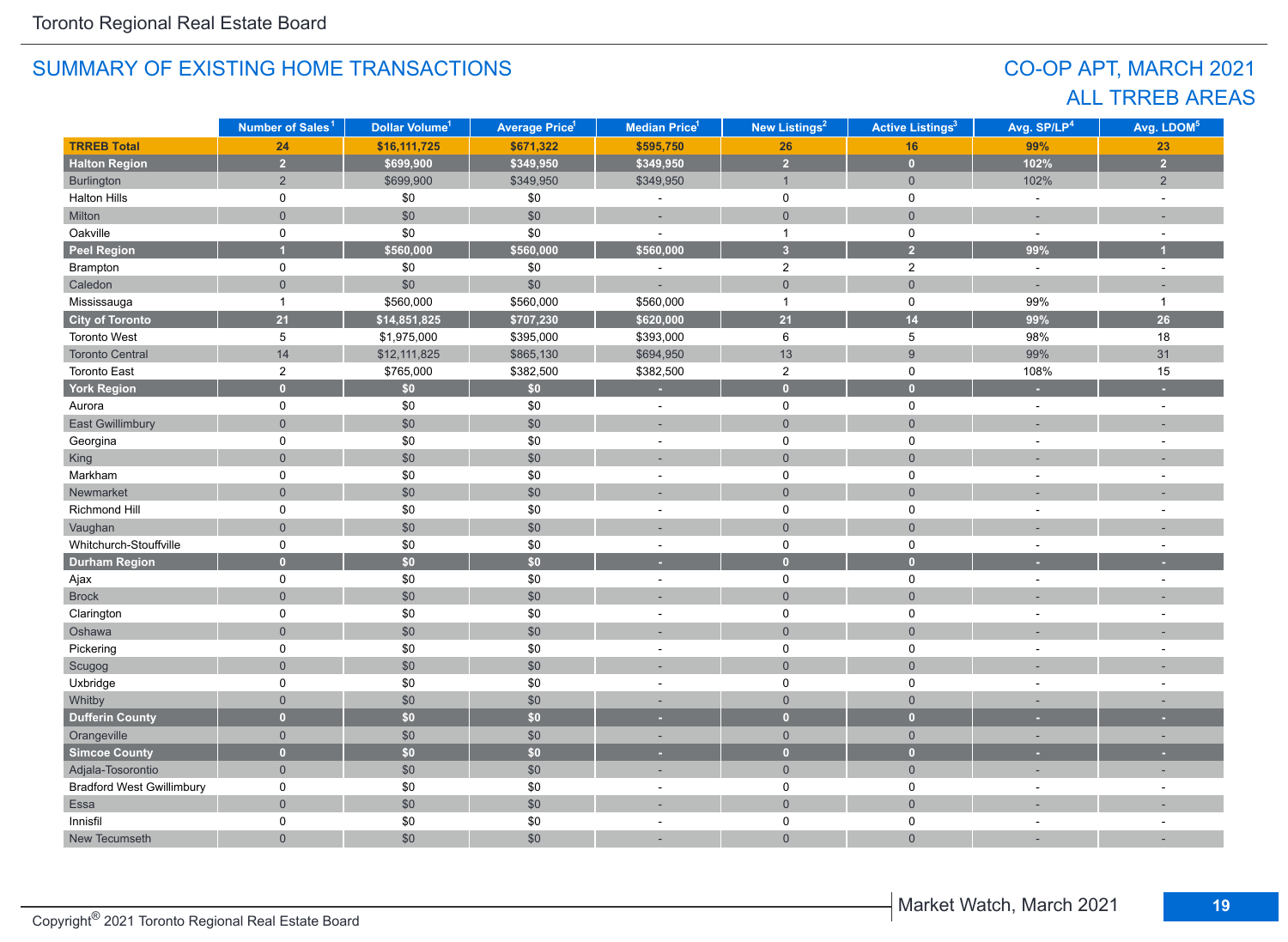## CO-OP APT, MARCH 2021 CITY OF TORONTO MUNICIPAL BREAKDOWN

|                        | Number of Sales <sup>1</sup> | Dollar Volume <sup>1</sup> | <b>Average Price<sup>1</sup></b> | Median Price <sup>1</sup> | New Listings <sup>2</sup> | <b>Active Listings<sup>3</sup></b> | Avg. SP/LP <sup>4</sup> | Avg. LDOM <sup>5</sup>   |
|------------------------|------------------------------|----------------------------|----------------------------------|---------------------------|---------------------------|------------------------------------|-------------------------|--------------------------|
| <b>TRREB Total</b>     | 24                           | \$16,111,725               | \$671,322                        | \$595,750                 | 26                        | 16                                 | 99%                     | 23                       |
| <b>City of Toronto</b> | 21                           | \$14,851,825               | \$707,230                        | \$620,000                 | 21                        | 14                                 | 99%                     | 26                       |
| <b>Toronto West</b>    | 5 <sub>1</sub>               | \$1,975,000                | \$395,000                        | \$393,000                 | 6 <sup>1</sup>            | 5 <sup>1</sup>                     | 98%                     | 18                       |
| Toronto W01            | $\mathbf 0$                  | \$0                        | \$0                              | $\sim$                    | 0                         | 0                                  | $\omega$                | $\sim$                   |
| Toronto W02            | $\mathbf 0$                  | \$0                        | $$0$$                            | ÷                         | $\mathbf 0$               | $\mathsf{O}\xspace$                |                         |                          |
| Toronto W03            | $\mathsf 0$                  | \$0                        | \$0                              | $\blacksquare$            | $\mathsf 0$               | $\pmb{0}$                          | $\sim$                  | $\overline{\phantom{a}}$ |
| Toronto W04            | $\mathbf 0$                  | \$0                        | $$0$$                            |                           | $\mathsf{O}\xspace$       | $\mathbf 0$                        |                         |                          |
| Toronto W05            | 0                            | \$0                        | \$0                              | $\overline{a}$            | 0                         | 0                                  | $\sim$                  | $\sim$                   |
| Toronto W06            | $\overline{c}$               | \$797,000                  | \$398,500                        | \$398,500                 | $\overline{4}$            | $\mathfrak{S}$                     | 100%                    | 10                       |
| Toronto W07            | $\mathbf 0$                  | \$0                        | \$0                              | $\sim$                    | $\mathbf 0$               | $\mathsf{O}\xspace$                | $\sim$                  | $\sim$                   |
| Toronto W08            | $\overline{2}$               | \$813,000                  | \$406,500                        | \$406,500                 | $\overline{2}$            | 2                                  | 95%                     | 33                       |
| Toronto W09            | $\mathbf{1}$                 | \$365,000                  | \$365,000                        | \$365,000                 | 0                         | 0                                  | 99%                     | 4                        |
| Toronto W10            | $\mathbf 0$                  | \$0                        | \$0                              |                           | $\overline{0}$            | $\overline{0}$                     |                         |                          |
| <b>Toronto Central</b> | 14                           | \$12,111,825               | \$865,130                        | \$694,950                 | 13                        | $\overline{9}$                     | 99%                     | 31                       |
| Toronto C01            | $\mathbf 0$                  | \$0                        | \$0                              |                           | $\overline{0}$            | $\mathbf 0$                        | $\sim$                  | $\sim$                   |
| Toronto C02            | 4                            | \$2,606,400                | \$651,600                        | \$650,000                 | 3                         | $\overline{a}$                     | 97%                     | 36                       |
| Toronto C03            |                              | \$299,500                  | \$299,500                        | \$299,500                 | $\mathbf{1}$              | $\mathsf{O}\xspace$                | 100%                    | 10                       |
| Toronto C04            | 0                            | \$0                        | \$0                              | $\sim$                    | $\mathbf 0$               | $\mathbf{1}$                       | $\omega$                | $\sim$                   |
| Toronto C06            | $\mathbf{0}$                 | \$0                        | \$0                              | $\sim$                    | $\mathbf 0$               | $\mathbf{0}$                       |                         |                          |
| Toronto C07            | 0                            | \$0                        | \$0                              |                           | 0                         | 0                                  |                         |                          |
| Toronto C08            | $\mathbf{0}$                 | \$0                        | \$0                              |                           | $\mathbf{0}$              | $\mathbf{0}$                       |                         |                          |
| Toronto C09            | 9                            | \$9,205,925                | \$1,022,881                      | \$920,925                 | 9                         | 6                                  | 100%                    | 31                       |
| Toronto C10            | $\mathbf 0$                  | \$0                        | \$0                              |                           | $\overline{0}$            | $\mathbf{0}$                       |                         |                          |
| Toronto C11            | 0                            | \$0                        | \$0                              | $\sim$                    | $\mathsf{O}$              | 0                                  |                         | $\sim$                   |
| Toronto C12            | $\mathbf 0$                  | \$0                        | \$0                              | $\sim$                    | $\mathsf{O}\xspace$       | $\mathbf 0$                        |                         |                          |
| Toronto C13            | 0                            | \$0                        | \$0                              | $\sim$                    | $\mathbf 0$               | 0                                  |                         |                          |
| Toronto C14            | $\mathbf 0$                  | \$0                        | $$0$$                            |                           | $\mathbf{0}$              | $\mathsf{O}\xspace$                |                         |                          |
| Toronto C15            | 0                            | \$0                        | \$0                              |                           | $\mathsf{O}$              | $\mathsf 0$                        | $\sim$                  | $\sim$                   |
| <b>Toronto East</b>    | $\overline{2}$               | \$765,000                  | \$382,500                        | \$382,500                 | $\overline{2}$            | $\bullet$                          | 108%                    | 15                       |
| Toronto E01            | $\mathbf 0$                  | \$0                        | \$0                              | ÷,                        | $\mathbf 0$               | 0                                  | $\sim$                  | $\sim$                   |
| Toronto E02            | $\mathbf{0}$                 | \$0                        | \$0                              | ×,                        | $\mathbf{0}$              | $\overline{0}$                     |                         | ×.                       |
| Toronto E03            | $\mathbf 0$                  | \$0                        | \$0                              | ÷,                        | $\mathbf 0$               | 0                                  | $\sim$                  |                          |
| Toronto E04            | $\overline{0}$               | \$0                        | \$0                              | ÷,                        | $\mathbf 0$               | $\mathbf{0}$                       |                         |                          |
| Toronto E05            | 0                            | \$0                        | \$0                              |                           | 0                         | 0                                  |                         | $\blacksquare$           |
| Toronto E06            | $\overline{1}$               | \$535,000                  | \$535,000                        | \$535,000                 | $\mathbf{1}$              | $\mathbf 0$                        | 109%                    | 13                       |
| Toronto E07            | $\mathsf 0$                  | \$0                        | $$0$$                            | ÷,                        | $\mathsf{O}\xspace$       | $\mathsf 0$                        | $\sim$                  | $\overline{\phantom{a}}$ |
| Toronto E08            | $\mathbf 0$                  | \$0                        | \$0                              |                           | $\mathbf 0$               | $\mathsf{O}\xspace$                | $\sim$                  | $\overline{\phantom{a}}$ |
| Toronto E09            | 0                            | \$0                        | \$0                              | ÷,                        | $\mathsf{O}$              | 0                                  | $\sim$                  | $\sim$                   |
| Toronto E10            |                              | \$230,000                  | \$230,000                        | \$230,000                 | $\overline{1}$            | $\mathbf 0$                        | 105%                    | 17                       |
| Toronto E11            | $\Omega$                     | \$0                        | \$0                              |                           | $\Omega$                  | $\mathbf{0}$                       |                         |                          |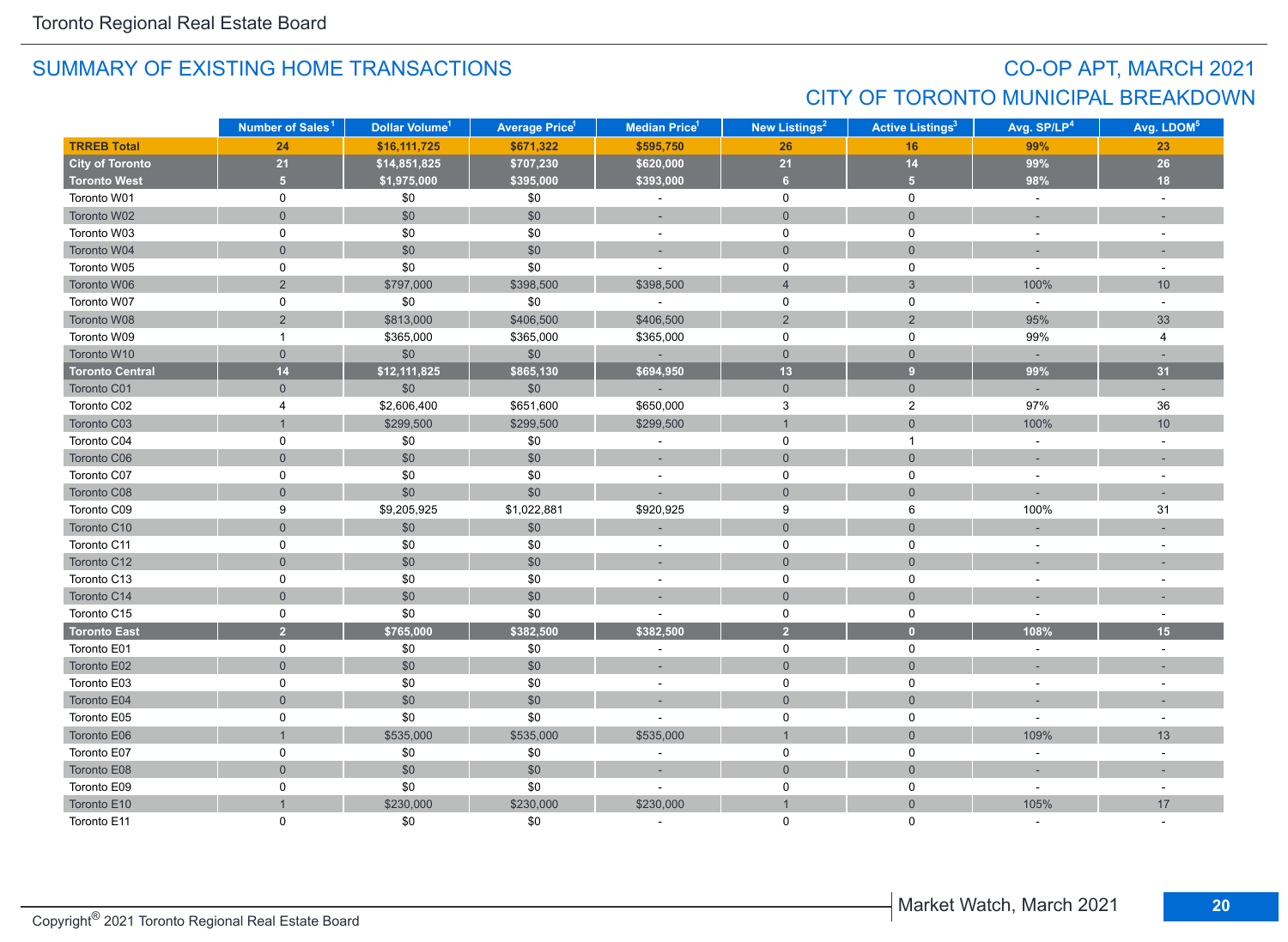## DET CONDO, MARCH 2021 ALL TRREB AREAS

|                                  | Number of Sales <sup>1</sup> | Dollar Volume <sup>1</sup> | <b>Average Price<sup>1</sup></b> | Median Price <sup>1</sup> | <b>New Listings<sup>2</sup></b> | <b>Active Listings<sup>3</sup></b> | Avg. SP/LP <sup>4</sup> | Avg. LDOM <sup>5</sup>   |
|----------------------------------|------------------------------|----------------------------|----------------------------------|---------------------------|---------------------------------|------------------------------------|-------------------------|--------------------------|
| <b>TRREB Total</b>               | 13                           | \$11,615,000               | \$893,462                        | \$818,000                 | 11                              |                                    | 100%                    | 36                       |
| <b>Halton Region</b>             | $\overline{\mathbf{3}}$      | \$4,168,000                | \$1,389,333                      | \$1,400,000               | $\overline{4}$                  | $\overline{1}$                     | 101%                    | 62                       |
| Burlington                       | $\overline{2}$               | \$2,218,000                | \$1,109,000                      | \$1,109,000               | $\overline{4}$                  | $\mathbf{1}$                       | 107%                    | 13                       |
| <b>Halton Hills</b>              | $\mathbf 0$                  | \$0                        | \$0                              |                           | $\mathsf 0$                     | $\mathbf 0$                        | $\mathbb{Z}$            | $\sim$                   |
| Milton                           | $\overline{0}$               | \$0                        | \$0                              | ÷,                        | $\mathbf{0}$                    | $\mathbf{0}$                       | ÷                       | ÷.                       |
| Oakville                         | $\mathbf{1}$                 | \$1,950,000                | \$1,950,000                      | \$1,950,000               | 0                               | $\mathbf 0$                        | 95%                     | 161                      |
| Peel Region                      | $\overline{3}$               | \$2,887,000                | \$962,333                        | \$887,000                 | $\overline{2}$                  | $\overline{2}$                     | 98%                     | 20                       |
| Brampton                         | $\overline{c}$               | \$1,762,000                | \$881,000                        | \$881,000                 | $\overline{c}$                  | $\overline{2}$                     | 99%                     | 20                       |
| Caledon                          | $\mathbf{1}$                 | \$1,125,000                | \$1,125,000                      | \$1,125,000               | $\mathsf{O}\xspace$             | $\mathbf 0$                        | 96%                     | 22                       |
| Mississauga                      | $\mathbf 0$                  | $\$0$                      | $\$0$                            | $\overline{a}$            | $\mathsf 0$                     | $\mathbf 0$                        | $\sim$                  | $\sim$                   |
| <b>City of Toronto</b>           |                              | \$320,000                  | \$320,000                        | \$320,000                 | $\mathbf{0}$                    | $\overline{0}$                     | 94%                     | 45                       |
| <b>Toronto West</b>              | 0                            | \$0                        | \$0                              |                           | $\mathsf 0$                     | $\mathbf 0$                        | $\omega$                | $\sim$                   |
| <b>Toronto Central</b>           | $\mathbf{0}$                 | \$0                        | \$0                              |                           | $\mathsf{O}\xspace$             | $\mathbf 0$                        | ÷,                      |                          |
| <b>Toronto East</b>              | $\mathbf{1}$                 | \$320,000                  | \$320,000                        | \$320,000                 | $\mathsf 0$                     | $\mathbf 0$                        | 94%                     | 45                       |
| <b>York Region</b>               | $\overline{0}$               | \$0                        | \$0                              | ٠                         | $\overline{2}$                  | $\overline{1}$                     | ٠                       |                          |
| Aurora                           | 0                            | \$0                        | \$0                              |                           | $\mathsf 0$                     | $\pmb{0}$                          | $\sim$                  |                          |
| <b>East Gwillimbury</b>          | $\overline{0}$               | \$0                        | \$0                              |                           | $\overline{0}$                  | $\mathbf{0}$                       |                         |                          |
| Georgina                         | 0                            | \$0                        | \$0                              | ÷,                        | $\mathbf 0$                     | $\mathbf 0$                        | L,                      |                          |
| King                             | $\overline{0}$               | \$0                        | \$0                              |                           | $\mathbf{0}$                    | $\overline{0}$                     |                         |                          |
| Markham                          | $\mathbf 0$                  | \$0                        | \$0                              |                           | $\overline{2}$                  | $\overline{1}$                     |                         |                          |
| Newmarket                        | $\overline{0}$               | \$0                        | \$0                              |                           | $\mathsf{O}\xspace$             | $\overline{0}$                     |                         |                          |
| Richmond Hill                    | 0                            | $$0$$                      | \$0                              | ÷                         | $\mathsf 0$                     | $\mathbf 0$                        |                         |                          |
| Vaughan                          | $\Omega$                     | \$0                        | \$0                              |                           | $\overline{0}$                  | $\mathbf{0}$                       |                         |                          |
| Whitchurch-Stouffville           | $\pmb{0}$                    | \$0                        | \$0                              | $\overline{\phantom{a}}$  | $\mathsf 0$                     | $\pmb{0}$                          |                         |                          |
| <b>Durham Region</b>             | $\overline{0}$               | \$0                        | \$0                              | ٥                         | $\overline{0}$                  | $\overline{0}$                     |                         |                          |
| Ajax                             | 0                            | $$0$$                      | \$0                              | $\sim$                    | $\mathsf 0$                     | $\mathsf 0$                        | $\sim$                  | $\sim$                   |
| <b>Brock</b>                     | $\overline{0}$               | \$0                        | \$0                              | ÷                         | $\mathbf 0$                     | $\mathbf 0$                        |                         |                          |
| Clarington                       | $\mathbf 0$                  | \$0                        | \$0                              | ÷,                        | $\mathsf 0$                     | $\pmb{0}$                          |                         |                          |
| Oshawa                           | $\mathbf{0}$                 | \$0                        | \$0                              |                           | $\mathbf{0}$                    | $\mathbf{0}$                       |                         |                          |
| Pickering                        | $\mathbf 0$                  | \$0                        | \$0                              | ÷                         | $\mathsf 0$                     | $\mathbf 0$                        | ÷.                      | $\overline{a}$           |
| Scugog                           | $\overline{0}$               | \$0                        | \$0                              | ÷.                        | $\mathbf 0$                     | $\mathbf 0$                        |                         |                          |
| Uxbridge                         | 0                            | \$0                        | \$0                              | ÷,                        | 0                               | 0                                  | $\sim$                  | $\overline{\phantom{a}}$ |
| Whitby                           | $\overline{0}$               | \$0                        | \$0                              |                           | $\mathbf{0}$                    | $\mathbf{0}$                       |                         |                          |
| <b>Dufferin County</b>           | $\overline{0}$               | \$0                        | \$0                              | ٠                         | $\overline{0}$                  | $\overline{0}$                     | ٠                       | ٠                        |
| Orangeville                      | $\overline{0}$               | \$0                        | \$0                              |                           | $\mathbf 0$                     | $\overline{0}$                     |                         | $\sim$                   |
| <b>Simcoe County</b>             | $6\overline{6}$              | \$4,240,000                | \$706,667                        | \$645,000                 | $\overline{\mathbf{3}}$         | $\overline{0}$                     | 100%                    | 30                       |
| Adjala-Tosorontio                | $\mathbf{0}$                 | \$0                        | \$0                              |                           | $\overline{0}$                  | $\overline{0}$                     | ٠                       |                          |
| <b>Bradford West Gwillimbury</b> | 0                            | \$0                        | \$0                              | ÷,                        | $\mathsf 0$                     | $\mathbf 0$                        | ÷,                      | $\sim$                   |
| Essa                             | $\overline{0}$               | $$0$$                      | \$0                              | $\overline{\phantom{a}}$  | $\mathsf{O}\xspace$             | $\overline{0}$                     | ÷,                      | ٠                        |
| Innisfil                         | $\mathbf 0$                  | \$0                        | \$0                              |                           | $\mathsf 0$                     | $\pmb{0}$                          | $\sim$                  | $\sim$                   |
| New Tecumseth                    | 6                            | \$4,240,000                | \$706,667                        | \$645,000                 | 3                               | $\mathbf 0$                        | 100%                    | 30                       |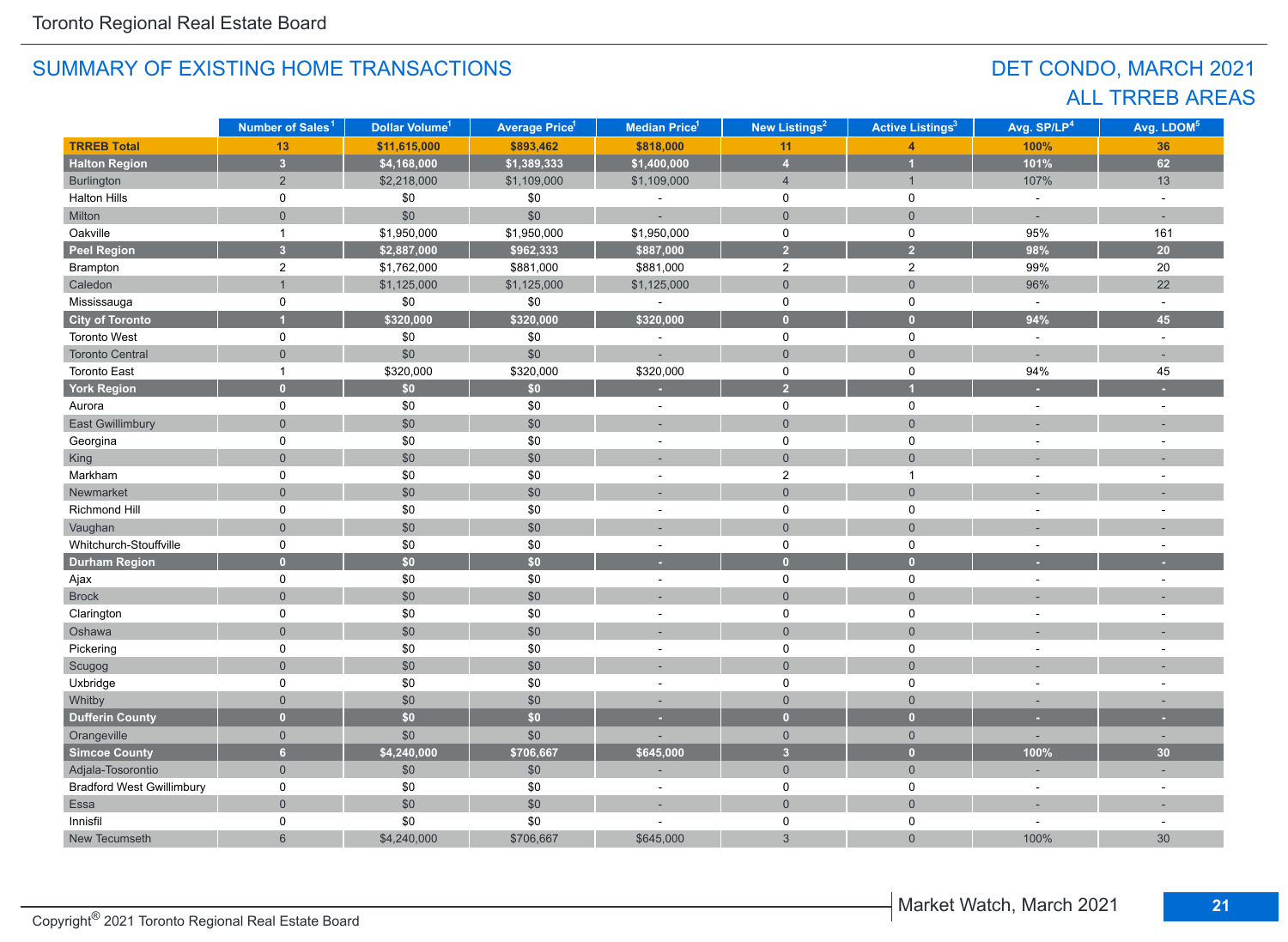## DET CONDO, MARCH 2021 CITY OF TORONTO MUNICIPAL BREAKDOWN

|                        | Number of Sales <sup>1</sup> | Dollar Volume <sup>1</sup> | <b>Average Price<sup>1</sup></b> | Median Price <sup>1</sup> | New Listings <sup>2</sup> | <b>Active Listings<sup>3</sup></b> | Avg. SP/LP <sup>4</sup> | Avg. LDOM <sup>5</sup>   |
|------------------------|------------------------------|----------------------------|----------------------------------|---------------------------|---------------------------|------------------------------------|-------------------------|--------------------------|
| <b>TRREB Total</b>     | 13                           | \$11,615,000               | \$893,462                        | \$818,000                 | 11                        | $\overline{\mathbf{A}}$            | 100%                    | 36                       |
| <b>City of Toronto</b> | 1                            | \$320,000                  | \$320,000                        | \$320,000                 | $\bullet$                 | $\mathbf{0}$                       | 94%                     | 45                       |
| <b>Toronto West</b>    | $\bullet$                    | \$0                        | \$0                              | ×                         | $\bullet$                 | $\overline{0}$                     | ×                       |                          |
| Toronto W01            | 0                            | \$0                        | \$0                              | $\omega$                  | $\mathbf 0$               | 0                                  | $\omega$                | $\sim$                   |
| Toronto W02            | $\mathsf{O}\xspace$          | \$0                        | \$0                              | ÷,                        | $\mathsf{O}\xspace$       | $\mathsf{O}\xspace$                |                         |                          |
| Toronto W03            | $\mathsf 0$                  | \$0                        | \$0                              | $\overline{\phantom{a}}$  | $\mathsf 0$               | $\pmb{0}$                          |                         | $\overline{\phantom{a}}$ |
| Toronto W04            | $\mathsf{O}\xspace$          | \$0                        | \$0                              |                           | $\mathsf{O}\xspace$       | $\mathbf 0$                        |                         |                          |
| Toronto W05            | $\mathsf 0$                  | \$0                        | \$0                              | $\sim$                    | 0                         | 0                                  |                         | ÷.                       |
| Toronto W06            | $\mathbf 0$                  | \$0                        | \$0                              |                           | $\mathsf{O}\xspace$       | $\mathsf{O}\xspace$                |                         |                          |
| Toronto W07            | $\mathbf 0$                  | \$0                        | \$0                              | ÷,                        | $\mathbf 0$               | $\pmb{0}$                          |                         |                          |
| Toronto W08            | $\overline{0}$               | \$0                        | \$0                              | ÷                         | $\mathbf{0}$              | $\mathbf{0}$                       |                         |                          |
| Toronto W09            | 0                            | \$0                        | \$0                              | $\sim$                    | 0                         | 0                                  |                         | ÷,                       |
| Toronto W10            | $\mathbf{0}$                 | \$0                        | \$0                              | ÷,                        | $\mathbf{0}$              | $\mathbf 0$                        |                         |                          |
| <b>Toronto Central</b> | $\mathbf{0}$                 | \$0\$                      | \$0                              | ×                         | $\mathbf{0}$              | $\bullet$                          | ×                       | ٠                        |
| Toronto C01            | $\mathbf 0$                  | \$0                        | \$0                              | ×.                        | $\mathsf{O}\xspace$       | $\mathbf 0$                        |                         |                          |
| Toronto C02            | 0                            | \$0                        | \$0                              | $\sim$                    | 0                         | $\mathsf 0$                        | $\sim$                  | ÷,                       |
| Toronto C03            | $\mathbf 0$                  | \$0                        | $\$0$                            | ٠                         | $\mathsf{O}\xspace$       | $\mathsf{O}\xspace$                |                         |                          |
| Toronto C04            | $\mathsf 0$                  | \$0                        | \$0                              | ÷,                        | 0                         | $\pmb{0}$                          |                         | $\overline{\phantom{a}}$ |
| Toronto C06            | $\mathbf 0$                  | \$0                        | \$0                              | i.                        | $\overline{0}$            | $\mathbf 0$                        |                         |                          |
| Toronto C07            | 0                            | \$0                        | \$0                              | $\sim$                    | $\mathbf 0$               | 0                                  |                         |                          |
| Toronto C08            | $\overline{0}$               | \$0                        | \$0                              |                           | $\mathbf{0}$              | $\mathbf{0}$                       |                         |                          |
| Toronto C09            | 0                            | \$0                        | \$0                              | $\sim$                    | $\mathbf 0$               | 0                                  | $\sim$                  | $\overline{a}$           |
| Toronto C10            | $\mathbf 0$                  | \$0                        | $$0$$                            |                           | $\overline{0}$            | $\mathbf 0$                        |                         |                          |
| Toronto C11            | 0                            | \$0                        | \$0                              | $\sim$                    | $\mathsf{O}$              | 0                                  |                         | $\sim$                   |
| Toronto C12            | $\mathsf{O}\xspace$          | \$0                        | \$0                              | ٠                         | $\mathsf{O}\xspace$       | $\mathsf{O}\xspace$                |                         |                          |
| Toronto C13            | 0                            | \$0                        | \$0                              | $\sim$                    | $\mathsf{O}$              | 0                                  |                         |                          |
| Toronto C14            | $\mathsf{O}\xspace$          | \$0                        | \$0                              |                           | $\mathbf{0}$              | $\mathsf{O}\xspace$                |                         |                          |
| Toronto C15            | $\pmb{0}$                    | \$0                        | \$0                              |                           | $\mathsf{O}\xspace$       | $\pmb{0}$                          | $\sim$                  | $\sim$                   |
| <b>Toronto East</b>    |                              | \$320,000                  | \$320,000                        | \$320,000                 | $\bullet$                 | $\mathbf{0}$                       | 94%                     | 45                       |
| Toronto E01            | $\mathbf 0$                  | $\$0$                      | \$0                              | ÷,                        | $\mathbf 0$               | 0                                  | $\sim$                  | $\sim$                   |
| Toronto E02            | $\mathbf{0}$                 | \$0                        | \$0                              | ×,                        | $\mathbf{0}$              | $\overline{0}$                     |                         | ٠                        |
| Toronto E03            | $\mathbf 0$                  | \$0                        | \$0                              | ÷,                        | 0                         | 0                                  |                         |                          |
| Toronto E04            | $\overline{0}$               | \$0                        | \$0                              | ٠                         | $\overline{0}$            | $\mathbf{0}$                       |                         |                          |
| Toronto E05            | 0                            | \$0                        | \$0                              | $\sim$                    | 0                         | 0                                  |                         |                          |
| Toronto E06            | $\mathsf{O}\xspace$          | \$0                        | \$0                              |                           | $\mathbf{0}$              | $\mathsf{O}\xspace$                |                         |                          |
| Toronto E07            | $\mathsf 0$                  | \$0                        | \$0                              |                           | $\mathsf{O}\xspace$       | $\mathsf 0$                        |                         | $\overline{\phantom{a}}$ |
| Toronto E08            | $\overline{1}$               | \$320,000                  | \$320,000                        | \$320,000                 | $\mathbf 0$               | $\mathsf{O}\xspace$                | 94%                     | 45                       |
| Toronto E09            | 0                            | \$0                        | \$0                              | ÷                         | $\mathsf{O}$              | $\mathsf{O}\xspace$                | $\omega$                | $\bar{a}$                |
| Toronto E10            | $\mathbf 0$                  | \$0                        | \$0                              | ٠                         | $\overline{0}$            | $\mathbf 0$                        |                         |                          |
| Toronto E11            | $\Omega$                     | \$0                        | \$0                              |                           | $\Omega$                  | $\Omega$                           |                         |                          |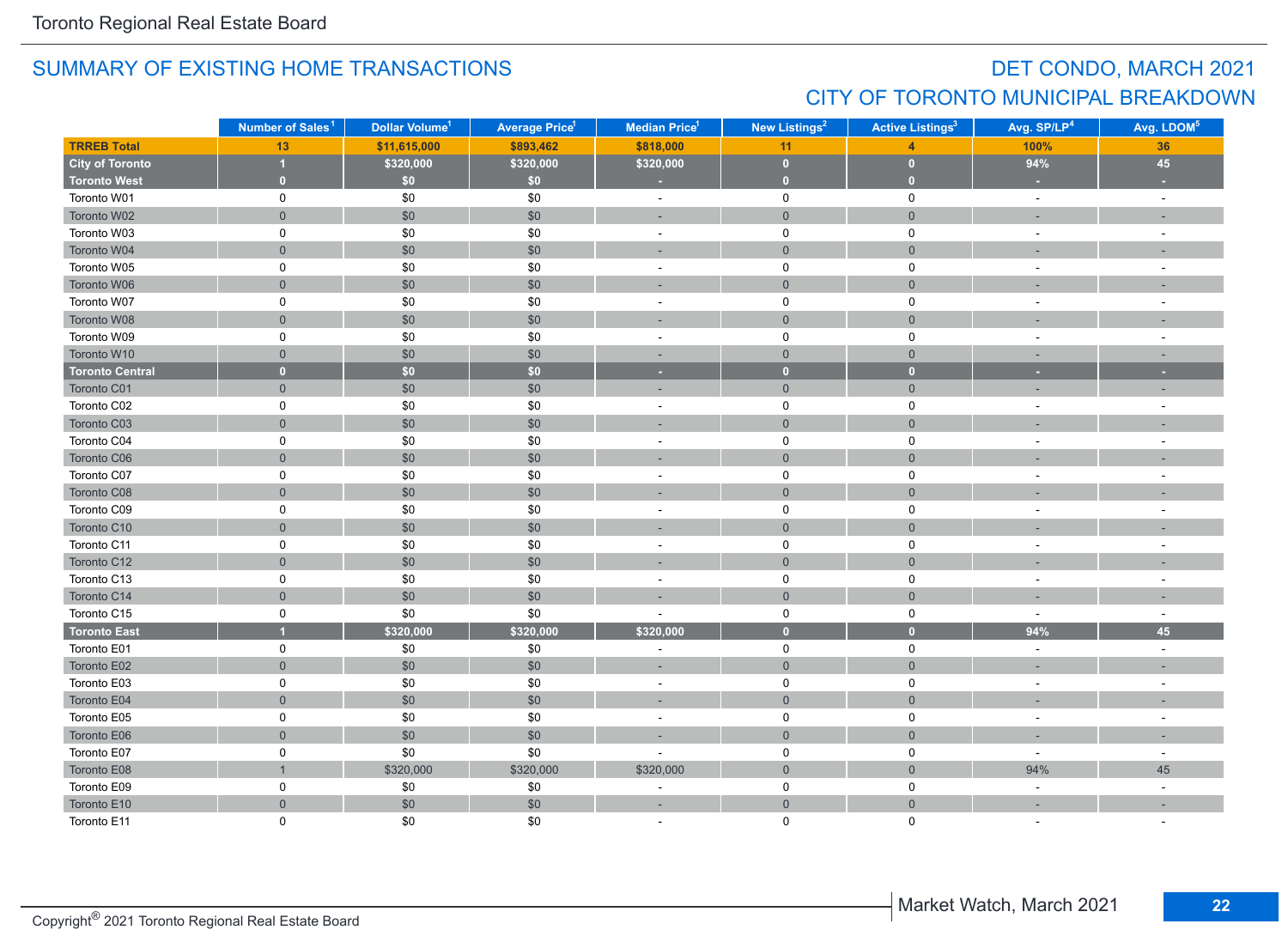## CO-OWNERSHIP APT, MARCH 2021 ALL TRREB AREAS

|                                  | Number of Sales <sup>1</sup> | Dollar Volume <sup>1</sup> | <b>Average Price<sup>1</sup></b> | Median Price <sup>1</sup> | New Listings <sup>2</sup> | <b>Active Listings<sup>3</sup></b> | Avg. SP/LP <sup>4</sup> | Avg. LDOM <sup>5</sup>   |
|----------------------------------|------------------------------|----------------------------|----------------------------------|---------------------------|---------------------------|------------------------------------|-------------------------|--------------------------|
| <b>TRREB Total</b>               | 8                            | \$3,313,000                | \$414,125                        | \$380,000                 | 11                        | 6 <sup>1</sup>                     | 98%                     | 49                       |
| <b>Halton Region</b>             | $\overline{0}$               | \$0                        | \$0\$                            | L.                        | $\mathbf{0}$              | $\bullet$                          | ä,                      |                          |
| Burlington                       | $\mathbf{0}$                 | \$0                        | \$0                              | ÷,                        | $\overline{0}$            | $\overline{0}$                     | ÷,                      | ÷,                       |
| <b>Halton Hills</b>              | $\mathbf 0$                  | \$0                        | $\$0$                            | $\sim$                    | $\mathbf 0$               | $\mathsf 0$                        | $\sim$                  | $\sim$                   |
| Milton                           | $\overline{0}$               | \$0                        | \$0                              |                           | $\mathbf{0}$              | $\mathbf 0$                        |                         |                          |
| Oakville                         | 0                            | \$0                        | \$0                              | $\overline{\phantom{a}}$  | $\mathbf 0$               | $\mathsf 0$                        | $\sim$                  | $\sim$                   |
| <b>Peel Region</b>               |                              | \$317,000                  | \$317,000                        | \$317,000                 | $\bullet$                 | $\bullet$                          | 106%                    | $\mathbf{8}$             |
| Brampton                         | $\mathsf 0$                  | \$0                        | $\$0$                            | $\sim$                    | $\mathsf 0$               | $\mathsf 0$                        | $\sim$                  | $\sim$                   |
| Caledon                          | $\overline{0}$               | \$0                        | \$0                              |                           | $\mathbf{0}$              | $\overline{0}$                     |                         | $\sim$                   |
| Mississauga                      | $\mathbf{1}$                 | \$317,000                  | \$317,000                        | \$317,000                 | $\mathsf 0$               | $\mathsf 0$                        | 106%                    | 8                        |
| <b>City of Toronto</b>           | $\overline{7}$               | \$2,996,000                | \$428,000                        | \$410,000                 | 11                        | 6 <sup>1</sup>                     | 98%                     | 55                       |
| <b>Toronto West</b>              | $\mathbf{3}$                 | \$1,005,000                | \$335,000                        | \$345,000                 | $\mathbf{3}$              | $\mathbf{1}$                       | 97%                     | 47                       |
| <b>Toronto Central</b>           | $\overline{4}$               | \$1,991,000                | \$497,750                        | \$510,000                 | $\,8\,$                   | $5\phantom{.0}$                    | 98%                     | 61                       |
| <b>Toronto East</b>              | $\mathsf 0$                  | \$0                        | \$0                              | $\blacksquare$            | $\mathsf 0$               | $\mathsf 0$                        | $\sim$                  | $\sim$                   |
| <b>York Region</b>               | $\mathbf{0}$                 | \$0                        | \$0                              | ×,                        | $\overline{0}$            | $\mathbf{0}$                       | ×.                      |                          |
| Aurora                           | 0                            | \$0                        | \$0                              | $\sim$                    | $\mathsf 0$               | $\mathsf 0$                        | $\sim$                  | $\sim$                   |
| <b>East Gwillimbury</b>          | $\overline{0}$               | $$0$$                      | \$0                              | ÷,                        | $\mathbf{0}$              | $\overline{0}$                     |                         |                          |
| Georgina                         | 0                            | \$0                        | \$0                              | $\sim$                    | $\mathsf 0$               | $\mathbf 0$                        |                         | ÷.                       |
| King                             | $\overline{0}$               | \$0                        | \$0                              |                           | $\overline{0}$            | $\overline{0}$                     |                         |                          |
| Markham                          | $\mathbf 0$                  | \$0                        | \$0                              | ÷,                        | $\mathsf 0$               | $\mathbf 0$                        |                         |                          |
| Newmarket                        | $\overline{0}$               | \$0                        | \$0                              |                           | $\overline{0}$            | $\overline{0}$                     |                         |                          |
| Richmond Hill                    | $\mathbf 0$                  | \$0                        | \$0                              | ÷                         | $\mathbf 0$               | $\mathbf 0$                        |                         |                          |
| Vaughan                          | $\overline{0}$               | $$0$$                      | \$0                              |                           | $\mathbf 0$               | $\mathbf 0$                        |                         |                          |
| Whitchurch-Stouffville           | $\mathsf 0$                  | \$0                        | \$0                              | $\blacksquare$            | $\mathsf 0$               | $\mathsf 0$                        | $\overline{a}$          |                          |
| <b>Durham Region</b>             | $\overline{0}$               | \$0                        | \$0                              | u                         | $\overline{0}$            | $\overline{0}$                     |                         |                          |
| Ajax                             | $\mathsf 0$                  | \$0                        | \$0                              | $\sim$                    | $\mathsf 0$               | $\mathsf 0$                        | $\sim$                  | $\sim$                   |
| <b>Brock</b>                     | $\overline{0}$               | \$0                        | \$0                              |                           | $\mathbf 0$               | $\overline{0}$                     |                         |                          |
| Clarington                       | 0                            | $$0$$                      | $$0$$                            | $\sim$                    | $\mathbf 0$               | $\mathsf 0$                        | $\overline{a}$          | $\overline{a}$           |
| Oshawa                           | $\overline{0}$               | $$0$$                      | \$0                              |                           | $\overline{0}$            | $\overline{0}$                     |                         |                          |
| Pickering                        | 0                            | $$0$$                      | $\$0$                            | $\blacksquare$            | $\mathbf 0$               | $\mathsf 0$                        |                         | ÷.                       |
| Scugog                           | $\overline{0}$               | $$0$$                      | \$0                              | ÷                         | $\mathsf{O}\xspace$       | $\overline{0}$                     |                         |                          |
| Uxbridge                         | 0                            | $$0$$                      | $\$0$                            | ÷.                        | $\mathbf 0$               | $\mathbf 0$                        |                         | $\overline{a}$           |
| Whitby                           | $\overline{0}$               | $$0$$                      | \$0                              | ×.                        | $\mathsf{O}\xspace$       | $\mathsf{O}\xspace$                |                         |                          |
| <b>Dufferin County</b>           | $\overline{0}$               | \$0                        | \$0                              | ٠                         | $\overline{0}$            | $\overline{0}$                     |                         |                          |
| Orangeville                      | $\mathbf{0}$                 | \$0                        | \$0                              | ٠                         | $\mathsf{O}\xspace$       | $\mathsf{O}\xspace$                | $\sim$                  | ٠                        |
| <b>Simcoe County</b>             | $\overline{0}$               | \$0                        | \$0                              | ٠                         | $\overline{0}$            | $\mathbf{0}$                       |                         |                          |
| Adjala-Tosorontio                | $\mathbf 0$                  | $$0$$                      | \$0                              | ÷                         | $\mathbf 0$               | $\overline{0}$                     |                         |                          |
| <b>Bradford West Gwillimbury</b> | $\mathbf 0$                  | \$0                        | \$0                              | ٠                         | $\mathbf 0$               | $\mathbf 0$                        |                         |                          |
| Essa                             | $\overline{0}$               | $$0$$                      | \$0                              |                           | $\overline{0}$            | $\overline{0}$                     |                         |                          |
| Innisfil                         | 0                            | $\$0$                      | $$0$$                            | ÷,                        | 0                         | $\mathbf 0$                        |                         | $\overline{\phantom{a}}$ |
| New Tecumseth                    | $\overline{0}$               | \$0                        | \$0                              |                           | $\overline{0}$            | $\overline{0}$                     |                         |                          |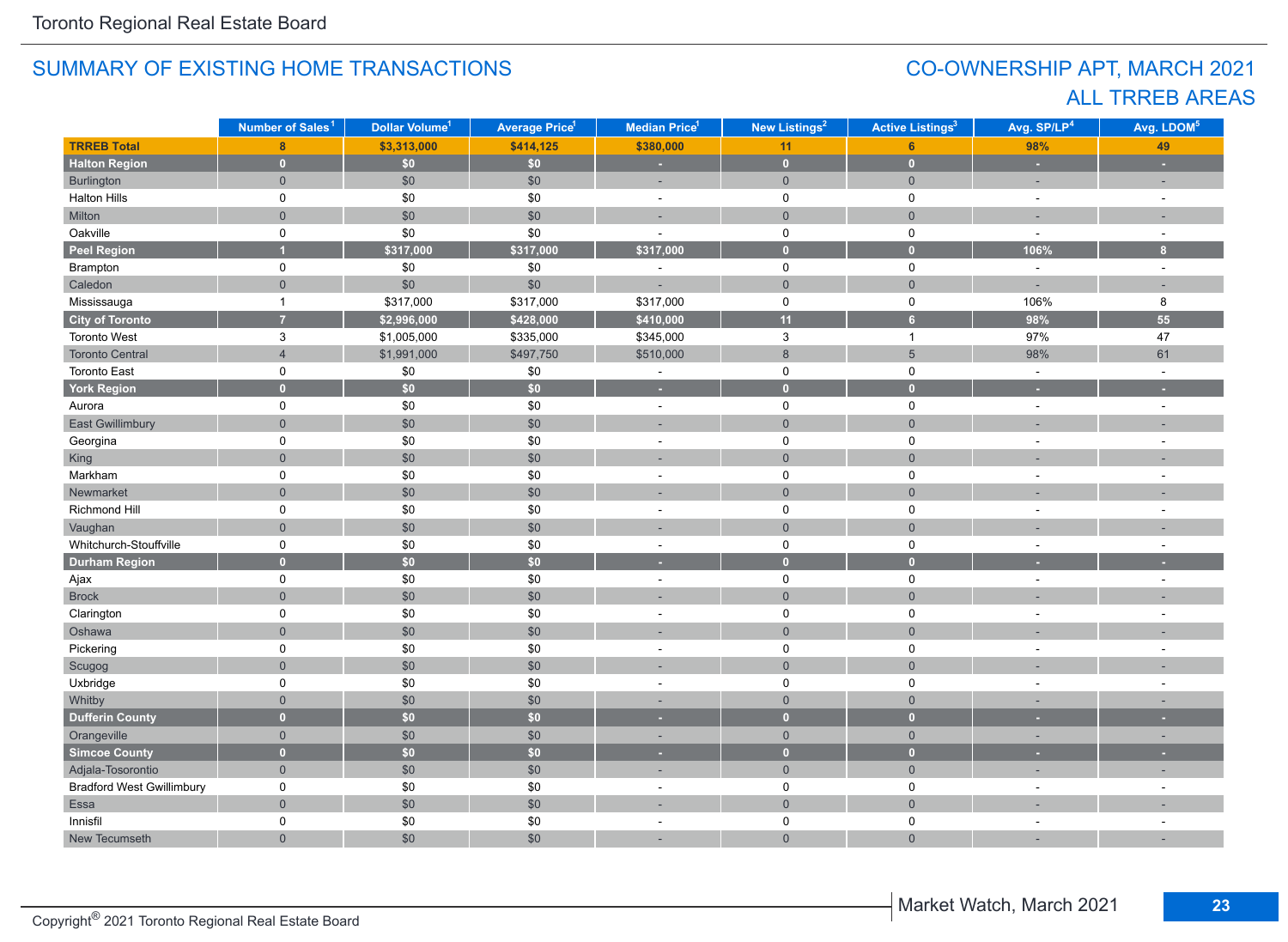## CO-OWNERSHIP APT, MARCH 2021 CITY OF TORONTO MUNICIPAL BREAKDOWN

|                        | Number of Sales <sup>1</sup> | Dollar Volume <sup>1</sup> | <b>Average Price<sup>1</sup></b> | Median Price <sup>1</sup> | New Listings <sup>2</sup> | <b>Active Listings<sup>3</sup></b> | Avg. SP/LP <sup>4</sup>  | Avg. LDOM <sup>5</sup>   |
|------------------------|------------------------------|----------------------------|----------------------------------|---------------------------|---------------------------|------------------------------------|--------------------------|--------------------------|
| <b>TRREB Total</b>     | 8                            | \$3,313,000                | \$414,125                        | \$380,000                 | 11                        | 6                                  | 98%                      | 49                       |
| <b>City of Toronto</b> | $\overline{7}$               | \$2,996,000                | \$428,000                        | \$410,000                 | 11                        | 6 <sup>1</sup>                     | 98%                      | 55                       |
| <b>Toronto West</b>    | 3 <sup>2</sup>               | \$1,005,000                | \$335,000                        | \$345,000                 | $\overline{\mathbf{3}}$   | $\overline{1}$                     | 97%                      | 47                       |
| Toronto W01            | $\mathsf 0$                  | \$0                        | \$0                              | $\Box$                    | $\mathsf 0$               | $\mathsf 0$                        | $\sim$                   | $\omega$                 |
| Toronto W02            | $\mathsf{O}\xspace$          | \$0                        | \$0                              | ×,                        | $\mathbf{0}$              | $\overline{0}$                     | $\sim$                   |                          |
| Toronto W03            | 0                            | $$0$$                      | \$0                              | $\bar{a}$                 | $\mathsf 0$               | $\mathbf 0$                        | $\sim$                   |                          |
| Toronto W04            | $\mathsf{O}\xspace$          | \$0                        | \$0                              | ÷.                        | $\mathsf{O}$              | $\mathsf{O}\xspace$                |                          |                          |
| Toronto W05            | 3                            | \$1,005,000                | \$335,000                        | \$345,000                 | 3                         | $\mathbf{1}$                       | 97%                      | 47                       |
| Toronto W06            | $\mathbf{0}$                 | \$0                        | \$0                              | ÷,                        | $\mathbf 0$               | $\overline{0}$                     |                          |                          |
| Toronto W07            | 0                            | \$0                        | \$0                              | $\overline{\phantom{a}}$  | $\mathbf 0$               | $\mathbf 0$                        | $\sim$                   |                          |
| Toronto W08            | $\mathbf 0$                  | \$0                        | \$0                              | ÷                         | $\mathbf{0}$              | $\overline{0}$                     | $\sim$                   | $\overline{\phantom{a}}$ |
| Toronto W09            | 0                            | \$0                        | \$0                              | $\sim$                    | $\mathsf 0$               | $\mathbf 0$                        | $\sim$                   | $\sim$                   |
| Toronto W10            | $\mathbf 0$                  | \$0                        | \$0                              |                           | $\mathbf{0}$              | $\mathsf{O}\xspace$                | i.                       |                          |
| <b>Toronto Central</b> | $\overline{4}$               | \$1,991,000                | \$497,750                        | \$510,000                 | $\bf 8$                   | $\overline{\mathbf{5}}$            | 98%                      | 61                       |
| Toronto C01            | $\mathsf{O}\xspace$          | \$0                        | \$0                              |                           | $\mathsf{O}$              | $\mathsf{O}\xspace$                |                          |                          |
| Toronto C02            | 0                            | \$0                        | \$0                              | L.                        | $\mathsf{O}$              | $\mathbf 0$                        | $\sim$                   | $\sim$                   |
| Toronto C03            | $\overline{2}$               | \$1,106,000                | \$553,000                        | \$553,000                 | $\mathbf{3}$              | $\mathbf{1}$                       | 100%                     | 15                       |
| Toronto C04            | 0                            | \$0                        | \$0                              | ÷                         | $\overline{2}$            | $\overline{c}$                     | $\sim$                   | $\sim$                   |
| Toronto C06            | $\overline{0}$               | \$0                        | \$0                              | ÷,                        | $\mathbf{0}$              | $\overline{0}$                     | $\sim$                   | $\sim$                   |
| Toronto C07            | 0                            | \$0                        | \$0                              |                           | $\mathsf 0$               | $\mathbf 0$                        | $\sim$                   | $\sim$                   |
| Toronto C08            | $\overline{2}$               | \$885,000                  | \$442,500                        | \$442,500                 | $\overline{2}$            | $\mathbf{1}$                       | 96%                      | 108                      |
| Toronto C09            | $\mathsf 0$                  | $$0$$                      | \$0                              | $\bar{a}$                 | $\mathsf{O}\xspace$       | $\mathsf 0$                        | $\sim$                   | $\sim$                   |
| Toronto C10            | $\mathsf{O}\xspace$          | \$0                        | \$0                              | ÷,                        | $\mathbf{1}$              | $\mathbf{1}$                       |                          | ÷.                       |
| Toronto C11            | 0                            | \$0                        | \$0                              | $\sim$                    | $\mathbf 0$               | $\mathbf 0$                        |                          | $\sim$                   |
| Toronto C12            | $\mathbf 0$                  | \$0                        | \$0                              | $\sim$                    | $\mathbf 0$               | $\overline{0}$                     |                          |                          |
| Toronto C13            | 0                            | \$0                        | \$0                              | $\sim$                    | $\mathbf 0$               | $\mathbf 0$                        |                          |                          |
| Toronto C14            | $\mathbf 0$                  | \$0                        | \$0                              |                           | $\mathbf 0$               | $\overline{0}$                     |                          |                          |
| Toronto C15            | $\mathsf 0$                  | $\$0$                      | \$0                              | $\overline{\phantom{a}}$  | $\mathsf{O}\xspace$       | $\mathsf 0$                        | $\sim$                   | $\sim$                   |
| <b>Toronto East</b>    | $\mathbf{0}$                 | \$0                        | \$0                              | ٠                         | $\bullet$                 | $\bullet$                          |                          |                          |
| Toronto E01            | $\mathsf 0$                  | $\$0$                      | \$0                              | $\overline{\phantom{a}}$  | $\mathbf 0$               | $\mathsf 0$                        | $\sim$                   | $\sim$                   |
| Toronto E02            | $\mathbf 0$                  | $$0$$                      | \$0                              | ÷,                        | $\mathsf{O}$              | $\mathsf{O}\xspace$                |                          |                          |
| Toronto E03            | $\mathbf 0$                  | \$0                        | \$0                              | ä,                        | $\mathbf 0$               | $\mathsf 0$                        |                          |                          |
| Toronto E04            | $\overline{0}$               | \$0                        | \$0                              | ۰                         | $\overline{0}$            | $\overline{0}$                     |                          |                          |
| Toronto E05            | 0                            | \$0                        | \$0                              | $\overline{\phantom{a}}$  | $\mathbf 0$               | 0                                  |                          |                          |
| Toronto E06            | $\mathsf{O}\xspace$          | \$0                        | \$0                              |                           | $\overline{0}$            | $\overline{0}$                     |                          |                          |
| Toronto E07            | $\mathsf 0$                  | $\$0$                      | \$0                              | $\overline{\phantom{a}}$  | $\mathsf 0$               | $\mathsf 0$                        | $\overline{\phantom{a}}$ |                          |
| Toronto E08            | $\mathsf{O}\xspace$          | $$0$$                      | \$0                              | ÷,                        | $\mathsf{O}\xspace$       | $\mathsf{O}\xspace$                |                          |                          |
| Toronto E09            | 0                            | $$0$$                      | \$0                              | $\blacksquare$            | 0                         | $\mathsf 0$                        | $\sim$                   | $\sim$                   |
| Toronto E10            | $\mathbf 0$                  | $$0$$                      | \$0                              | ÷                         | $\mathbf 0$               | $\overline{0}$                     |                          |                          |
| Toronto E11            | $\Omega$                     | \$0                        | \$0                              |                           | $\mathbf{0}$              | $\Omega$                           |                          |                          |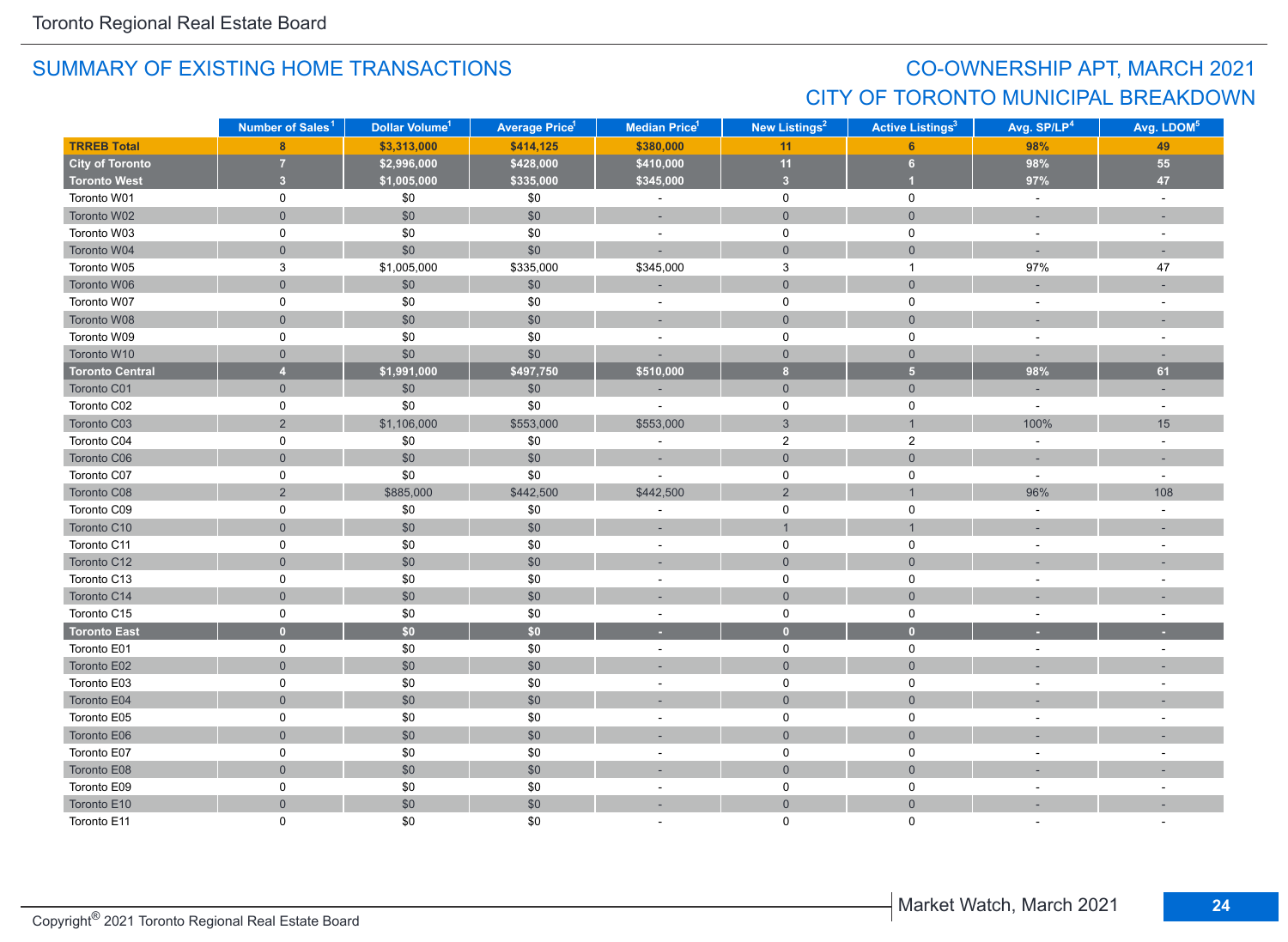#### FOCUS ON THE MLS HOME PRICE INDEX

#### ALL TRREB AREAS INDEX AND BENCHMARK PRICE, MARCH 2021

|                                  | <b>Composite</b> |             | <b>Single Family Detached</b> |        | <b>Single Family Attached</b> |                          | <b>Townhouse</b> |             |                          | <b>Apartment</b> |           |                         |              |                  |                |
|----------------------------------|------------------|-------------|-------------------------------|--------|-------------------------------|--------------------------|------------------|-------------|--------------------------|------------------|-----------|-------------------------|--------------|------------------|----------------|
|                                  | <b>Index</b>     |             | Benchmark Yr./Yr. % Chg.      | Index  |                               | Benchmark Yr./Yr. % Chg. | <b>Index</b>     |             | Benchmark Yr./Yr. % Chg. | <b>Index</b>     |           | Benchmark Yr./Yr. % Chg | <b>Index</b> | <b>Benchmark</b> | Yr./Yr. % Chg. |
| <b>TRREB Total</b>               | 331.9            | \$1,007,600 | 16.54%                        | 337.5  | \$1,246,900                   | 23.58%                   | 348.3            | \$978,500   | 21.91%                   | 338.1            | \$742,800 | 16.51%                  | 303.1        | \$607,500        | 2.09%          |
| <b>Halton Region</b>             | 360.9            | \$1,170,500 | 22.21%                        | 370.6  | \$1,366,900                   | 25.33%                   | 382.7            | \$979,100   | 25.60%                   | 387.6            | \$745,300 | 22.62%                  | 294.0        | \$599,000        | 12.13%         |
| <b>Burlington</b>                | 373.4            | \$1,035,600 | 21.08%                        | 389.4  | \$1,318,300                   | 25.78%                   | 409.4            | \$982,200   | 24.59%                   | 399.2            | \$748,600 | 22.27%                  | 300.9        | \$592,900        | 11.03%         |
| <b>Halton Hills</b>              | 352.2            | \$1,047,900 | 27.38%                        | 353.1  | \$1,149,000                   | 27.93%                   | 372.1            | \$843,100   | 27.87%                   | 345.9            | \$591,400 | 25.87%                  | 274.5        | \$594,300        | 11.31%         |
| Milton                           | 346.0            | \$1,025,100 | 22.61%                        | 349.4  | \$1,249,300                   | 25.86%                   | 368.1            | \$889,600   | 25.25%                   | 362.5            | \$623,900 | 24.14%                  | 306.6        | \$586,900        | 10.61%         |
| Oakville                         | 358.1            | \$1,315,600 | 21.64%                        | 370.3  | \$1,565,300                   | 23.43%                   | 386.3            | \$1,078,700 | 25.71%                   | 382.0            | \$860,500 | 24.35%                  | 277.7        | \$568,800        | 12.11%         |
| <b>Peel Region</b>               | 332.9            | \$944,200   | 16.77%                        | 330.8  | \$1,171,500                   | 20.64%                   | 344.7            | \$880,800   | 21.25%                   | 329.1            | \$695,200 | 15.84%                  | 319.7        | \$548,200        | 4.92%          |
| Brampton                         | 342.3            | \$872,500   | 19.94%                        | 334.7  | \$986,400                     | 20.87%                   | 351.2            | \$820,200   | 21.69%                   | 334.7            | \$601,600 | 16.62%                  | 311.1        | \$464,400        | 9.62%          |
| Caledon                          | 305.1            | \$1,120,400 | 28.63%                        | 308.2  | \$1,171,600                   | 29.71%                   | 340.4            | \$840,900   | 25.61%                   | $\sim$           |           |                         | 259.7        | \$631,400        | 4.59%          |
| Mississauga                      | 327.0            | \$965,800   | 13.19%                        | 330.2  | \$1,318,900                   | 18.82%                   | 333.3            | \$919,200   | 19.72%                   | 326.7            | \$722,100 | 15.48%                  | 321.3        | \$564,400        | 4.18%          |
| <b>City of Toronto</b>           | 317.4            | \$1,029,200 | 7.45%                         | 325.0  | \$1,426,100                   | 17.84%                   | 339.8            | \$1,132,600 | 15.74%                   | 317.4            | \$756,300 | 9.71%                   | 306.0        | \$630,300        | 0.13%          |
| <b>York Region</b>               | 324.1            | \$1,095,700 | 19.82%                        | 334.4  | \$1,273,400                   | 23.49%                   | 337.2            | \$974,400   | 22.48%                   | 294.0            | \$763,000 | 14.75%                  | 268.7        | \$599,500        | 6.00%          |
| Aurora                           | 320.6            | \$1,058,000 | 20.03%                        | 324.4  | \$1,218,800                   | 22.46%                   | 338.5            | \$872,900   | 22.16%                   | 303.9            | \$831,700 | 16.88%                  | 254.4        | \$583,300        | 6.13%          |
| East Gwillimbury                 | 317.7            | \$1,085,500 | 38.13%                        | 320.6  | \$1,142,600                   | 37.18%                   | 336.9            | \$704,700   | 36.45%                   | $\sim$           | $\sim$    | $\sim$                  | $\sim$       |                  | ÷,             |
| Georgina                         | 340.5            | \$648,100   | 37.69%                        | 348.4  | \$656,200                     | 37.71%                   | 331.3            | \$653,000   | 30.95%                   | ٠                |           |                         |              |                  |                |
| King                             | 294.0            | \$1,230,100 | 30.26%                        | 296.0  | \$1,231,400                   | 31.56%                   | 295.6            | \$692,300   | 28.80%                   | $\sim$           |           |                         | 265.0        | \$724,800        | 5.92%          |
| Markham                          | 329.4            | \$1,144,800 | 16.81%                        | 354.8  | \$1,463,500                   | 20.35%                   | 345.6            | \$1,030,700 | 21.35%                   | 287.8            | \$768,500 | 15.12%                  | 271.4        | \$649,100        | 4.99%          |
| Newmarket                        | 306.3            | \$903,300   | 24.92%                        | 311.4  | \$1,049,600                   | 26.84%                   | 314.1            | \$739,800   | 29.26%                   | 281.3            | \$584,100 | 15.52%                  | 278.4        | \$496,300        | 6.10%          |
| <b>Richmond Hill</b>             | 334.6            | \$1,204,100 | 18.74%                        | 362.4  | \$1,540,100                   | 21.24%                   | 345.0            | \$1,048,600 | 24.86%                   | 277.2            | \$702,800 | 14.31%                  | 272.7        | \$571,100        | 8.26%          |
| Vaughan                          | 314.5            | \$1,137,200 | 15.88%                        | 309.4  | \$1,286,100                   | 18.32%                   | 330.6            | \$1,001,400 | 19.09%                   | 322.5            | \$911,100 | 11.90%                  | 263.1        | \$607,100        | 5.49%          |
| Whitchurch-Stouffville           | 341.1            | \$1,188,800 | 21.65%                        | 344.1  | \$1,269,300                   | 23.33%                   | 349.7            | \$872,500   | 20.79%                   | 279.2            | \$501,200 | 16.33%                  | 252.7        | \$652,200        | 7.12%          |
| <b>Durham Region</b>             | 348.4            | \$812,500   | 32.83%                        | 338.4  | \$878,800                     | 33.02%                   | 364.6            | \$728,100   | 34.59%                   | 387.3            | \$602,500 | 33.05%                  | 318.1        | \$539,800        | 20.04%         |
| Ajax                             | 344.4            | \$848,700   | 28.70%                        | 339.7  | \$911,300                     | 29.26%                   | 358.2            | \$773,000   | 31.40%                   | 355.4            | \$653,200 | 23.40%                  | 303.7        | \$492,300        | 18.63%         |
| <b>Brock</b>                     | 305.4            | \$528,800   | 37.07%                        | 307.5  | \$532,800                     | 37.15%                   | 341.4            | \$585,200   | 39.57%                   | $\sim$           |           | $\sim$                  | $\sim$       | ÷,               | $\omega$       |
| Clarington                       | 346.9            | \$732,400   | 36.20%                        | 334.5  | \$805,600                     | 36.14%                   | 348.3            | \$665,400   | 37.72%                   | 398.9            | \$624,900 | 36.05%                  | 292.8        | \$433,600        | 21.65%         |
| Oshawa                           | 370.7            | \$706,900   | 36.84%                        | 352.2  | \$751,600                     | 35.67%                   | 402.1            | \$673,000   | 38.04%                   | 432.7            | \$538,900 | 45.01%                  | 318.0        | \$440,900        | 22.87%         |
| Pickering                        | 340.4            | \$909,000   | 26.68%                        | 326.5  | \$1,017,100                   | 27.99%                   | 351.5            | \$820,200   | 29.51%                   | 367.6            | \$629,400 | 24.15%                  | 362.3        | \$675,900        | 19.45%         |
| Scugog                           | 299.0            | \$767,300   | 28.60%                        | 309.0  | \$786,100                     | 28.80%                   | 293.5            | \$614,300   | 32.15%                   | $\sim$           |           |                         | $\sim$       |                  |                |
| Uxbridge                         | 302.3            | \$948,800   | 30.02%                        | 306.6  | \$982,700                     | 30.08%                   | 316.8            | \$771,300   | 27.54%                   | $\sim$           |           |                         |              |                  |                |
| Whitby                           | 343.7            | \$892,600   | 32.09%                        | 343.1  | \$986,800                     | 33.09%                   | 357.6            | \$787,800   | 34.49%                   | 325.2            | \$546,400 | 25.17%                  | 285.6        | \$517,400        | 19.30%         |
| <b>Dufferin County</b>           | 373.3            | \$855,600   | 32.28%                        | 387.9  | \$884,000                     | 31.63%                   | 374.4            | \$701,600   | 34.43%                   |                  |           |                         |              |                  |                |
| Orangeville                      | 373.3            | \$855,700   | 32.28%                        | 387.9  | \$884,000                     | 31.63%                   | 374.4            | \$701,600   | 34.43%                   | $\sim$           | $\sim$    |                         | $\sim$       | $\sim$           |                |
| <b>Simcoe County</b>             | 357.1            | \$782,300   | 35.57%                        | 337.9  | \$761,700                     | 34.62%                   | 365.5            | \$677,400   | 42.72%                   | $\sim$           |           |                         |              |                  |                |
| Adjala-Tosorontio                | 325.1            | \$978,300   | 36.54%                        | 325.5  | \$981,800                     | 36.71%                   | $\sim$           | $\sim$      | $\sim$                   | $\sim$           | $\sim$    |                         | $\sim$       | $\sim$           |                |
| <b>Bradford West Gwillimbury</b> | 358.2            | \$872,800   | 31.74%                        | 314.2  | \$859,400                     | 23.02%                   | 376.7            | \$782,800   | 34.68%                   |                  |           |                         |              |                  |                |
| Essa                             | 376.8            | \$730,300   | 39.19%                        | 383.1  | \$773,000                     | 46.17%                   | 388.3            | \$603,000   | 43.71%                   | $\sim$           | $\sim$    |                         |              |                  |                |
| Innisfil                         | 373.5            | \$720,300   | 36.41%                        | 393.6  | \$757,900                     | 45.99%                   | 390.7            | \$597,400   | 41.20%                   |                  |           |                         |              |                  |                |
| Barrie                           | $\sim$           |             | $\sim$                        | $\sim$ |                               |                          | $\sim$           |             | $\sim$                   |                  |           |                         |              |                  |                |
| New Tecumseth                    | 320.9            | \$762,500   | 33.65%                        | 316.7  | \$803,300                     | 35.57%                   | 354.6            | \$642,900   | 38.62%                   |                  |           |                         |              |                  |                |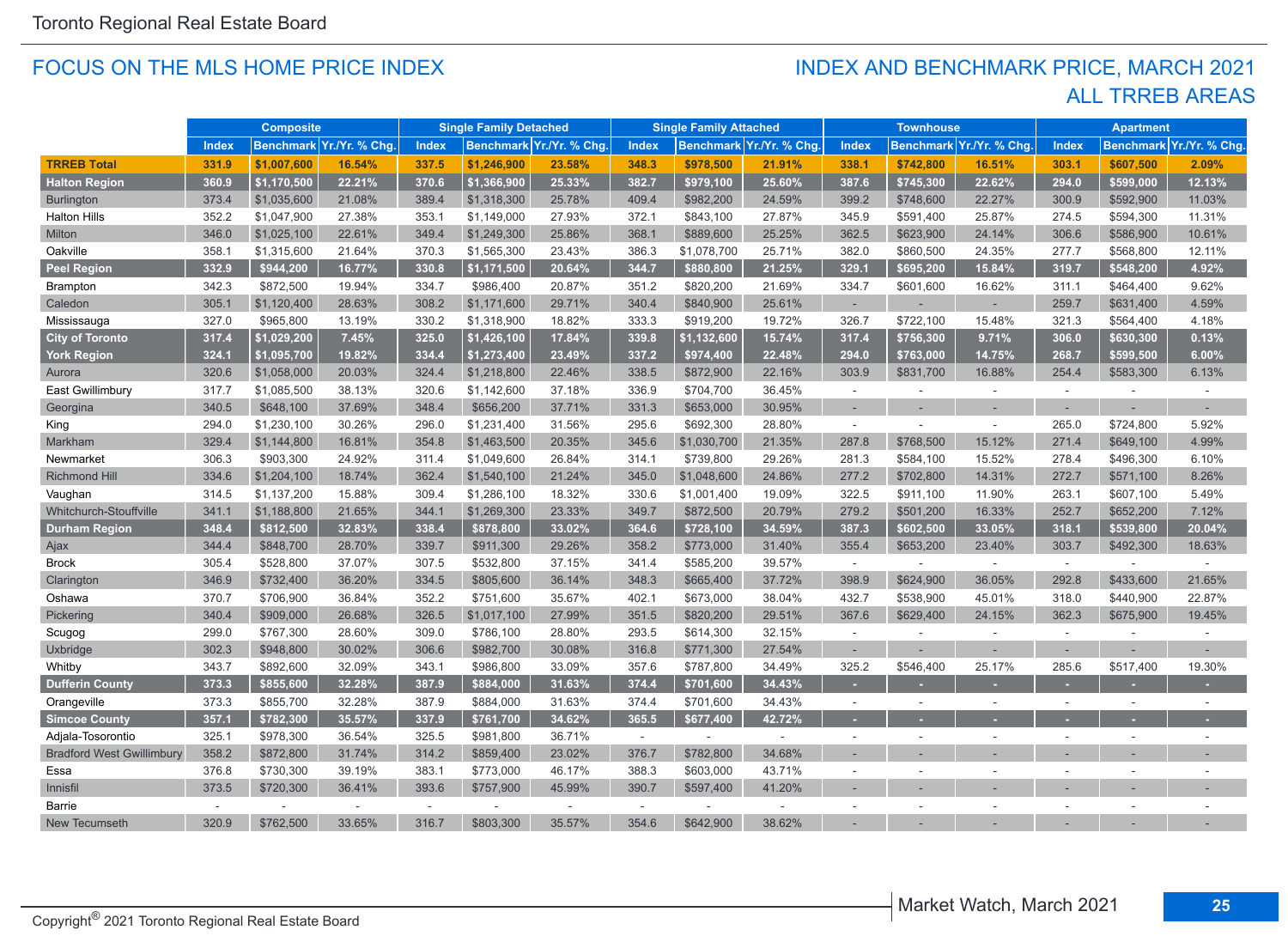#### FOCUS ON THE MLS HOME PRICE INDEX

### CITY OF TORONTO INDEX AND BENCHMARK PRICE, MARCH 2021

|                        |       | <b>Composite</b> |                         |              | <b>Single Family Detached</b> |                         |              | <b>Single Family Attached</b> |                          |              | <b>Townhouse</b> |                         |       | <b>Apartment</b> |                                        |
|------------------------|-------|------------------|-------------------------|--------------|-------------------------------|-------------------------|--------------|-------------------------------|--------------------------|--------------|------------------|-------------------------|-------|------------------|----------------------------------------|
|                        | Index |                  | Benchmark Yr./Yr. % Chg | <b>Index</b> |                               | Benchmark Yr./Yr. % Chg | <b>Index</b> |                               | Benchmark Yr./Yr. % Chg. | <b>Index</b> |                  | Benchmark Yr./Yr. % Chg | Index |                  | Benchmark <mark>Yr./Yr. % Chg</mark> . |
| <b>TRREB Total</b>     | 331.9 | \$1,007,600      | 16.54%                  | 337.5        | \$1,246,900                   | 23.58%                  | 348.3        | \$978,500                     | 21.91%                   | 338.1        | \$742,800        | 16.51%                  | 303.1 | \$607,500        | 2.09%                                  |
| <b>City of Toronto</b> | 317.4 | \$1,029,200      | 7.45%                   | 325.0        | \$1,426,100                   | 17.84%                  | 339.8        | \$1,132,600                   | 15.74%                   | 317.4        | \$756,300        | 9.71%                   | 306.0 | \$630,300        | 0.13%                                  |
| Toronto W01            | 299.6 | \$1,207,400      | 10.55%                  | 307.2        | \$1,603,000                   | 18.75%                  | 326.0        | \$1,257,100                   | 18.33%                   | 290.2        | \$614,200        | 5.57%                   | 291.7 | \$659,500        | 6.34%                                  |
| Toronto W02            | 357.2 | \$1,269,700      | 13.50%                  | 347.4        | \$1,469,500                   | 18.73%                  | 387.3        | \$1,187,200                   | 18.77%                   | 374.9        | \$723,200        | 4.55%                   | 334.4 | \$717,800        | 5.03%                                  |
| Toronto W03            | 370.9 | \$956,000        | 18.80%                  | 382.4        | \$1,039,600                   | 20.82%                  | 373.0        | \$955,400                     | 21.34%                   | 266.0        | \$644,800        | 5.06%                   | 328.9 | \$562,000        | 6.58%                                  |
| Toronto W04            | 334.0 | \$856,400        | 12.31%                  | 328.3        | \$1,033,900                   | 19.38%                  | 316.1        | \$914,100                     | 18.70%                   | 269.4        | \$630,700        | 6.78%                   | 353.8 | \$521,900        | 5.68%                                  |
| Toronto W05            | 311.7 | \$740,200        | 14.05%                  | 318.8        | \$1,057,300                   | 16.31%                  | 293.1        | \$855,800                     | 16.82%                   | 295.1        | \$535,900        | 14.91%                  | 335.4 | \$440,700        | 10.00%                                 |
| Toronto W06            | 272.1 | \$793,400        | 10.34%                  | 361.6        | \$1,154,600                   | 19.77%                  | 290.8        | \$881,300                     | 13.51%                   | 324.7        | \$962,800        | 6.49%                   | 224.6 | \$563,400        | 3.89%                                  |
| Toronto W07            | 299.4 | \$1,281,400      | 17.14%                  | 321.8        | \$1,394,700                   | 19.67%                  | 277.5        | \$1,137,800                   | 12.03%                   | 249.7        | \$917,900        | 8.94%                   | 177.3 | \$719,000        | 1.90%                                  |
| Toronto W08            | 270.8 | \$1,079,700      | 8.67%                   | 273.0        | \$1,427,000                   | 18.13%                  | 271.8        | \$1,006,800                   | 14.30%                   | 314.1        | \$755,400        | 14.34%                  | 265.0 | \$551,800        | 1.61%                                  |
| Toronto W09            | 303.5 | \$764,000        | 11.09%                  | 302.1        | \$1,126,700                   | 15.70%                  | 267.6        | \$769,400                     | 17.83%                   | 316.8        | \$824,300        | 6.77%                   | 304.8 | \$390,800        | 6.69%                                  |
| Toronto W10            | 340.0 | \$772,100        | 13.79%                  | 334.9        | \$1,004,700                   | 17.96%                  | 334.5        | \$856,000                     | 14.87%                   | 407.2        | \$733,000        | 32.12%                  | 334.0 | \$463,900        | 7.40%                                  |
| Toronto C01            | 329.6 | \$814,300        | $-3.77%$                | 346.0        | \$1,310,400                   | 0.93%                   | 335.2        | \$1,173,400                   | 2.35%                    | 315.3        | \$898,700        | 5.95%                   | 328.6 | \$684,100        | $-4.73%$                               |
| Toronto C02            | 305.8 | \$1,471,500      | 6.40%                   | 290.1        | \$2,317,900                   | 16.09%                  | 319.8        | \$1,677,200                   | 13.40%                   | 297.0        | \$1,493,400      | $-2.91%$                | 298.2 | \$849,500        | 1.98%                                  |
| Toronto C03            | 366.3 | \$1,913,100      | 15.52%                  | 351.1        | \$2,157,700                   | 18.57%                  | 377.3        | \$1,399,100                   | 19.10%                   |              |                  |                         | 376.6 | \$985,100        | 7.88%                                  |
| Toronto C04            | 276.0 | \$1,718,000      | 8.24%                   | 283.2        | \$1,995,300                   | 10.11%                  | 289.2        | \$1,354,000                   | 9.46%                    | $\sim$       |                  | $\sim$                  | 244.2 | \$653,200        | 1.33%                                  |
| Toronto C06            | 319.3 | \$1,243,500      | 4.89%                   | 313.7        | \$1,339,800                   | 14.66%                  | 266.1        | \$984,500                     | 13.91%                   | 286.1        | \$767,300        | 12.59%                  | 328.8 | \$727,200        | $-1.38%$                               |
| Toronto C07            | 297.2 | \$1,028,200      | 5.39%                   | 338.4        | \$1,548,100                   | 13.33%                  | 240.9        | \$862,100                     | 14.28%                   | 289.0        | \$814,600        | 13.29%                  | 276.1 | \$674,200        | $-0.75%$                               |
| Toronto C08            | 296.6 | \$775,600        | $-4.84%$                | 330.4        | \$1,934,600                   | 9.66%                   | 337.6        | \$1,610,500                   | 16.13%                   | 318.0        | \$822,400        | 4.33%                   | 293.0 | \$633,400        | $-6.45%$                               |
| Toronto C09            | 213.8 | \$1,521,200      | 8.97%                   | 168.1        | \$2,111,700                   | 15.14%                  | 181.1        | \$1,473,600                   | 14.19%                   | 281.6        | \$1,663,100      | 0.68%                   | 240.4 | \$796,400        | 6.99%                                  |
| Toronto C10            | 306.1 | \$1,209,900      | $-0.23%$                | 295.3        | \$1,823,200                   | 6.34%                   | 288.8        | \$1,426,800                   | 7.84%                    | 273.2        | \$915,800        | $-0.22%$                | 313.8 | \$749,400        | $-2.91%$                               |
| Toronto C11            | 315.3 | \$1,116,400      | 8.46%                   | 251.9        | \$1,715,900                   | 14.66%                  | 289.5        | \$1,343,300                   | 14.52%                   | 276.3        | \$478,600        | 17.18%                  | 362.7 | \$526,600        | 5.25%                                  |
| Toronto C12            | 253.5 | \$2,162,900      | 10.89%                  | 234.5        | \$2,513,300                   | 12.96%                  | 331.0        | \$1,385,400                   | 20.67%                   | 227.1        | \$908,600        | 9.92%                   | 309.8 | \$971,300        | 7.31%                                  |
| Toronto C13            | 301.2 | \$1,094,400      | 8.89%                   | 300.7        | \$1,603,600                   | 18.95%                  | 280.3        | \$894,300                     | 23.32%                   | 276.6        | \$799,600        | 10.55%                  | 304.0 | \$621,100        | 0.93%                                  |
| Toronto C14            | 297.6 | \$973,200        | 0.34%                   | 307.0        | \$1,660,700                   | 13.49%                  | 245.1        | \$1,193,600                   | 13.21%                   | 340.5        | \$917,000        | 4.93%                   | 290.9 | \$732,600        | $-2.84%$                               |
| Toronto C15            | 286.5 | \$929,700        | 6.66%                   | 330.5        | \$1,551,800                   | 13.46%                  | 274.4        | \$892,100                     | 14.43%                   | 315.4        | \$754,900        | 10.98%                  | 266.8 | \$620,400        | 2.03%                                  |
| Toronto E01            | 409.9 | \$1,276,500      | 9.78%                   | 415.6        | \$1,466,500                   | 16.12%                  | 419.7        | \$1,323,900                   | 13.07%                   | 466.8        | \$853,800        | 8.38%                   | 362.3 | \$793,600        | $-2.97%$                               |
| Toronto E02            | 350.5 | \$1,312,600      | 13.58%                  | 314.6        | \$1,433,300                   | 17.48%                  | 385.4        | \$1,290,600                   | 17.90%                   | 354.9        | \$1,022,200      | 3.08%                   | 280.9 | \$768,000        | $-0.92%$                               |
| Toronto E03            | 338.0 | \$1,039,700      | 18.02%                  | 347.0        | \$1,169,900                   | 19.20%                  | 326.1        | \$1,067,900                   | 19.28%                   |              |                  | ×,                      | 310.0 | \$453,000        | 9.31%                                  |
| Toronto E04            | 350.7 | \$866,700        | 16.32%                  | 338.9        | \$999,100                     | 19.84%                  | 350.7        | \$845,200                     | 16.94%                   | 293.1        | \$635,400        | 6.66%                   | 395.3 | \$608,700        | 15.89%                                 |
| Toronto E05            | 311.8 | \$818,100        | 13.55%                  | 331.5        | \$1,167,400                   | 19.98%                  | 319.6        | \$880,700                     | 20.79%                   | 311.9        | \$678,300        | 15.69%                  | 290.8 | \$571,200        | 5.36%                                  |
| Toronto E06            | 343.3 | \$957,300        | 21.05%                  | 359.8        | \$1,027,800                   | 25.72%                  | 359.6        | \$855,200                     | 24.52%                   | $\sim$       |                  |                         | 270.6 | \$572,300        | 1.50%                                  |
| Toronto E07            | 324.4 | \$795,200        | 9.30%                   | 328.5        | \$1,076,700                   | 12.62%                  | 320.1        | \$837,000                     | 14.16%                   | 321.6        | \$696,700        | 17.59%                  | 322.0 | \$551,400        | 5.19%                                  |
| Toronto E08            | 344.5 | \$831,300        | 17.66%                  | 337.8        | \$1,052,900                   | 23.74%                  | 297.8        | \$772,000                     | 22.10%                   | 339.9        | \$693,800        | 12.89%                  | 359.2 | \$573,100        | 9.78%                                  |
| Toronto E09            | 328.1 | \$784,400        | 11.41%                  | 335.2        | \$951,700                     | 17.90%                  | 328.7        | \$803,900                     | 18.24%                   | 345.0        | \$641,100        | 7.31%                   | 318.8 | \$598,000        | 5.74%                                  |
| Toronto E10            | 341.4 | \$956,800        | 18.34%                  | 331.4        | \$1,061,800                   | 21.66%                  | 336.6        | \$872,800                     | 22.62%                   | 379.5        | \$662,500        | 12.48%                  | 314.8 | \$507,900        | 8.66%                                  |
| Toronto E11            | 356.9 | \$780,600        | 17.44%                  | 360.8        | \$1,003,500                   | 19.39%                  | 373.9        | \$846,900                     | 22.43%                   | 270.9        | \$531,700        | 15.13%                  | 414.8 | \$619,100        | 16.98%                                 |